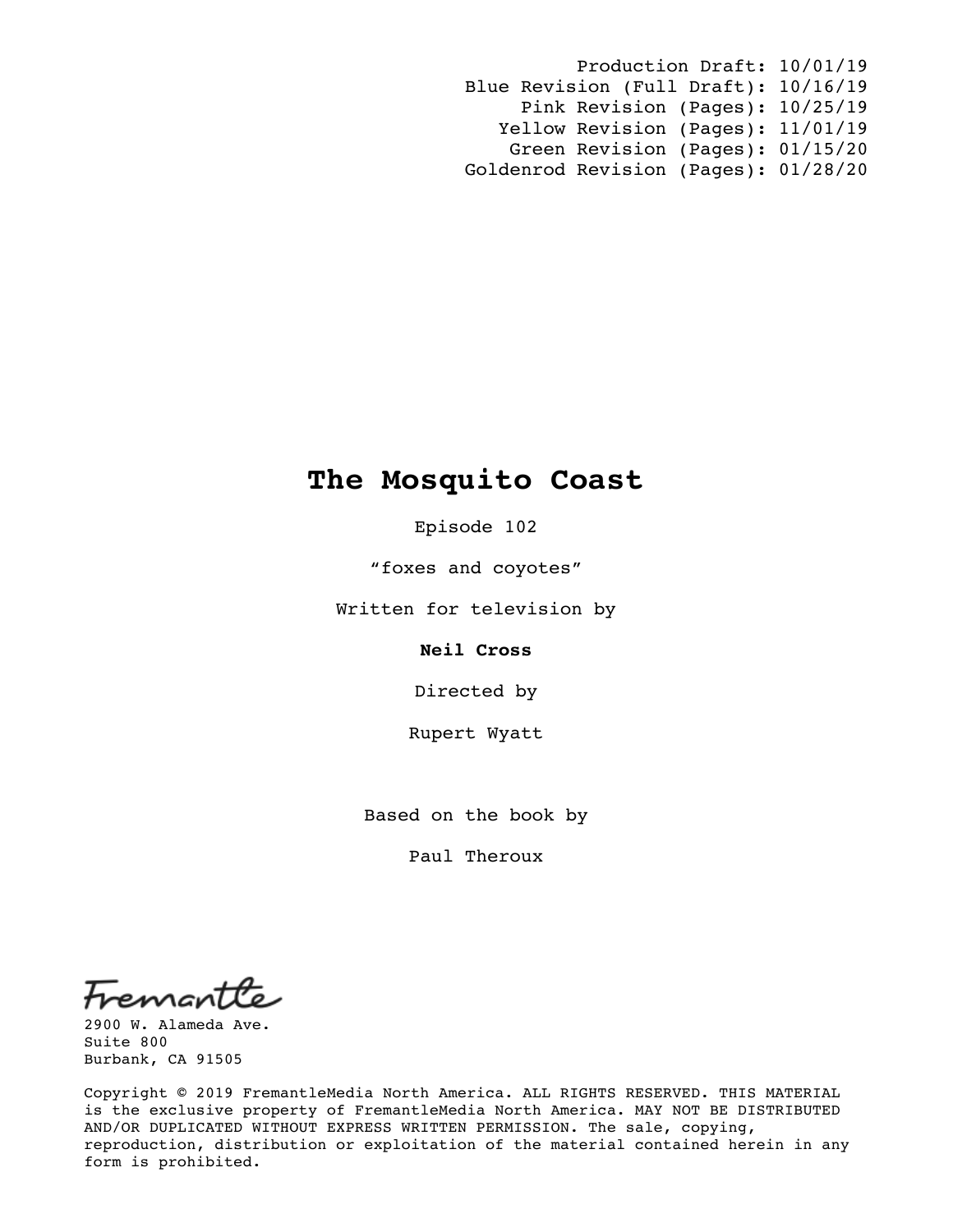# **Mosquito Coast**

Episode 102

# **Cast List**

Goldenrod Pages 01/28/20

| Charlie FoxGabriel Bateman               |
|------------------------------------------|
|                                          |
|                                          |
|                                          |
|                                          |
|                                          |
|                                          |
|                                          |
|                                          |
|                                          |
|                                          |
|                                          |
|                                          |
|                                          |
|                                          |
| * Bedfield (non-speaking)Steven Destello |
| * Smith (non-speaking)Steve Emberg       |
|                                          |
|                                          |
|                                          |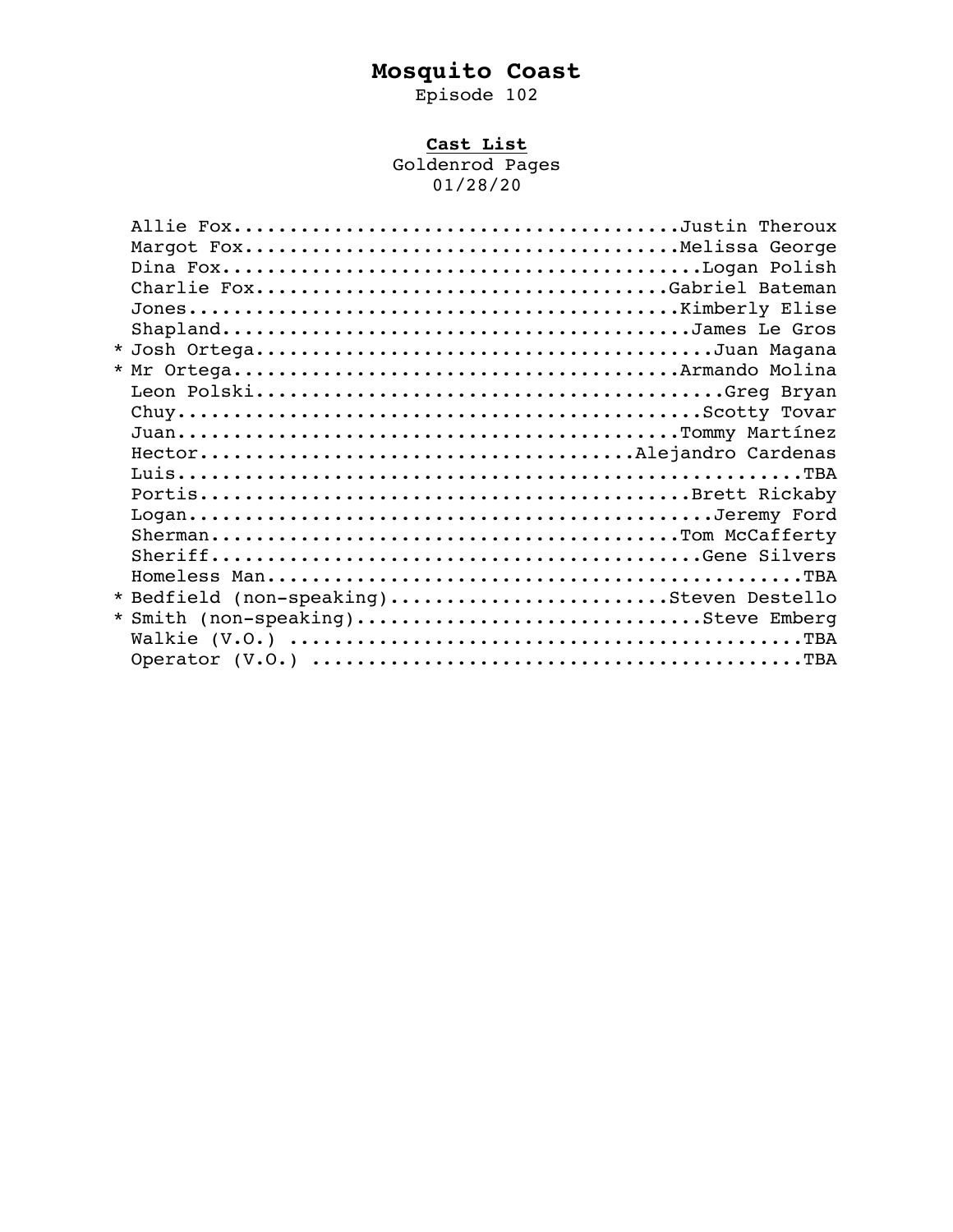# **Mosquito Coast**

Episode 102

# **Set List**

Green Pages 01/15/20

*Interiors*: *Exteriors*:

Allie's Truck<br>Downtown Stockton The Super County Street T-Junction Downtown Stockton Empty Street T-Junction Derelict Industrial Park Manizona Freeway Empty Street **Arizona Landscape** Downtown Stockton Juan and Chuy's Place Derelict Industrial Park Desert Homeless Camp and Desert Road Warehouse **Chevy Silverado** Mall Laundromat **Downtown** Stockton Juan and Chuy's Place **Alley Way** Living Room and the Court of Course of Course of Course of Course of Course of Course of Course of Course of Co<br>
Shopping Mall an's Truck Shopping Mall<br>Arizona Freeway Marizona Street by Dere County Highway Desert Ereeway Minivan Controller State of the Breeway Section of the Breeway Section 1 and 20 and 20 and 20 and 20 and 20 and 20 and 20 and 20 and 20 and 20 and 20 and 20 and 20 and 20 and 20 and 20 and 20 and 20 and 20 a Downtown Stockton Juan and Chuy's Place Opposite Glen Capri Motel Yard Opposite Glen Capri Motel Motel Freeway Juan's Truck<br>
Outside Polski's Farm Desert Desert Outside Polski's Farm **Desert** Outside Polski's Office Migrant Workers' Home Road/Dirt Track extended that Porch/Kitchen Plymouth Polski's Farm Juan and Chuy's Place **Office**  Yard Polski's Farm Office Stockton Josh's Home Hallway Living Room

Street by Derelict Industrial Park<br>Getaway Minivan Valley Back Road Migrant Worker's Home Other Side of Boulders Above Juan's Truck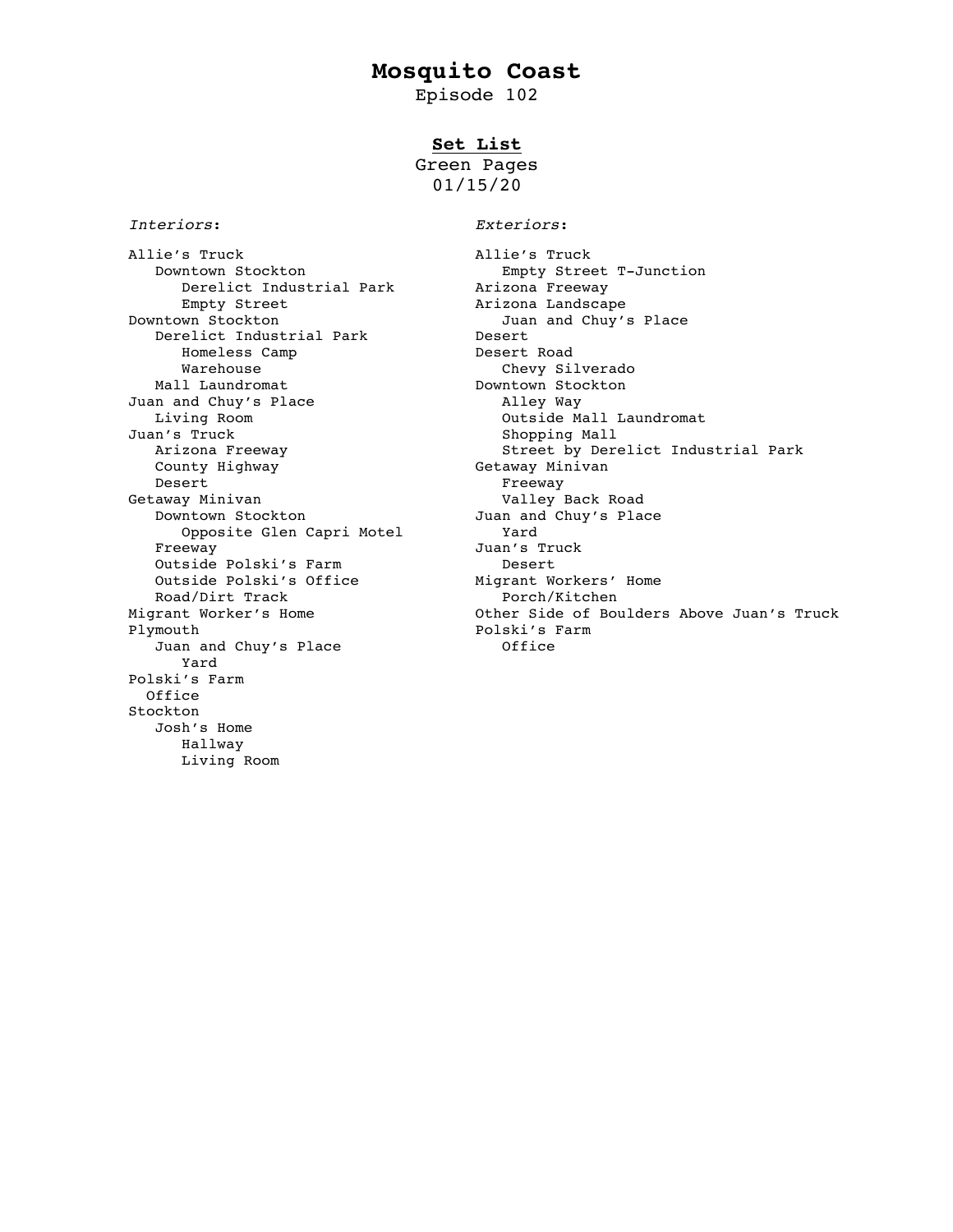# **Mosquito Coast**

Episode 102

# **Story Days**

Green Pages 01/15/20

- NIGHT 3: Scene(s)  $1 6$ ,  $9$ ,  $12 19$ ,  $21 38$
- DAY 4: Scene(s) 40A 42, 44, 44A, 46 48, 52,  $54 - 62, 64 - 108, 111$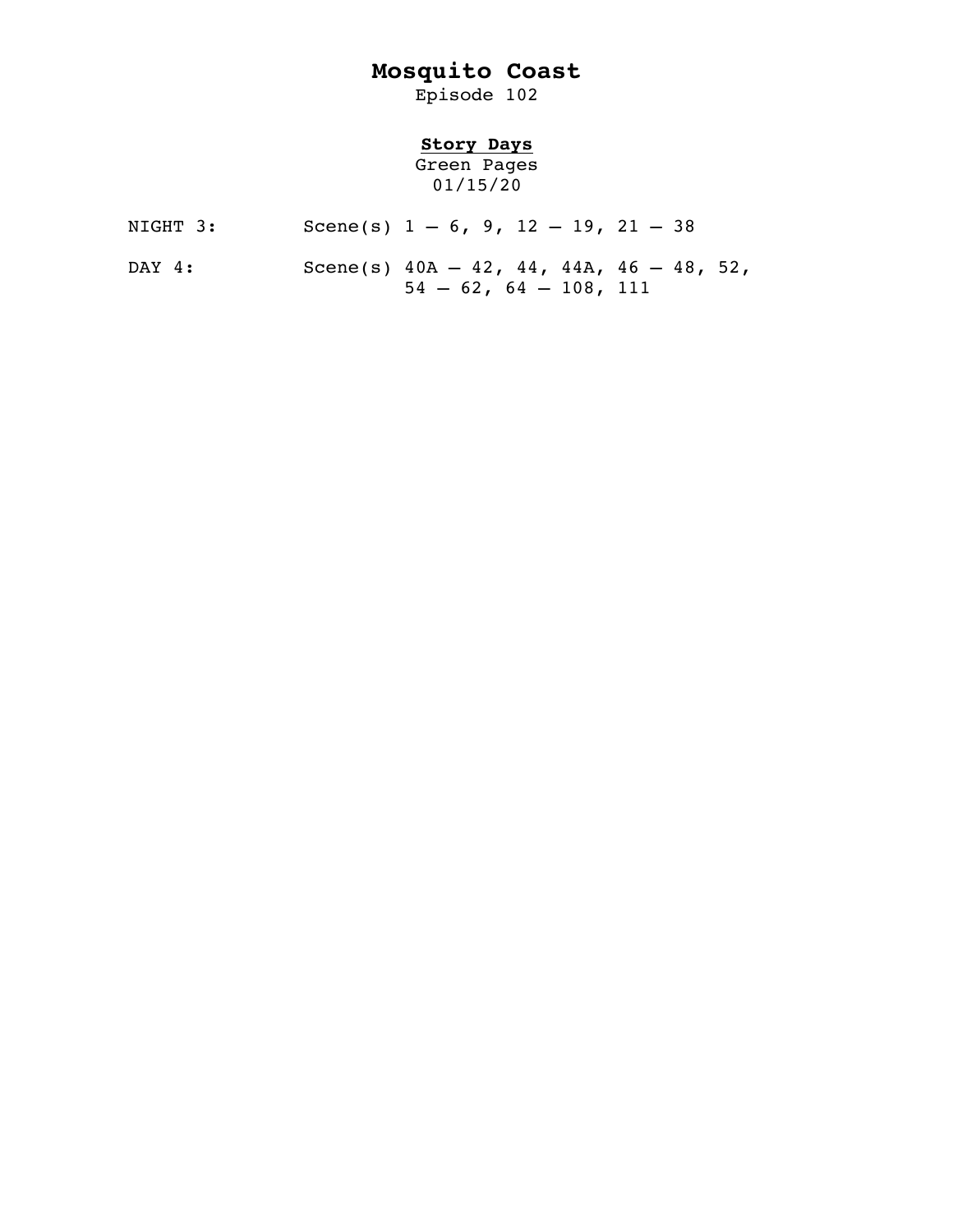FADE IN ON:

# 0 **OMITTED** 0

1 **EXT. DOWNTOWN STOCKTON - STREET BY DERELICT INDUSTRIAL PARK -** 1 **NIGHT (N3)**

A CRUSHED, DISCARDED SODA CAN

Which, seen close-up and from a very low angle, looms above us like a monument to America.

A MONARCH BUTTERFLY alights on it -- before fluttering its orange wings and taking to the air...

And now we're FLYING WITH THE BUTTERFLY --

-- crossing A DARK, EMPTY STREET in central Stockton --

-- a CHAIN-LINK FENCE hung with faded, heavily graffitied signs announcing a redevelopment that never came: *"Airport Way Corridor Opportunity Zone."*

And beyond the fence? A VAST, DERELICT INDUSTRIAL PARK.

DISTANTLY OFF SCREEN: SIRENS.

HARD CUT TO:

# 2 **INT. ALLIE'S TRUCK - DOWNTOWN STOCKTON - EMPTY STREET - NIGHT** 2 **(N3)**

SECONDS AFTER THE END OF EPISODE ONE.

DINA FOX driving at breakneck speed, freaked out and wide-<br>eyed.

ALLIE FOX beside her, a little dazed. His hands are CUFFED at the small of his back.

BEHIND THEM: PURSUING SIRENS.

DINA So what do I do?

Allie glances over his shoulder. No cops back there. Not yet.

ALLIE Take the next right.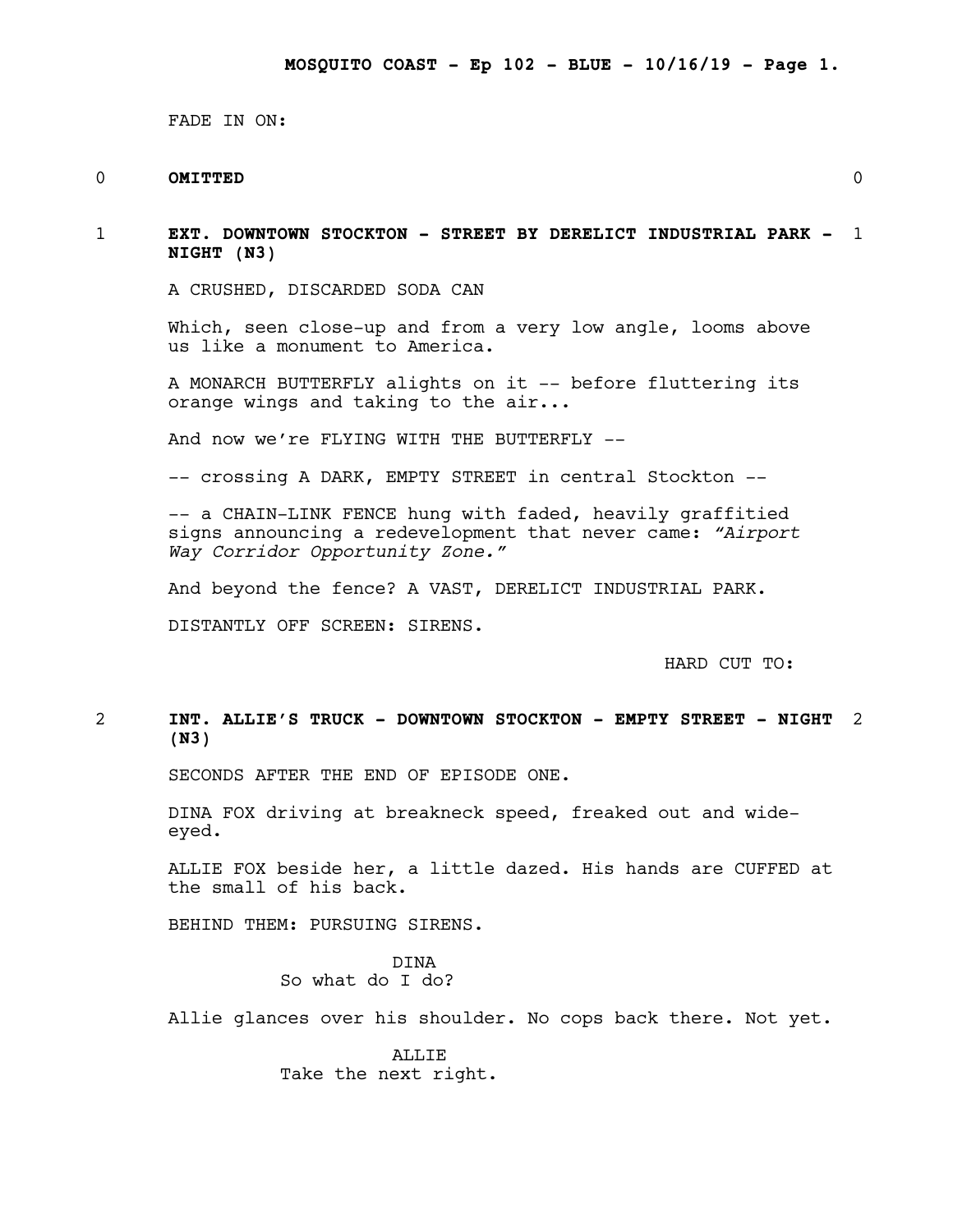DINA

Here?!

# ALLIE

Here.

Dina throws the truck right. Hard.

# 3 **EXT. ALLIE'S TRUCK - DOWNTOWN STOCKTON - EMPTY STREET T-** 3 **JUNCTION NIGHT (N3)**

AS the truck CRAZILY FISHTAILS --

# 4 **INT. GETAWAY MINIVAN - DOWNTOWN STOCKTON - OPPOSITE GLEN** 4 **CAPRI MOTEL - NIGHT (N3)**

We find MARGOT and CHARLIE FOX where we left them -- parked near the edge of town, opposite the Glen Capri Motel.

MARGOT'S CAUTIOUS EYES follow the single WHOOP of a distant siren. Charlie sleeping.

5 **INT. ALLIE'S TRUCK - DOWNTOWN STOCKTON - DERELICT INDUSTRIAL** 5 **PARK - NIGHT (N3)**

BACK TO Dina driving -- Allie navigating.

ALLIE Okay. Pull in up ahead. Stop as close to the curb as you can.

Dina turns into a long, empty street -- slams her foot on the brake -- screeches to a halt.

> ALLIE (CONT'D) Leave the engine running and the lights on. Doors open. (re: cuffed hands) You need to help me out, here.

Dina leans over to open his door -- they scramble out --

# 6 **EXT. DOWNTOWN STOCKTON - STREET BY DERELICT INDUSTRIAL PARK -** 6 **NIGHT (N3)**

Allie hurrying to the bed of the truck, gesturing.

ALLIE I need my tool box.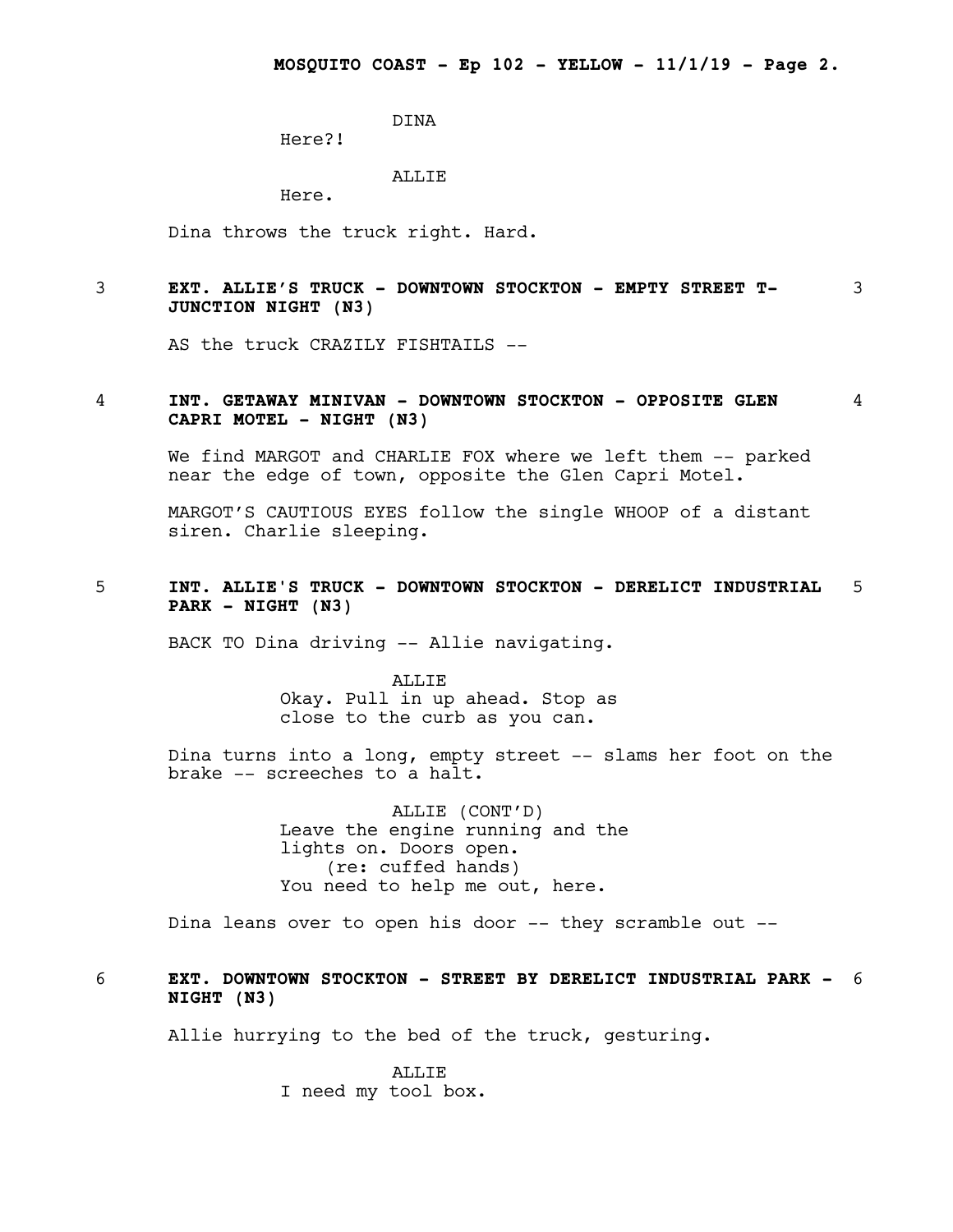DINA Dad, the cops!

ALLIE Will be here soon. I need my tools.

DINA You can get *new* tools!

#### ALLIE

Quickly now.

Baffled, half-panicking, Dina retrieves the heavy toolbox from the bed of the truck --

-- as Allie sits at the edge of the curb -- contorting and wriggling -- working his cuffed hands IN FRONT of him.

Dina sets down the toolbox -- Allie roots around inside it - removes what looks like a TYRE IRON WITH A T-STYLE HANDLE.

He scrambles to the MANHOLE -- leans into the tool - straining -- using it to lift THE MANHOLE COVER --

-- heaving it aside -- leaving just enough space for a person to squeeze through.

Dina stares down the dank, forbidding portal.

### DINA

I'm not going down there.

#### ALLIE

Nope. Me neither.

He returns to the toolbox -- removes a cheap LED HEAD-TORCH -kneels -- tosses the torch far into the hole --

-- as Dina turns to follow the SOUND OF SIRENS.

SHE SEES: DISTANT BLUE LIGHTS -- FLASHING -- COMING CLOSER

*Here they come.*

DINA Dad, we need to go now.

Allie stares into the manhole.

ALLIE Okay. Good. That's good.

DINA DAD! Really, really.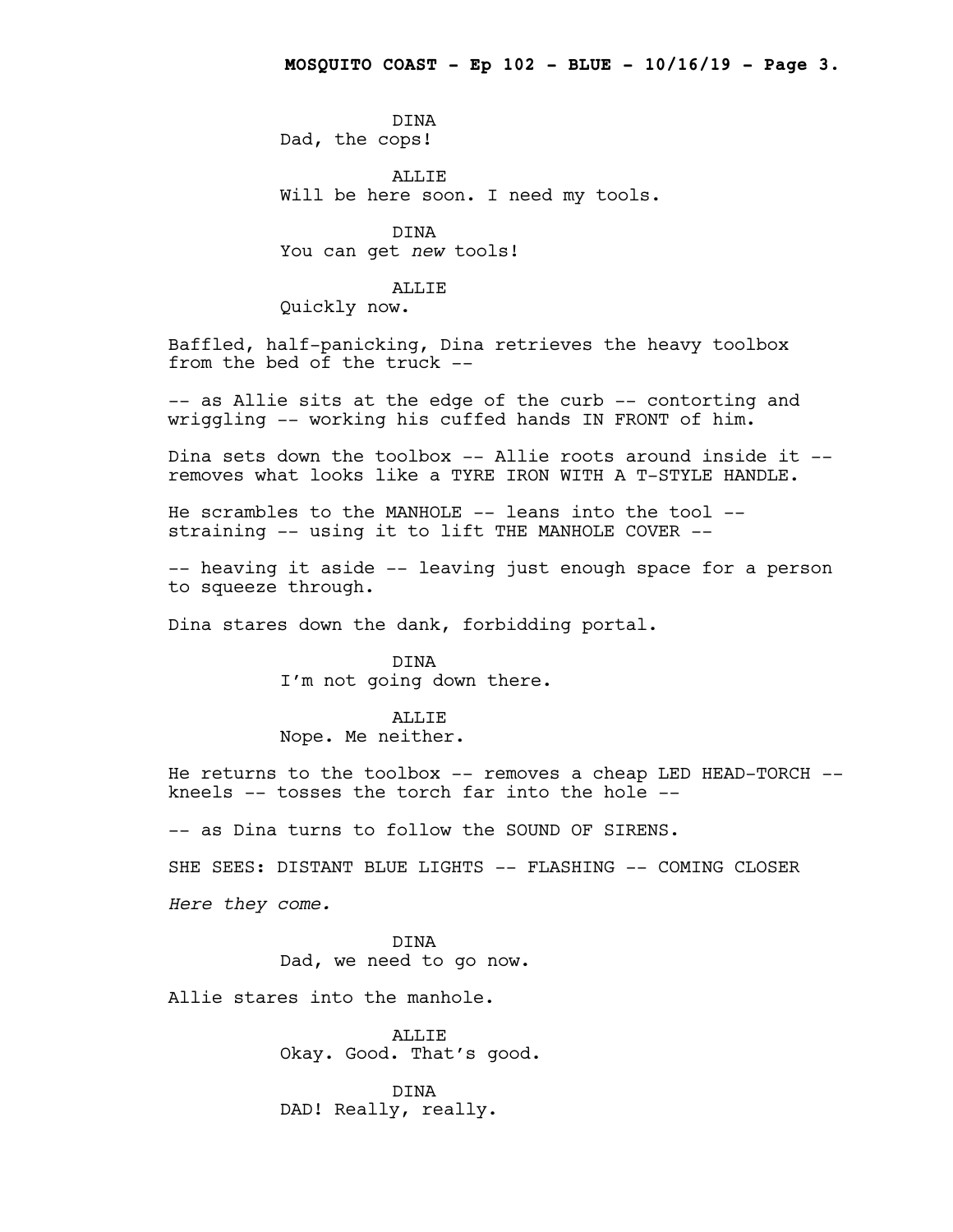#### ALLIE Yep. Let's go.

He grabs the toolbox -- they race across the desolate road, heading for --

-- A CHAIN-LINK FENCE -- surrounding THE INDUSTRIAL PARK we saw in the opening scene.

ALLIE suddenly stops -- he's spotted THE DISCARDED SODA CAN.

# ALLIE (CONT'D) Hey, could you bring that along?

Dina gives him a look. Is he fucking *nuts?!* But --

-- she scoops up the can -- they run to THE FENCE -- follow the perimeter -- until Allie finds A DARK SPOT between malfunctioning street lights.

He removes a pair of TIN SNIPS from the tool box -- hands them to DINA -- who uses them to cut a gap in the fence.

They worm through the gap -- Allie pushing the tool box before them.

# 7 **OMITTED** 7

8 **OMITTED** 8

9 **INT. DOWNTOWN STOCKTON - DERELICT INDUSTRIAL PARK - HOMELESS** 9 **CAMP - NIGHT (N3)**

ALLIE'S POV through doorway: A PATROL CAR IS APPROACHING ALLIE'S TRUCK.

WIDE: THE PATROL CAR stops behind the truck. TWO UNIFORMED COPS emerge, behind guns. Call them SMITH and BEDFIELD.

They circle the truck -- establish that it's empty.

CLOSE ON -- BEDFIELD as he spots the OPEN MANHOLE COVER. His heart sinks. *Oh, come on.* He approaches with caution. Directs flashlight and gun into the hole.

HE SEES: THE FAINT BLUE GLIMMER OF AN LED TORCH

He exchanges a long-suffering, weary look with SMITH -- who excavates a COIN from his pocket. Ready to call it.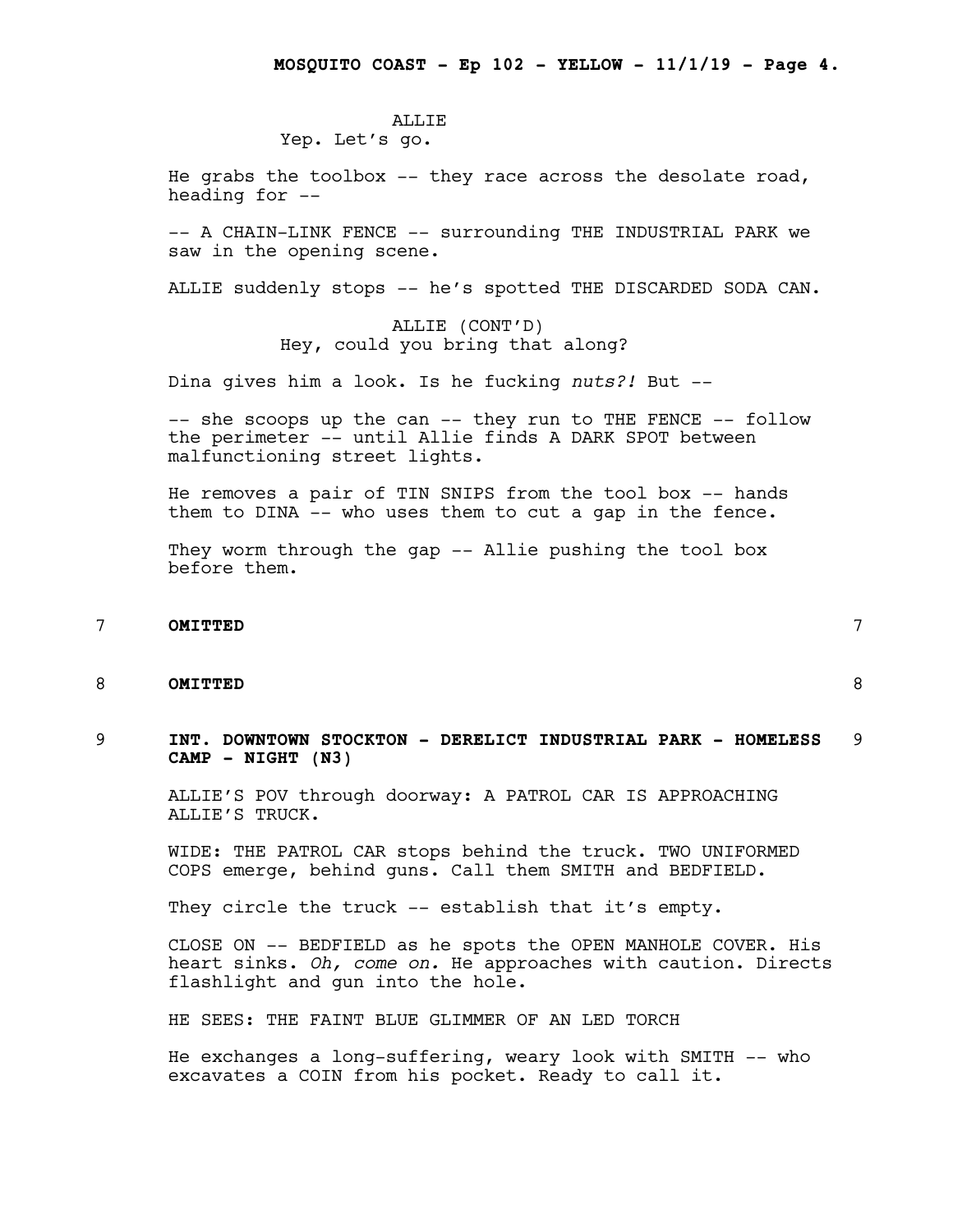Allie takes Dina's elbow, leads her up stairs, through deserted offices TO REVEAL -- A sprawling HOMELESS CAMP.

Filthy, makeshift tents, tarpaulins, rotten furniture -- and wandering, ragged PEOPLE. The lonely, the lost, the abandoned.

IN ONE CORNER: A HOMELESS MAN stands before a glowing fire pit -- throwing off ORANGE SPARKS which float like butterflies as he delivers a sermon to an invisible congregation.

> *HOMELESS MAN Small minds cannot grasp great ideas! To their narrow comprehension, their purblind vision, nothing seems really great and important but themselves!*

Allie peeks through a window:

HE SEES: the FLASHING LIGHTBAR near his truck. THE COPS flipping a coin. BEDFIELD reluctantly descending into the sewer.

A moment of satisfaction. Then, to Dina:

ALLIE So I need you to cut the soda can into a couple strips about two inches wide.

DINA What am I making?

#### **ALLIF**

A shim.

Dina doesn't know what that is, but she digs a HACKSAW from the tool box -- kneels -- starts sawing two-inch strips of aluminum from the soda can.

As she works, Allie keeps half an eye on the cops. But mostly, he's taking in the HOMELESS PEOPLE, the conditions they live in.

> ALLIE (CONT'D) Can you believe this? Can you believe we do this to people? They're not well enough to *consume*, so we wash our hands of them.

Dina nods, distracted. *A-huh*.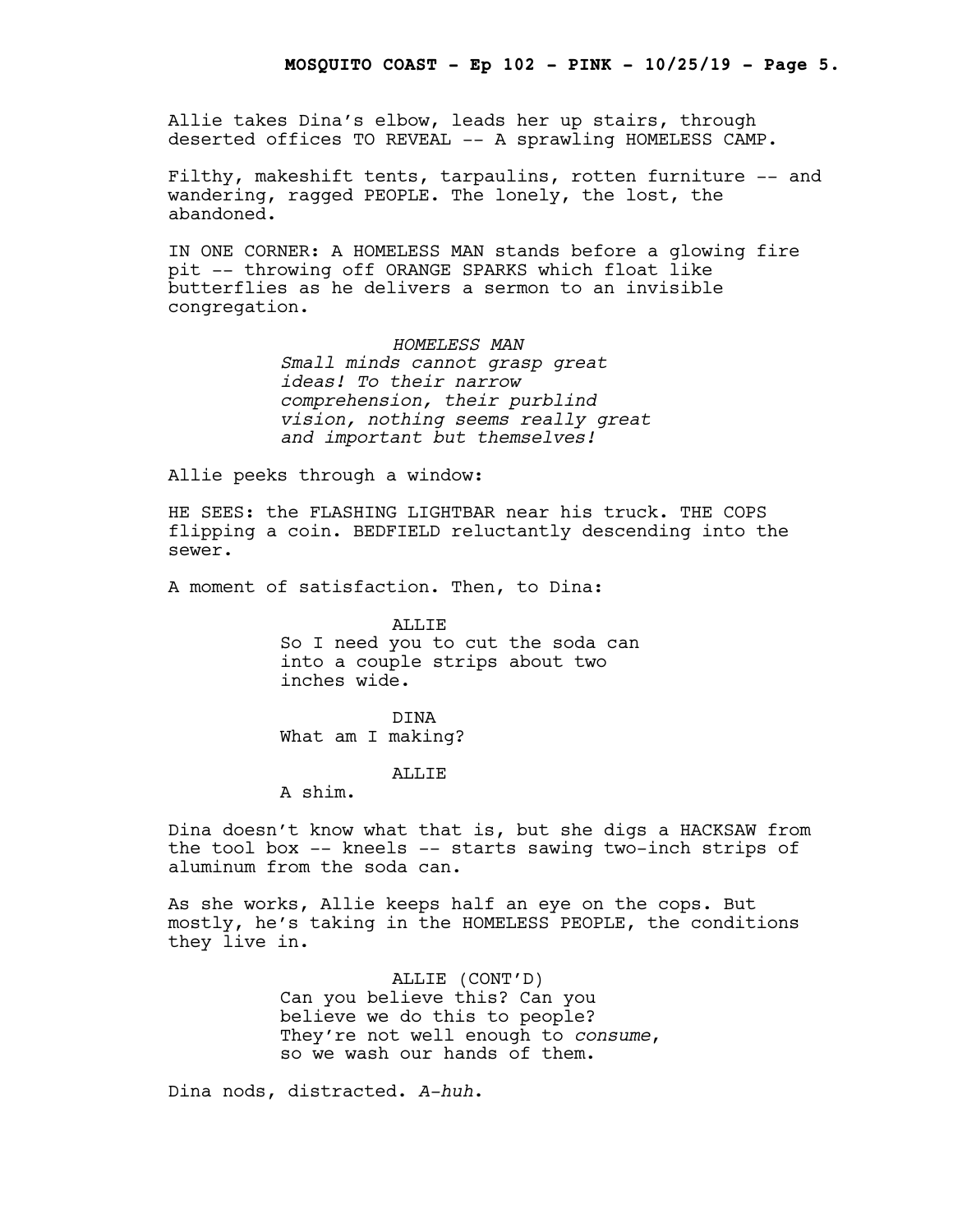ALLIE (CONT'D) This country just spent a hundred twenty-eight billion dollars on twelve nuclear submarines. Hundred twenty eight *billion*. Seriously. They couldn't make it *eleven* submarines? Set aside a buck or two to look after these guys?

#### DINA

Yeah. I think it's probably more  $*$ complicated than that.

# ALLIE

Sure it is. Everything's  $\star$ complicated. Doesn't mean there's \* not a solution.  $\star$ 

 $\tt DINA$   $*$ 

Not everything can be fixed.  $*$ 

# $\blacksquare$

'Course it can! Why should things<br>
ret worse and worse? They don't get worse and worse? They don't<br>have to. They could get better and \* \* \* \* \* have to. They could get better and  $\star$ <br>better, We accept that things fall  $\star$ better. We accept that things fall  $\star$ <br>apart. Trick is, actually wanting apart. Trick is, actually *wanting*<br>
to fix it. But no one wants to fix \* \* \* \* to fix it. But no one wants to fix  $\star$ <br>
anything. Nothing's built to last  $\star$ anything. Nothing's built to last  $\star$ <br>anymore. Cars. Vacuums. Nothing.  $\star$ anymore. Cars. Vacuums. Nothing.  $\star$ <br>Something breaks down and society  $\star$ Something breaks down and society just tosses it away like garbage. \* Like soda cans.

She double takes a little at the cut-up, repurposed soda can  $*$ she's using to free him. *Fair point*. \*

> $\tt DINA$   $*$ But these are people. Not...<br>
> toaster ovens. toaster ovens.

# $\blacksquare$

That's right! They're people. But  $\star$ <br>not to everyone else! To everyone  $\star$ not to everyone else! To everyone<br>else they're just *broken consumers*. else they're just *broken consumers*. \* And nobody wants to fix what's broken, right? \*

#### HOMELESS MAN

*Late at night. I feel like falling into a frenzy... doing some* \* *unprecedented thing to release myself... but I don't see against* \* *whom, against what...*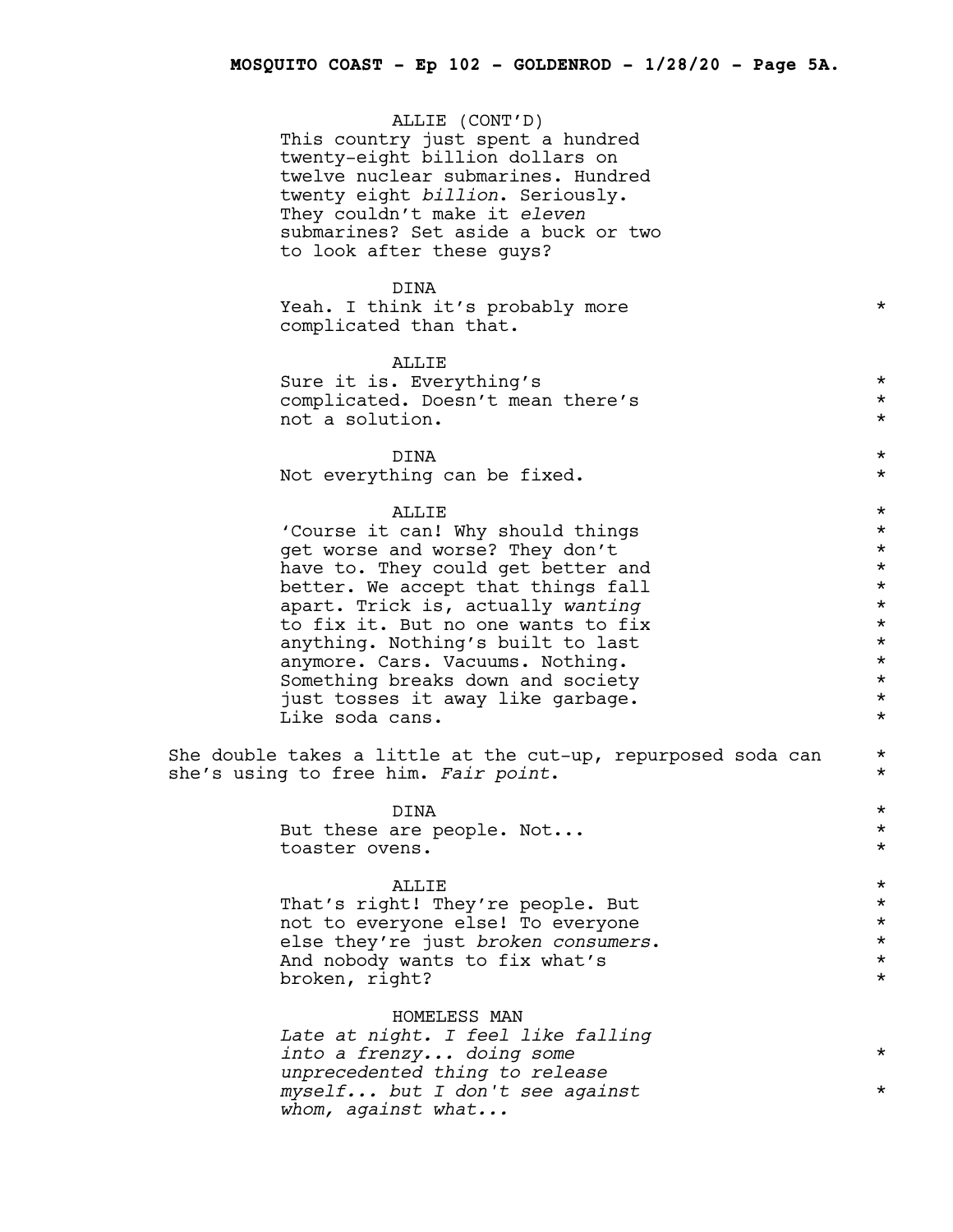ALLIE

"Consumer"? You ever think about how disgusting it is, reducing a human being to a word like that? Like we're no good to anybody, we've got no right to keep breathing if we're not constantly shoving crap down our gullets? Buying shit we don't need and are never gonna use. Just piling up *stuff*! Buying bigger houses to keep our stuff in. Throwing stuff in landfills to make room for more stuff. *Consumers*. Shit.

Dina looks at him. Her eyes soften.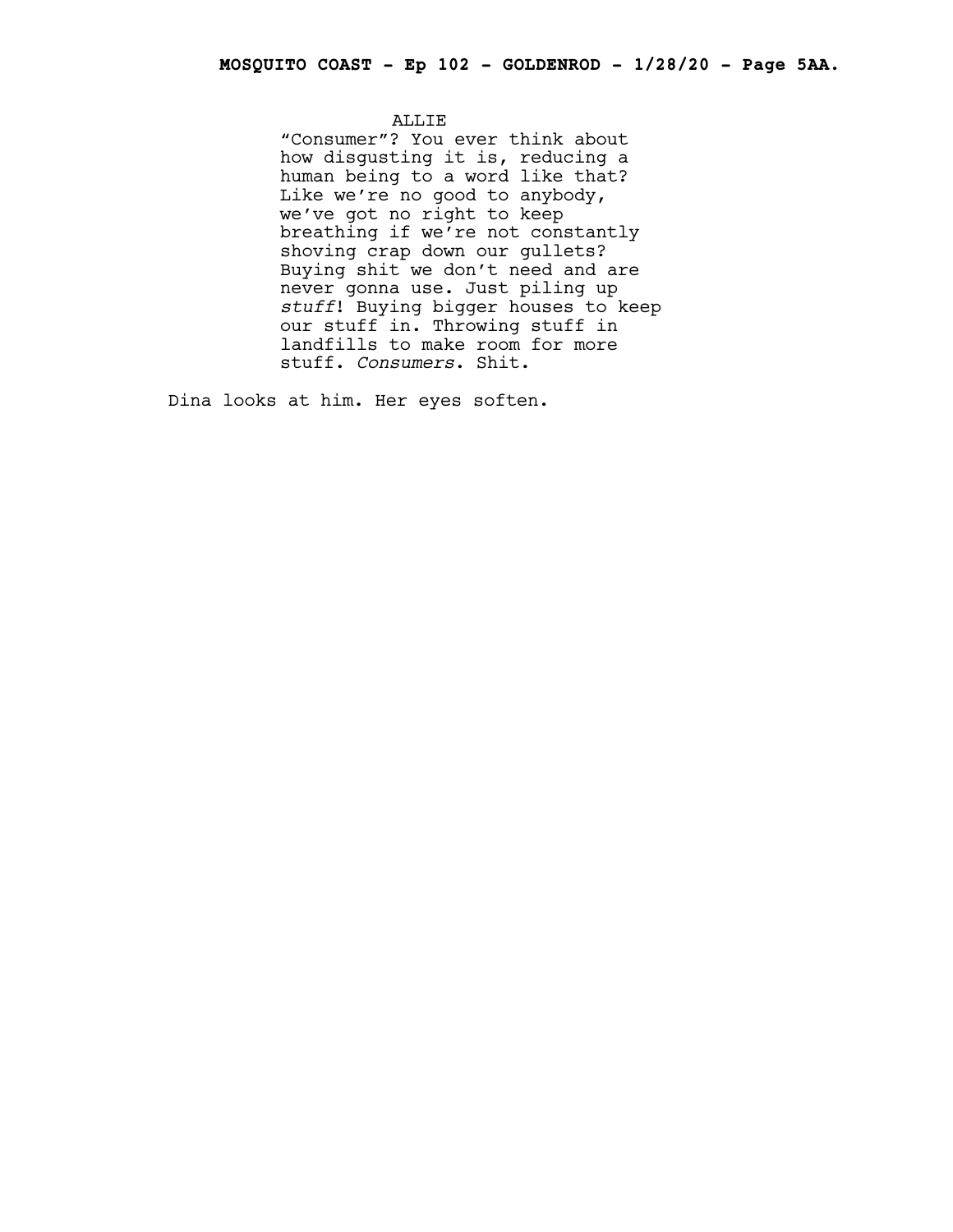He doesn't notice. He's looking through the window, the undergrowth beyond, holding his nerve... as more PATROL CARS ARRIVE.

> ALLIE (CONT'D) Okay. Now cut those pieces into oneinch strips.

Dina nods -- gets to it.

# 10 **OMITTED** 10

# 11 **OMITTED** 11

# 12 **EXT. DOWNTOWN STOCKTON - STREET BY DERELICT INDUSTRIAL PARK -** 12 **NIGHT (N3)**

-- PATROL CARS converging on Allie's ABANDONED TRUCK.

-- BEDFIELD emerging from the sewer. Pissed off, shaking his head. There's nobody fucking down there.

-- OTHER COPS with FLASHLIGHTS -- checking out THE PERIMETER FENCE.

# 13 **INT. DOWNTOWN STOCKTON - DERELICT INDUSTRIAL PARK - HOMELESS** 13 **CAMP - NIGHT (N3)**

Allie alternatively watching COPS move through the undergrowth and DINA -- who's concentrating, applying shim to handcuffs.

> ALLIE It's all about getting the shim between the ratchet arm and the pawl. That's basically the catch mechanism.

> > DINA

A-huh.

ALLIE

No rush.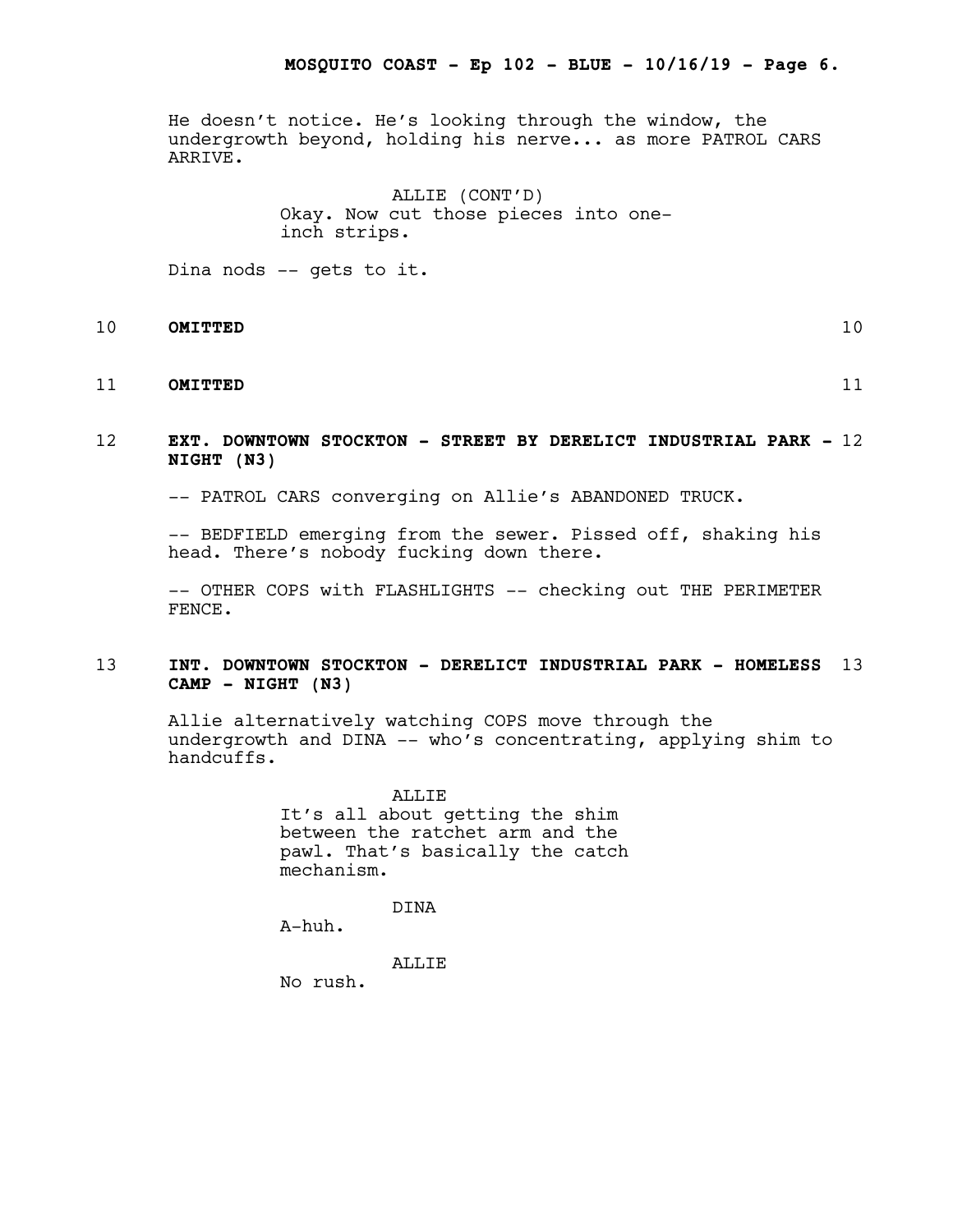# 14 **EXT. DOWNTOWN STOCKTON - STREET BY DERELICT INDUSTRIAL PARK -** 14 **NIGHT (N3)**

-- STILL MORE COPS approaching the gate -- finding it heavily padlocked.

-- A COP WITH A HANDLEBAR MUSTACHE finding the hole cut in the fence. He stands. WHISTLES. GESTURES. *Over here!*

# 15 **INT. DOWNTOWN STOCKTON - DERELICT INDUSTRIAL PARK - HOMELESS** 15 **CAMP - NIGHT (N3)**

ALLIE'S POV: COPS COMING THROUGH THE GAP IN THE FENCE.

*Shit. That was fast*. He keeps calm.

ALLIE Okay. You can disengage the teeth and slide the cuffs right open.

DINA

A-huh.

ALLIF. You need to tighten the cuffs now.

DINA Is that going to hurt?

#### ALLIE

Little bit.

Oh-kay. Dina tightens the cuffs. Allie grits his teeth in discomfort. Then:

> ALLIE (CONT'D) Okay. It should open now.

Dina slides the cuff open.

# ALLIE (CONT'D)

Tah-da!

Allie glances outside.

HIS POV -- COPS SWEEPING THROUGH THE INDUSTRIAL PARK.

Dina stands, following the line of his gaze.

DINA Jesus, dad!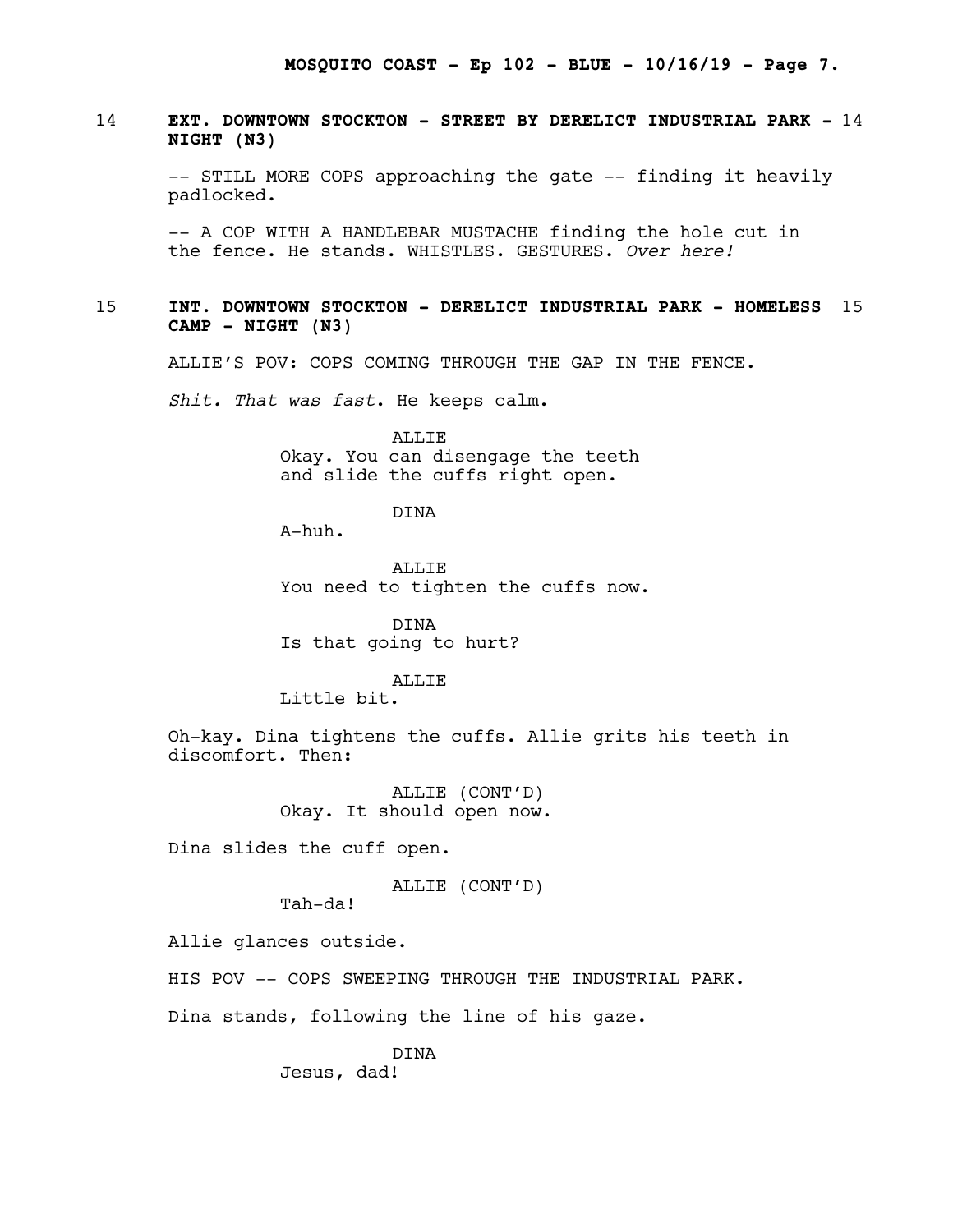#### ALLIE

#### Don't worry. We're good.

He hustles her away -- past the addicts and the schizophrenics -- the blighted people no-one wants -- moving ever deeper into the heart of a --

# 16 **INT. DOWNTOWN STOCKTON - DERELICT INDUSTRIAL PARK - WAREHOUSE** 16 **- NIGHT (N3)**

-- leading Dina down a terrifying stairwell. Graffiti. Glass crunching underfoot. Human beings bundled in ragged blankets.

# 17 **INT. DOWNTOWN STOCKTON - DERELICT INDUSTRIAL PARK - HOMELESS** 17 **CAMP - NIGHT (N3)**

COPS -- sweeping through --

# 18 **INT. DOWNTOWN STOCKTON - DERELICT INDUSTRIAL PARK - WAREHOUSE** 18 **- NIGHT (N3)**

Allie and Dina racing through a SQUALID LABYRINTH -- stepping through A HOLE IN AN INTERIOR WALL --

-- stepping over RAGGED, SLEEPING BODIES -- climbing A SET OF STAIRS -- through the DOOR AT THE TOP OF IT --

#### 19 **EXT. DOWNTOWN STOCKTON - ALLEY WAY - NIGHT (N3)** 19

-- into a litter-strewn alleyway -- hurrying along -- into the night and away.

CUT TO:

# 20 **OMITTED** 20

#### 21 **INT. STOCKTON - JOSH'S HOME - HALLWAY - NIGHT (N3)** 21

Silence in the dark hallway. Until: URGENT KNOCKING AT THE DOOR.

A LIGHT SNAPS ON. Josh's dad, MR ORTEGA, pads down the stairs, bed-headed in pajamas.

# MR ORTEGA

Who is it?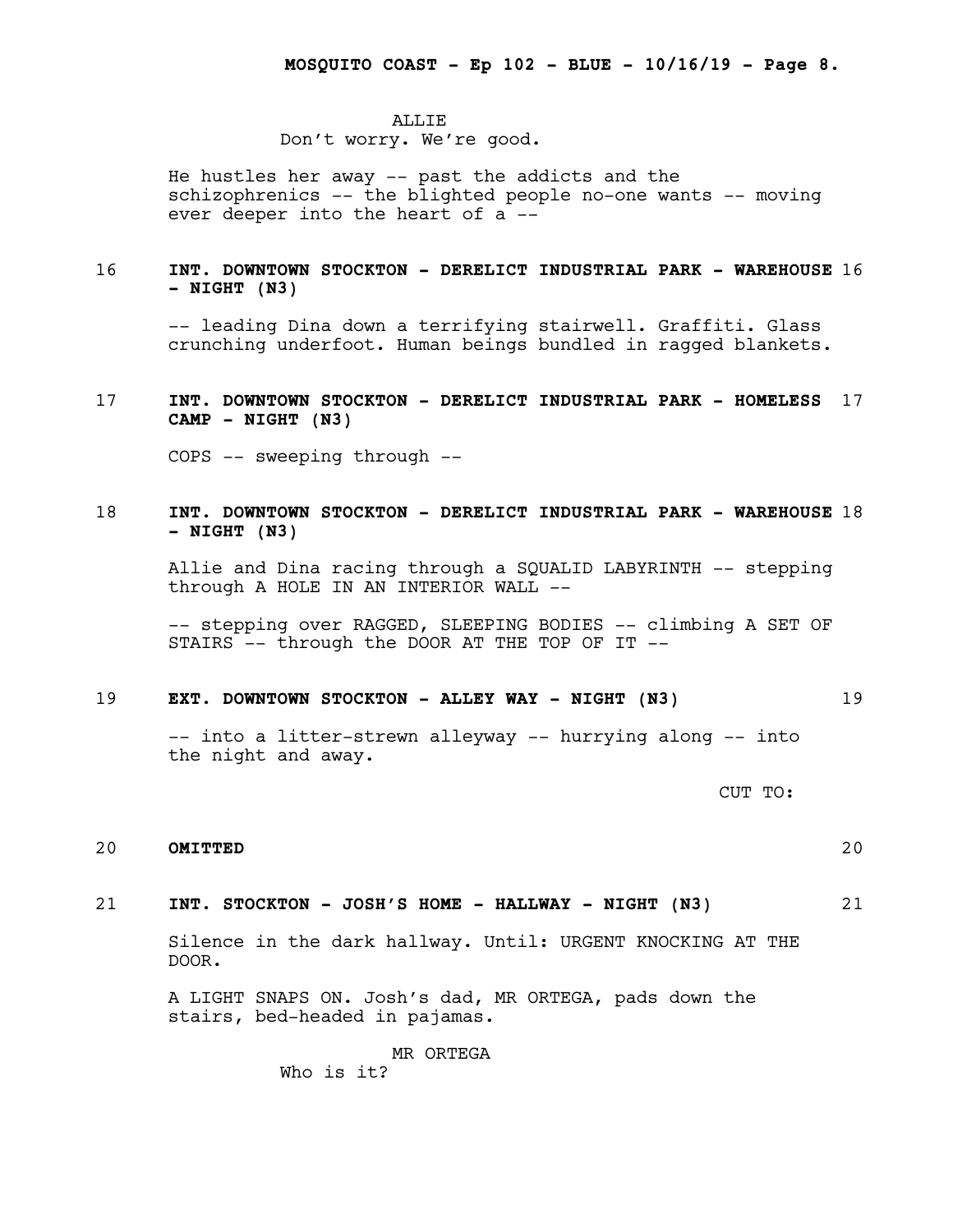SHAPLAND (O.S.) Mr Ortega? If you could open the door please?

Mr Ortega puts his eye to the peephole.

HIS POV: SHAPLAND AND JONES, BADGING HIM.

#### JONES

Agents Shapland and Jones. NSA.

She holds to the peephole the PHOTOGRAPH OF JOSH AND DINA she found in Ep 101.

Off Mr Ortega --

# 22 **EXT. DOWNTOWN STOCKTON - SHOPPING MALL - NIGHT (N3)** 22

Allie and Dina march down a strip of fast food outlets.

DINA So how much trouble are you actually in?

ALLIE

Who? Me?

DINA

Yeah.

ALLIE I dunno. Enough.

DINA Which is all I'm getting, right? "Enough"?

ALLIE Of course not. I just can't -- I can't go into it right now. Not the details of it.

DINA But you will.

ALLIE I will. But not tonight.

They walk. Dina's pissed. And worried.

DINA So where do we go? What do we do?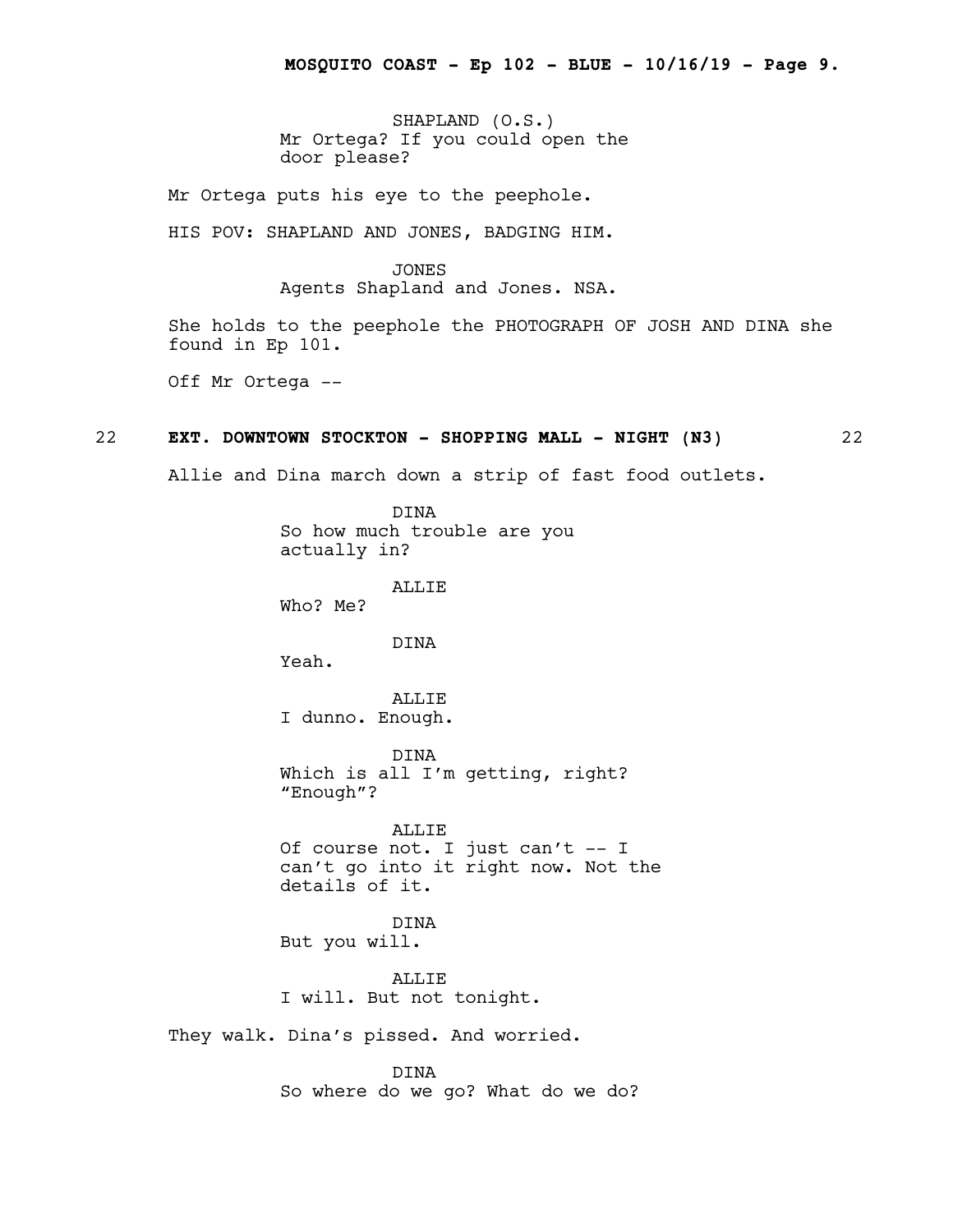ALLIE We find your mom and your brother...

DINA And then what?

ALLIE Then we chase the weather down to Mexico --

DINA

To where?!

ALLIE

-- Drink a little Tequila. Swim. Do some fishing. You don't eat enough fish. You should eat more fish.

DINA We don't even know anyone there.

ALLIE

Yes we do.

DINA No we don't. Who?

ALLIE People we can trust.

Abruptly, Dina halts. Confronts him.

DINA

What -- so now we're trusting people, all of a sudden? Since when?

#### ALLIE

Come on! It's time to go! You can't *build* anything here. You can *try*. You can keep trying and trying... but they won't let you.

DINA

You're *always* building something.

ALLIE

I mean something that's actually *ours.*

DINA *Yours*. We're not your family, dad. We're your audience.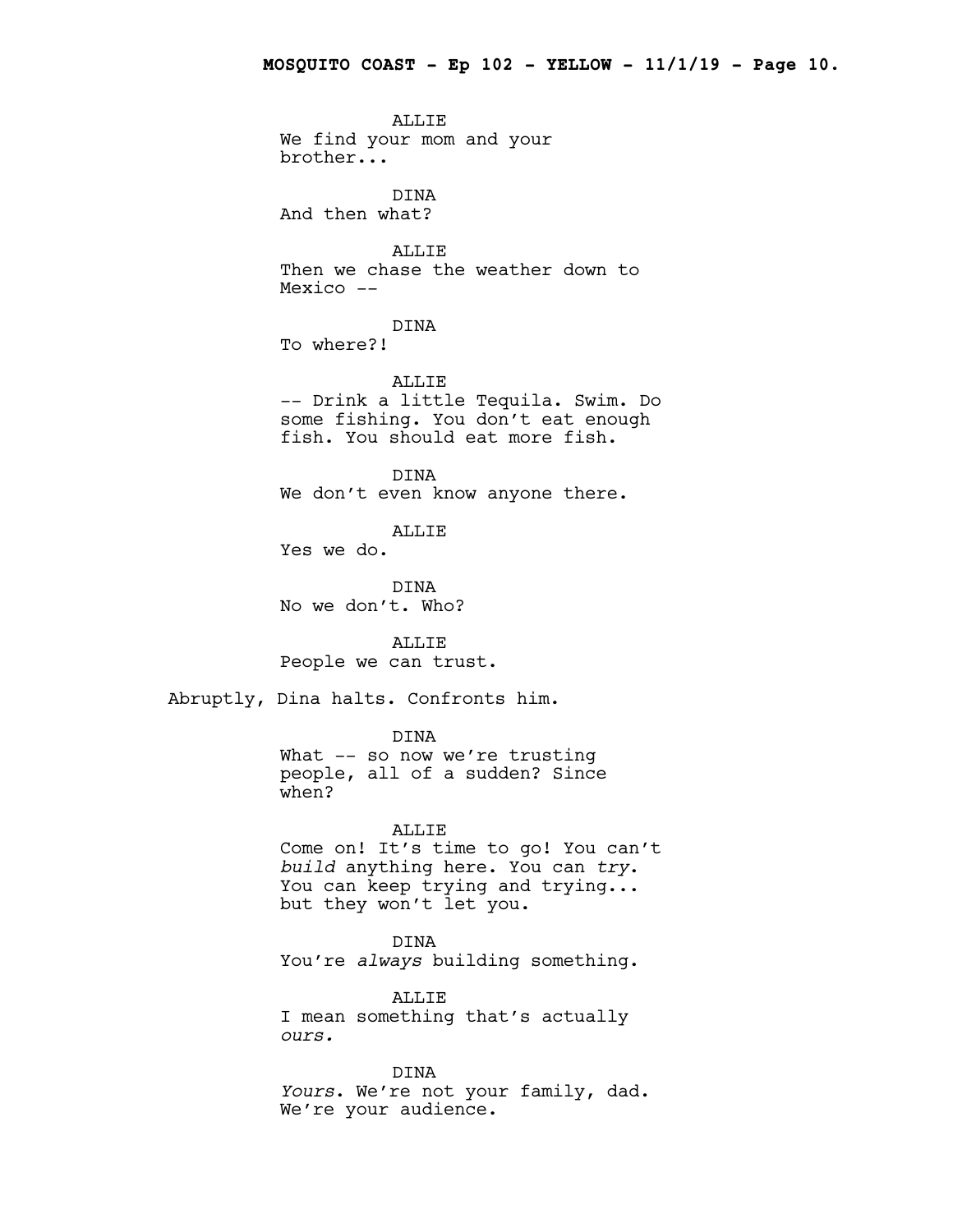A shocked pause.

ALLIE Hey. That's not true. Is that what you think? Really?

It breaks Dina's heart a little, to see Allie so evidently wounded. But it makes her feel strong, too.

> DINA Okay. So we go to Mexico, hook up with your friends or whatever. We do what, live with them?

ALLIE For a bit. Just a little bit.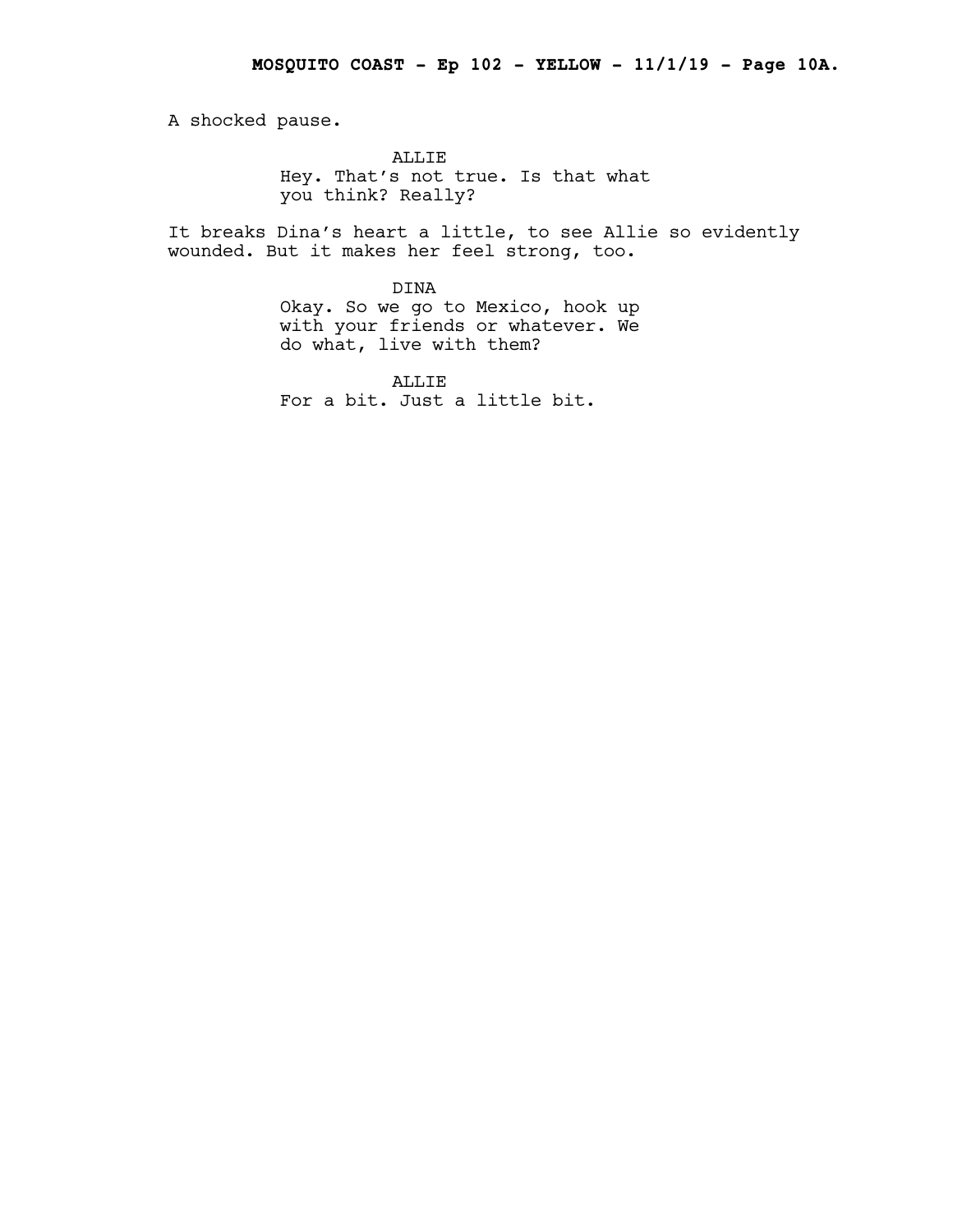DINA And then what? I mean, I had *plans*. Go to school, get a life. Like, a normal life.

On Allie. A little taken aback as, perhaps for the first time, he confronts the reality of this.

#### ALLIE

Okay.

DINA Dad, I can't just... hide out with you guys forever.

ALLIE

Why not?

DINA I'm being serious.

ALLIE

So am I.

Neither of them knows what to say next.

ALLIE (CONT'D) Okay. Look. Once we're safe, we can start talking about next steps for you.

DINA What kind of steps?

ALLIE

These people. They can build you a whole new ID. The girl who T-boned that cop? She won't exist any more. You can head back to the U.S. as a new woman. Go to school. Live your life.

# DINA

And how do you know these people? They're not, like, just people you've *heard* of. You actually *know* them.

ALLIE We actually know them.

DINA And they're not... dangerous or whatever.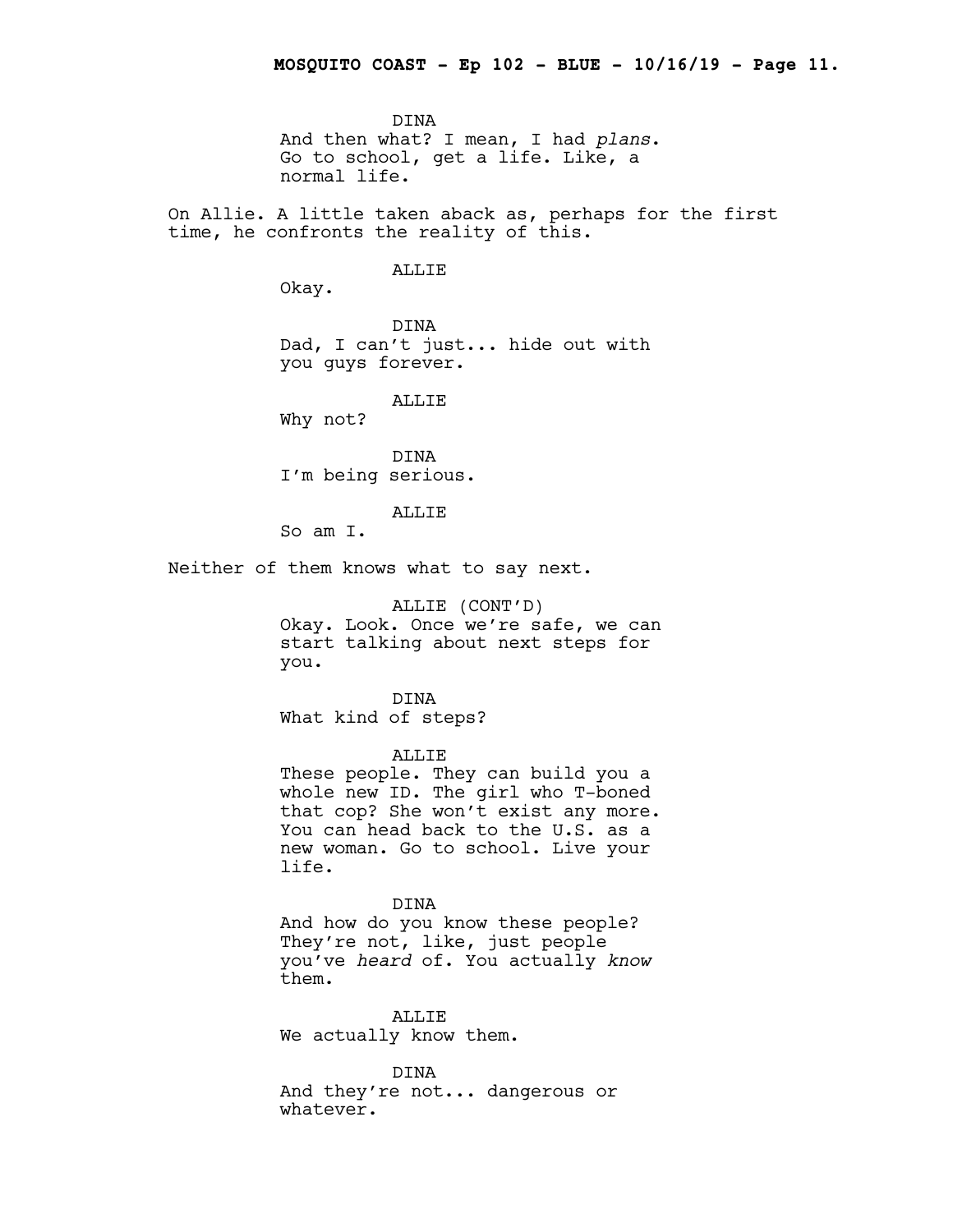ALLIE Dangerous? My ass they're dangerous. They're basically a bunch of tree-huggers who knit their own goddamn yoghurt.

DINA Right. Tree-huggers who can make someone a whole fake identity.

ALLIE Which is better than the other kind, right?

DINA What other kind?

ALLIE The kind that can't.

Dina stands there, skeptical, searching his face.

At length, she nods. Accepting it. But mostly because she couldn't bear to see the hurt on his face if she didn't.

> DINA Fine. Whatever. Mexico. I just need to *call Grandma. Tell her I'm not coming.*

Off Allie -- wary. But accepting it.

# 23 **INT. STOCKTON - JOSH'S HOME - LIVING ROOM - NIGHT (N3)** 23

We find MR ORTEGA and JOSH, bed-headed in sweats, sitting anxiously with Shapland and Jones.

> MR ORTEGA I'm afraid... we don't really know Mr Fox. He and I never met.

SHAPLAND But his daughter -- Dina. She and Josh -- they hang out? Like, a boyfriend girlfriend type deal?

Mr Ortega looks to Josh.

JOSH I mean, a little. Sure. But it was mostly a phone-based deal. Like mostly talking and stuff?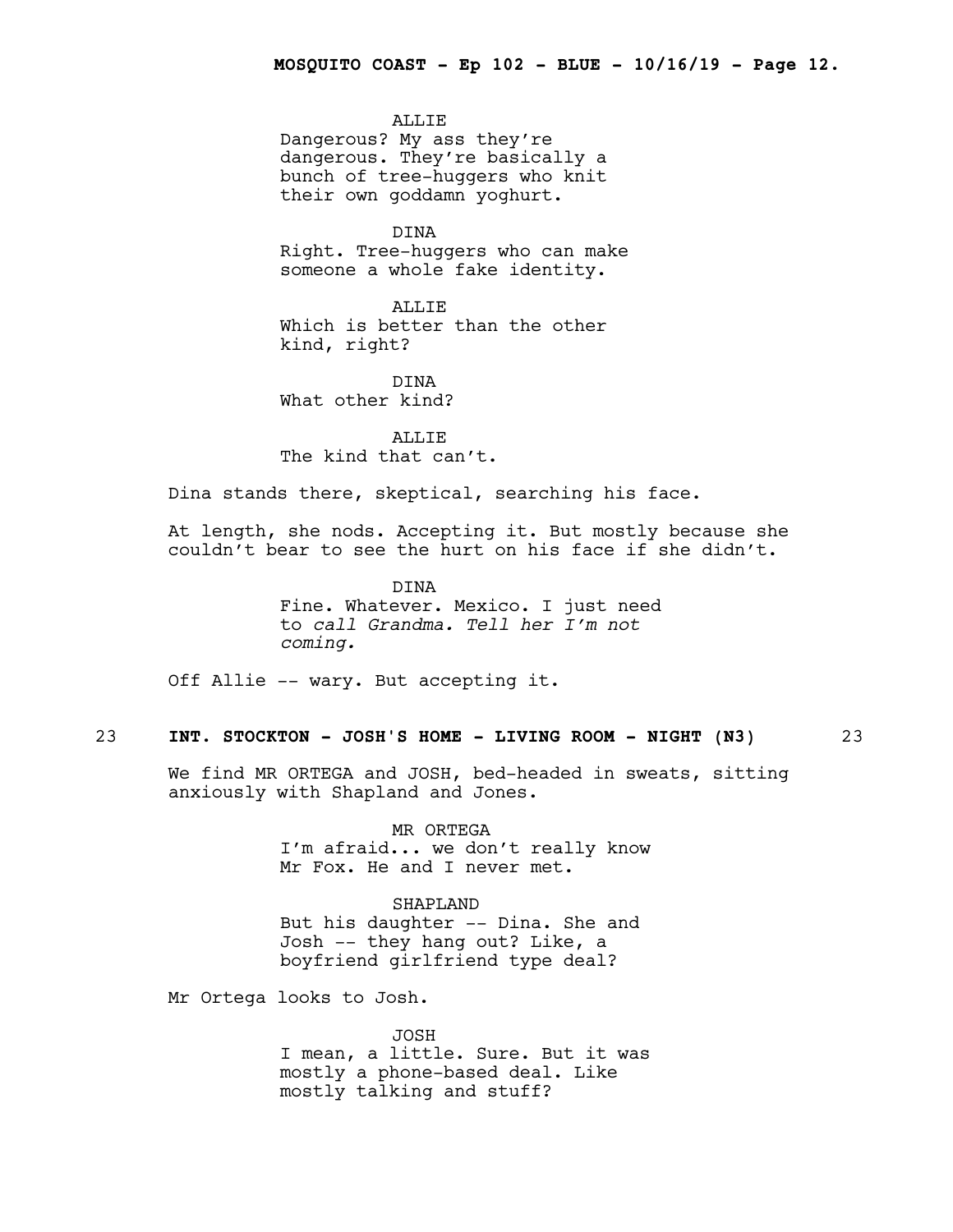JONES What stuff?

JOSH I dunno. Just stuff.

#### 24 **INT. DOWNTOWN STOCKTON - MALL LAUNDROMAT - NIGHT (N3)** 24

Dina enters the laundromat -- sneaking past LONELY PEOPLE hypnotized by tumbling laundry.

She approaches a pay phone in the corner. Digs a quarter from her pocket. Lifts the receiver and dials.

> OPERATOR (V.O.) Operator Service.

DINA Hi. If I give you a name and address could you connect me to a landline?

# 25 **INT. STOCKTON - JOSH'S HOME - LIVING ROOM - NIGHT (N3)** 25

Jones giving Josh a hard look.

JONES So what did you guys talk about? She tell you where she was headed? How to contact her?

JOSH She didn't even tell me she was leaving. She must've just sort of *gone*.

JONES "Just sort of gone"?

JOSH Yeah. I mean, I didn't even know.

#### SHAPLAND

But you guys are hanging out and whatever. All this phone time. She must've told you something.

Josh looks to his dad for reassurance. Mr Ortega nods: *go ahead and tell them what you know*.

A long beat of silence. Then: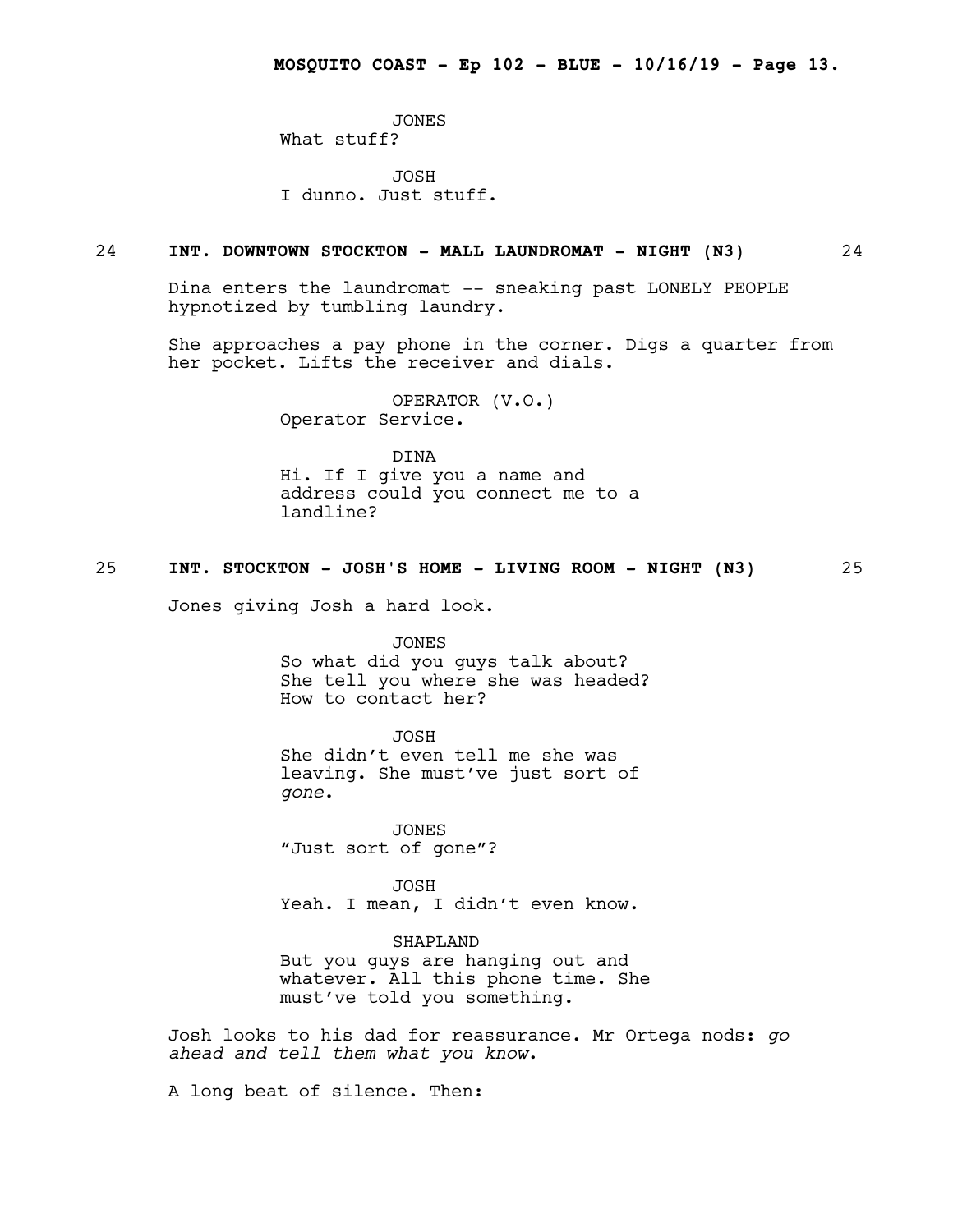SHOCKINGLY -- THE LAND-LINE RINGS.

Everyone in the room whiplash-turns to it.

Mr Ortega half stands. Shapland gestures: *please, sit*. *Let's see who this is.*

He and Jones move towards the phone. Hover over it.

26 **INT. DOWNTOWN STOCKTON - MALL LAUNDROMAT - NIGHT (N3)** 26

Dina huddled on the pay phone, getting the ANSWER MACHINE.

As she waits out the message...

INTERCUT -- DINA -- SHAPLAND -- JONES -- THE ORTEGAS

*MR ORTEGA (V.O.) You're through to the Ortega Home. Please leave a message after the beep.*

*BEEEEEEEP.*

DINA Hey, Josh. It's Dina.

JONES'S HAND hovers over the receiver, ready to snatch it up.

DINA (CONT'D) I just wanted to say... I'm leaving. I've got to go*.* So... yeah. Sorry. I'll try to call or something when I can, okay? I'm really sorry. It sucks. It really, really sucks.

Jones snatches up the phone. Gets into character. Her face softens.

> JONES Dina? Please don't hang up.

Dina takes a step back in alarm, clutching the receiver.

DINA I'm sorry. Who is this?

JONES My name is Estelle Jones. I work for the United States Government.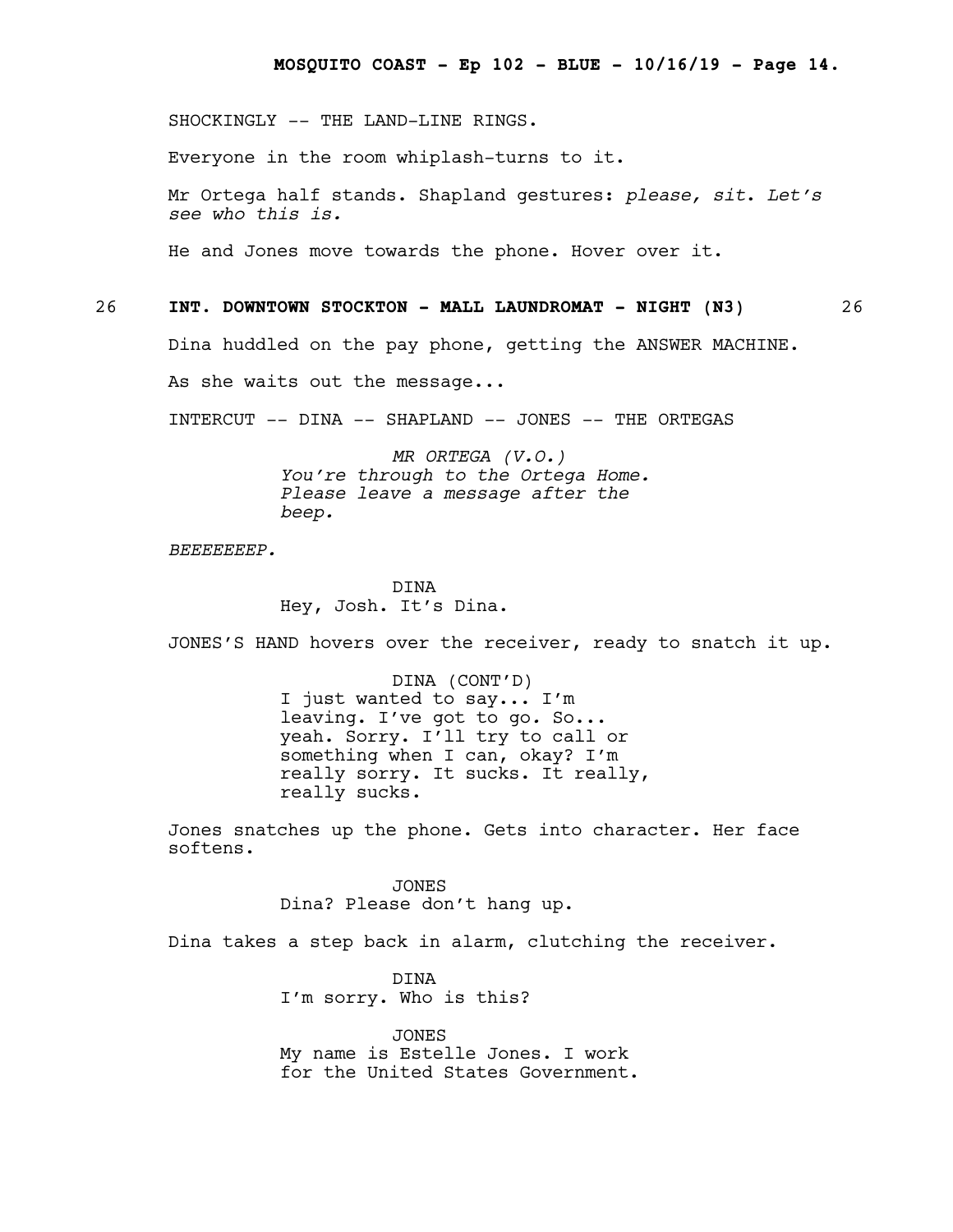DINA The who?!

JONES Are you in a safe space right now? Can you talk? It's very, very important.

Dina is frozen -- her gaze fixed on

ALLIE, NERVOUSLY PACING OUTSIDE THE LAUNDROMAT.

She turns her back on him. Heart hammering.

Jones has adopted the calm, honeyed voice of serene, allknowing authority. Only her eyes tell a different story.

#### JONES (CONT'D)

Listen. Dina. None of us likes this situation. But none of us wants it to escalate, either. And unless we do the right thing here, it *will* escalate. So I'm going to tell you: the best thing you could do right now -- for yourself, for your brother but mostly for your mom and dad -- would be to tell us where you are. Believe it or not, we're here to help. That's all we want to do.

Dina -- silent under the BRIGHT STRIP LIGHTS.

DINA What did he do? My dad. Why are you doing this to him?

Shapland and Jones exchange a meaningful look -- as if Dina's question in some way amounts to useful information. (Which it does. We'll find out why in a later episode.)

> JONES Let me turn that around. Why is he doing this to *you*? Why do you think he makes you live the way you do?

And suddenly, remembering the tears in his eyes and that sad smile, Dina feels protective of Allie. And in defending him... she *channels* him.

> DINA Because people eat when they're not hungry and drink when they're not thirsty.

(MORE)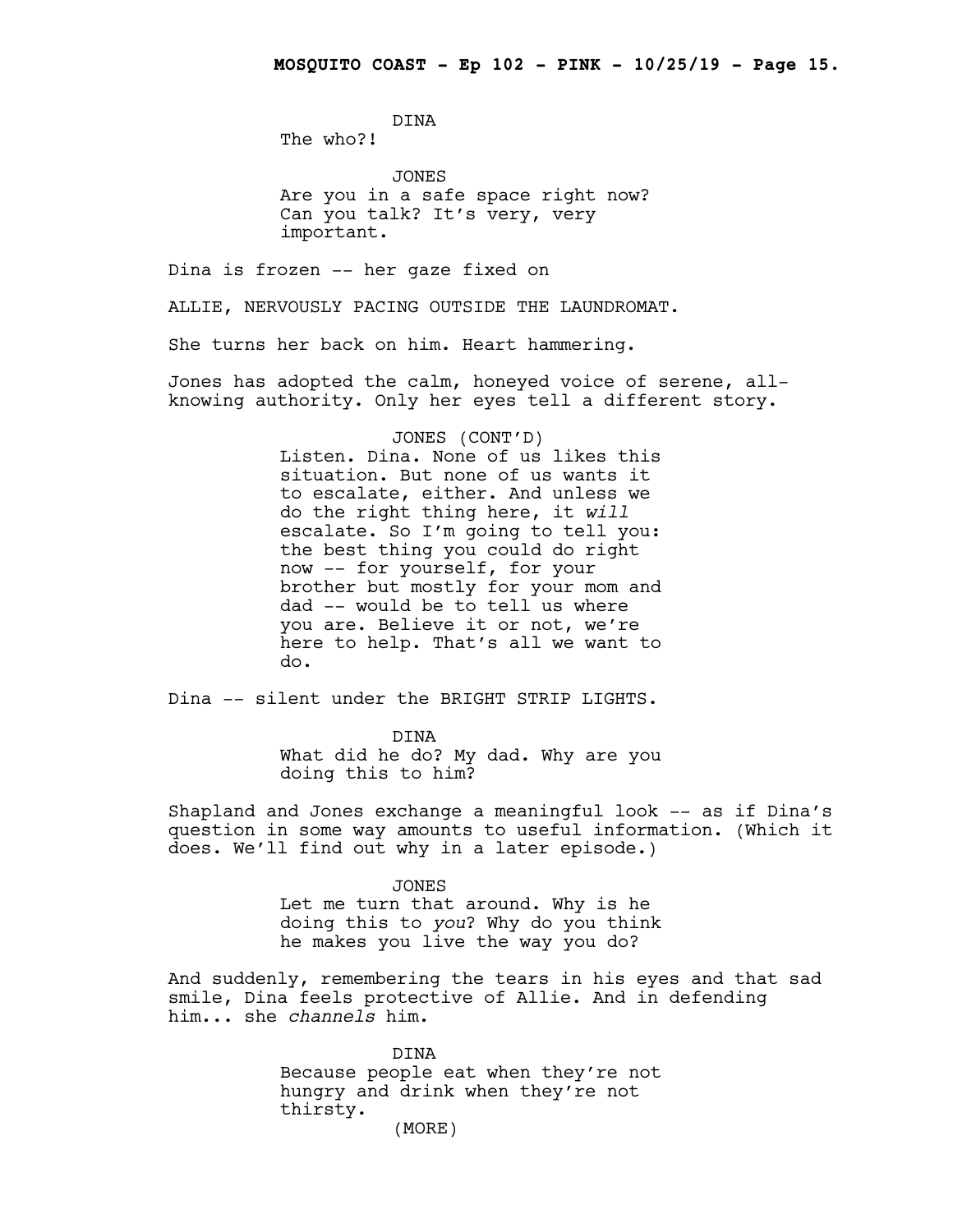They buy what they don't need and throw away everything that's useful. Because of Republicans and Democrats. Because of entitlement and rudeness. Snobbery and religion. Anti-vaxxers and lobbyists. Because of frauds and bullshit artists. Because America's in gridlock. Selling junk. Buying junk. Eating junk. Because it's dying on its ass and it can't see why. DINA (CONT'D)

JONES A-huh. And you took this as gospel? It didn't smell of self-justifying bullshit to you?

The blood drains from Dina's face. Of *course* she took it as gospel. Allie might be a pain in her ass, but he never lied.

*Did he?*

JONES (CONT'D) Honey, I know you're scared and I know you're confused. But I also know you're a smart young woman with a fine future ahead of her. I know there are things you want to do with your life. And you can have those things... if you make the right decision, here. This is the hinge moment. Right now. This conversation. This is your "before" and "after" moment. I'm asking you to do the right thing. The courageous thing.

For a long moment, Dina is torn. Wouldn't it be simpler to do as Jones says? Wouldn't it be *better*?

But as she watches her dad pacing up and down outside, her eyes fill with pity. And shame.

> JONES (CONT'D) Dina. Where are you guys headed? Are your mom and dad planning on leaving the country? Because I tell you right now: that's not gonna happen. If they try, things are just gonna get worse for them.

She slams down the receiver.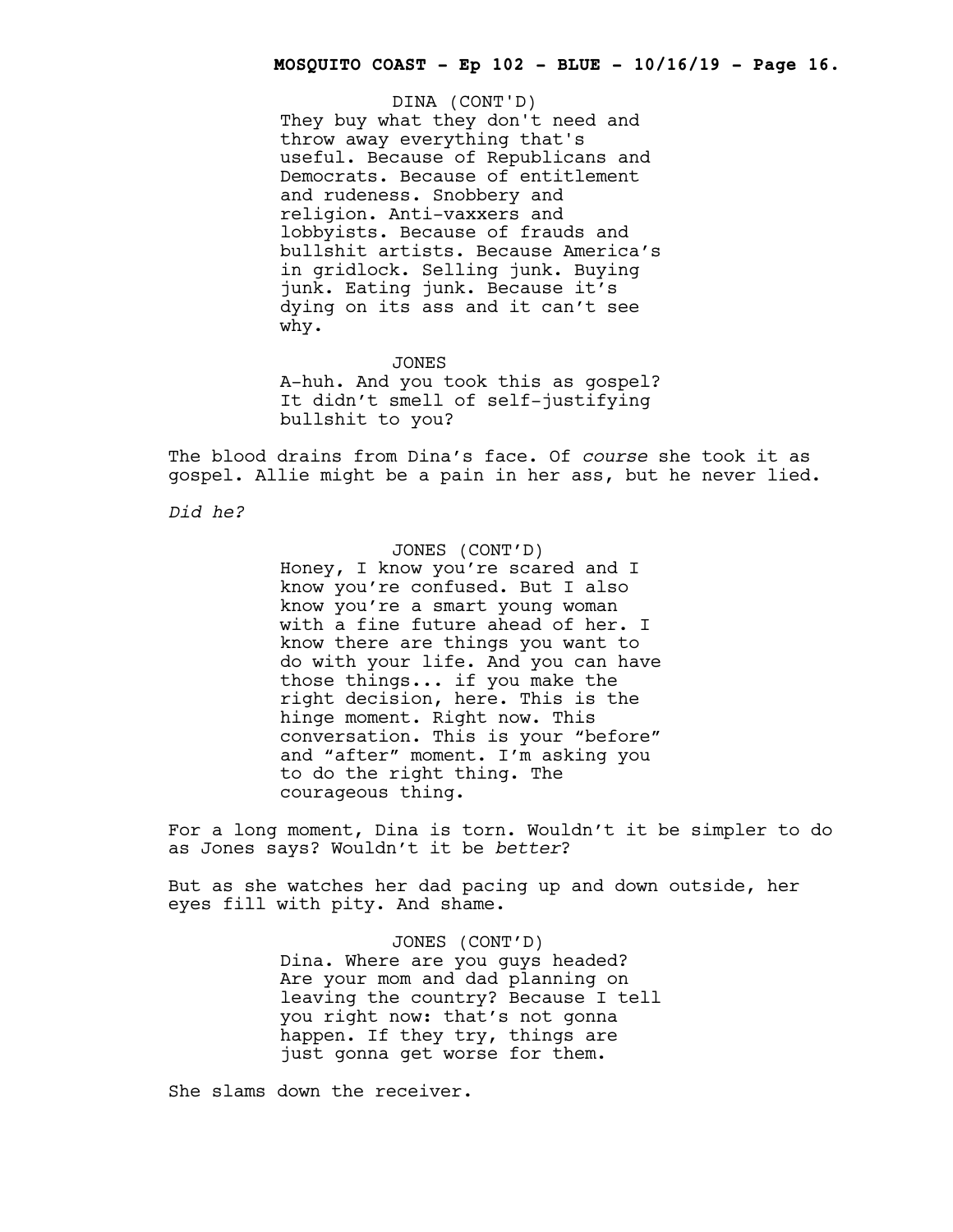WE STAY WITH JONES

As her expression hardens.

JONES (CONT'D) Yeah. Bitch. You run. Watch me chase your ass down.

Off Josh and Mr Ortega -- reacting to Jones's sudden, elemental chilliness.

# 27 **EXT. DOWNTOWN STOCKTON - OUTSIDE MALL LAUNDROMAT - NIGHT (N3)** 27

Allie pacing, hands jammed in pockets -- turning as Dina emerges, pale and shell-shocked, from the laundromat.

> ALLIE Whoah. You okay there?

> > DINA

A-huh.

#### ALLIE

You sure?

DINA Yeah. So can we go now?

Allie lingers, antennae quivering. What isn't she telling him?

After an uncertain beat, he follows Dina. Who's marching down the street looking very much like she's about to throw up.

CUT TO:

# 28 **INT. GETAWAY MINIVAN - DOWNTOWN STOCKTON - OPPOSITE GLEN** 28 **CAPRI MOTEL - NIGHT (N3)**

MARGOT catches MOVEMENT in the corner of her eye and turns to see: ALLIE AND DINA, MOVING ACROSS THE ROAD TO JOIN THEM.

She shoots Charlie a relieved look. Starts the engine.

Allie and Dina get in.

**ALLIF** Any problems?

MARGOT

No. You?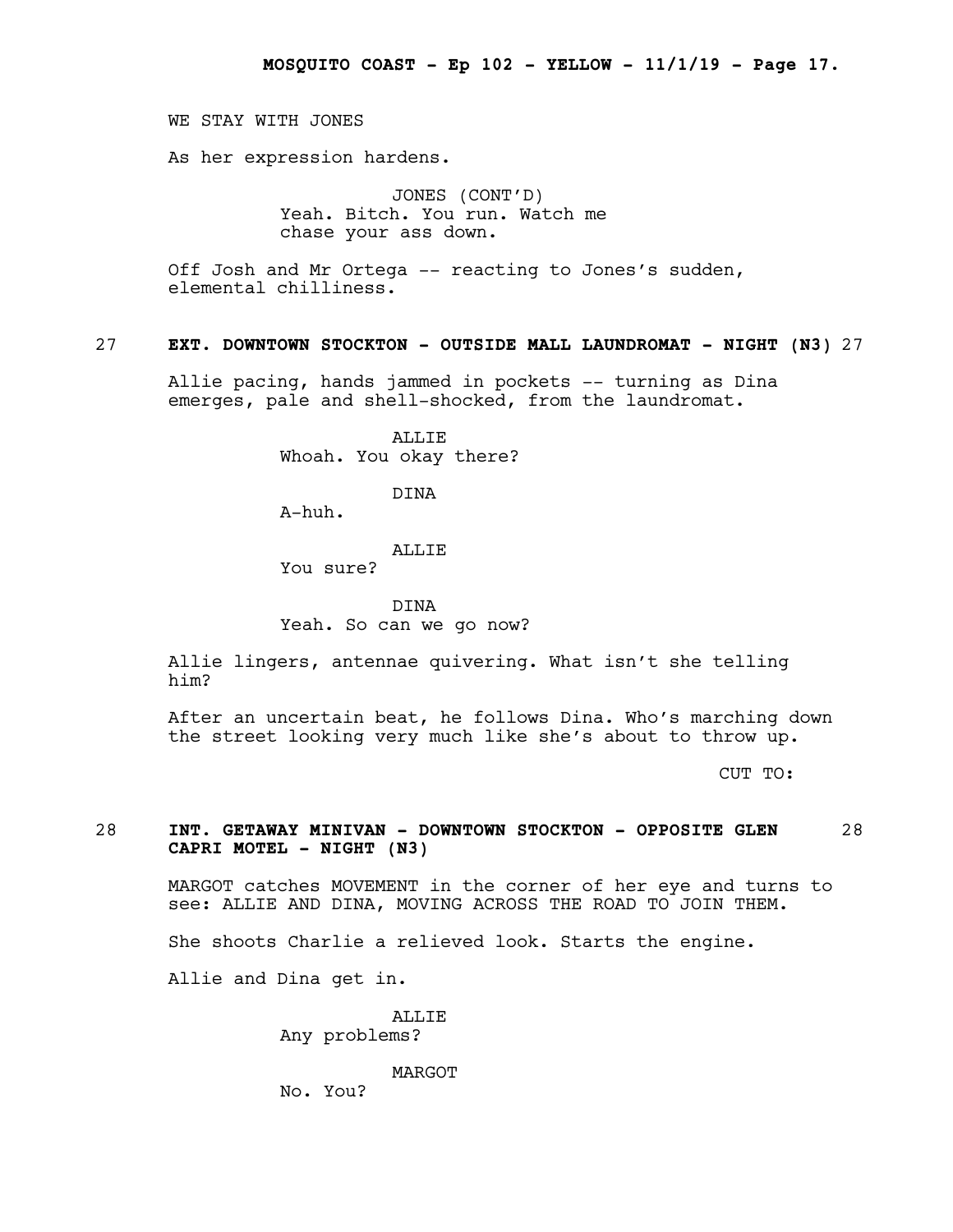# ALLIE

No.

A MOMENT ON CHARLIE -- NOTING SOMETHING WRONG WITH DINA.

Dina senses Charlie looking at her. She turns to him.

Something passes between them... a silent communication about what happened tonight. Which leaves Charlie even more frightened.

NEW ANGLE - MARGOT glimpsing the bruise on Allie's wrist, left by the handcuffs.

Allie notices her noticing. Adjusts the cuffs of his jacket. *Let's talk later.*

> MARGOT So where next?

> > CUT TO:

# 29 **EXT. GETAWAY MINIVAN - VALLEY BACK ROAD - NIGHT (N3)** 29

THE GETAWAY VAN -- stopping in the roadside shadows outside POLSKI'S FARM.

#### 30 **INT. GETAWAY MINIVAN - OUTSIDE POLSKI'S FARM - NIGHT (N3)** 30

Margot kills the engine. Allie turns to the kids -- who are sitting in back, exhausted and troubled. Dina has a blanket round her shoulders, giving off a faint refugee vibe.

**ALLIF** 

Everyone okay?

Evidently not.

#### ALLIE (CONT'D)

Good. I know we've got a lot to talk about. But right now, we need to focus on our current situation. We need money. So I'm warning you -what's about to happen. Seen from one perspective, it might look like imperfect parenting.

Nobody laughs. Allie shrugs. Tough crowd.

ALLIE (CONT'D) Well, sit tight. Your mom and I are gonna be back in a minute or two.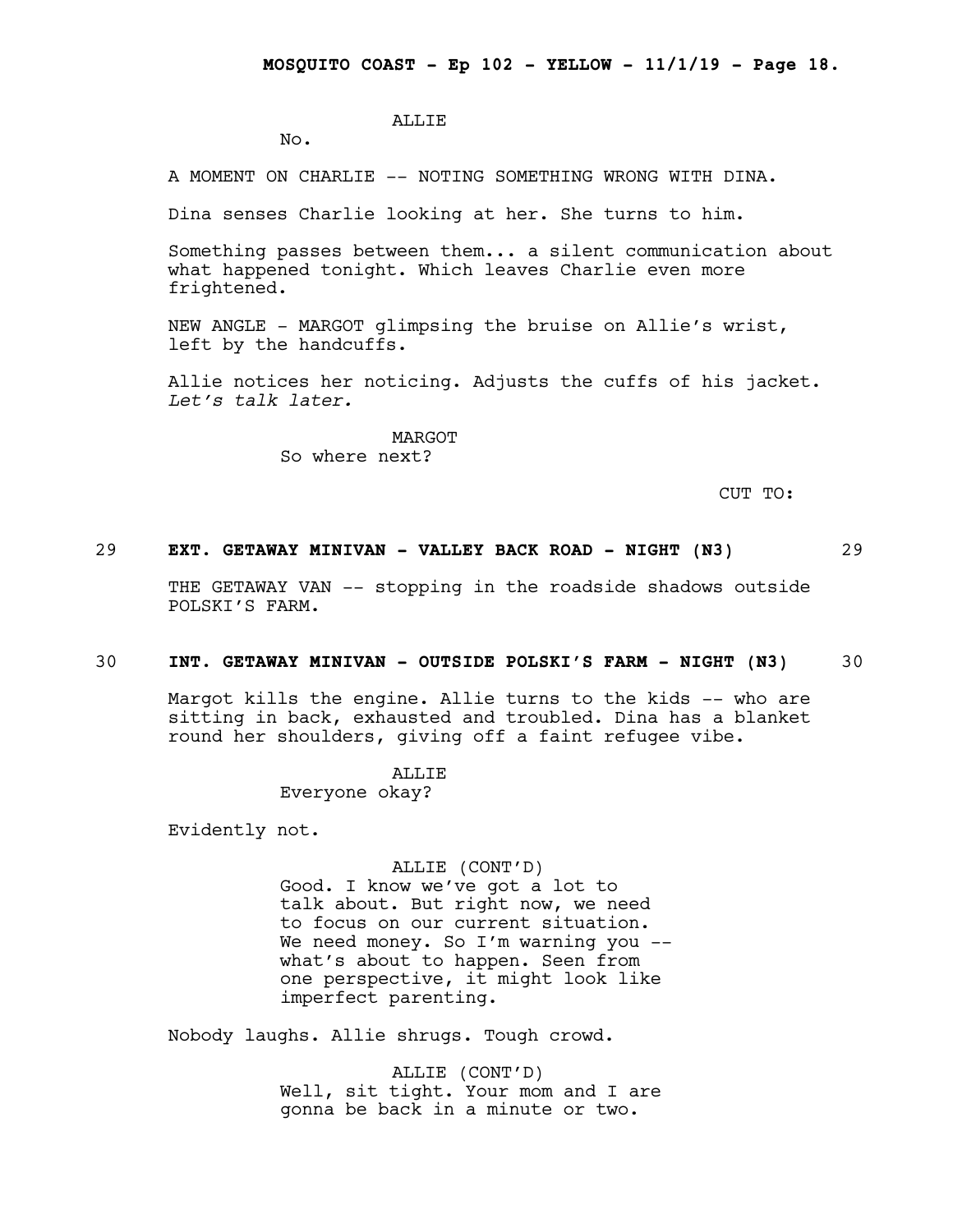MARGOT (reaching over) Hey, could you pass me that shopping bag please? The empty one?

Dina casts round, finds an old reusable shopping bag.

MARGOT (CONT'D) Thank you. Back in a second.

Margot and Allie get out. The kids sit in darkness.

# 31 **EXT. POLSKI'S FARM - OFFICE - NIGHT (N3)** 31

MARGOT opens a pen-knife -- disables the security cameras --

ALLIE pries open the office window --

#### 32 **INT. POLSKI'S FARM - OFFICE - NIGHT (N3)** 32

They climb inside. Allie grabs a scrap of paper from the desk, jots down a number, hands it to Margot.

> ALLIE (re: paper) Combination.

MARGOT How often does he change it?

ALLIE Never, I think.

MARGOT You "think"?

ALLIE Well, let's see.

Margot lowers an ANGLE-POISE LAMP to the floor, turns it on, directs the beam onto the combination dial.

Allie sits at the computer, boots it up.

Yep -- Allie Fox, king of the technophobes, at a computer.

MARGOT What're you doing?

ALLIE Reaching out to Calaca. Let them know we're finally coming.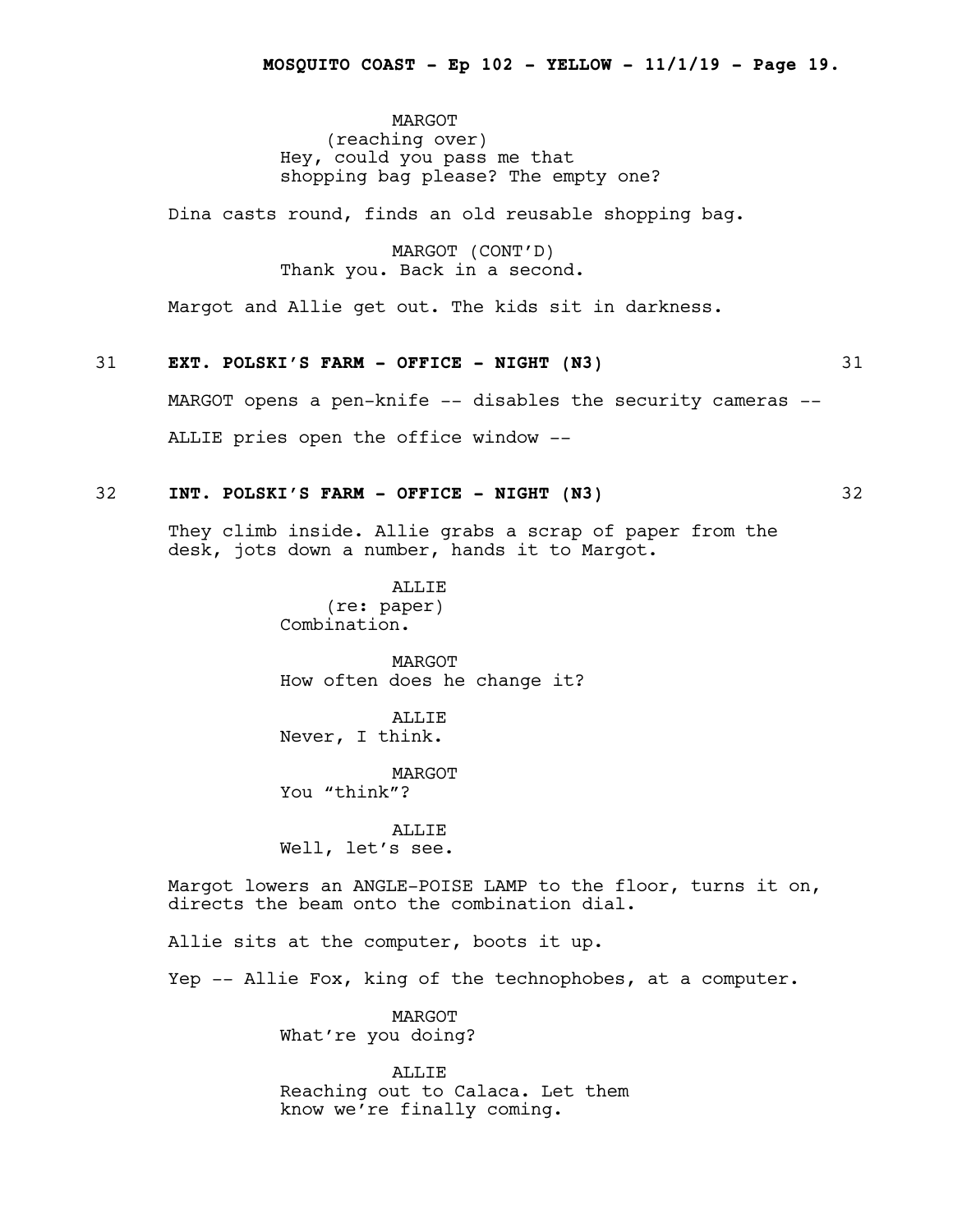She gives him a look, then starts opening the safe.

#### MARGOT

# All right. Be quick.

Allie logs on with Polski's password. Turns out, he's basically a *maestro* at the keyboard. Fingers dancing like Fred Astaire...

He navigates to the web, downloads a TOR browser. He opens it, configures it, accesses the Dark Web. Types in a long address. Then an even longer password... slowing a little at the end.

He presses ENTER. And navigates to a VERY PARTICULAR CHATROOM.

#### 33 **INT. GETAWAY MINIVAN - OUTSIDE POLSKI'S OFFICE - NIGHT (N3)** 33

Dina and Charlie anxiously monitor the dark, silent road.

CHARLIE So what happened?

DINA

Nothing.

He glares at her. *Come ON*.

DINA (CONT'D) Dad got busted. Arrested.

CHARLIE Holy shit. Who by?

DINA

Seriously?

CHARLIE

The cops?!

DINA Yeah. No shit.

CHARLIE So how come he's not, like -- in jail.

DINA I rescued him.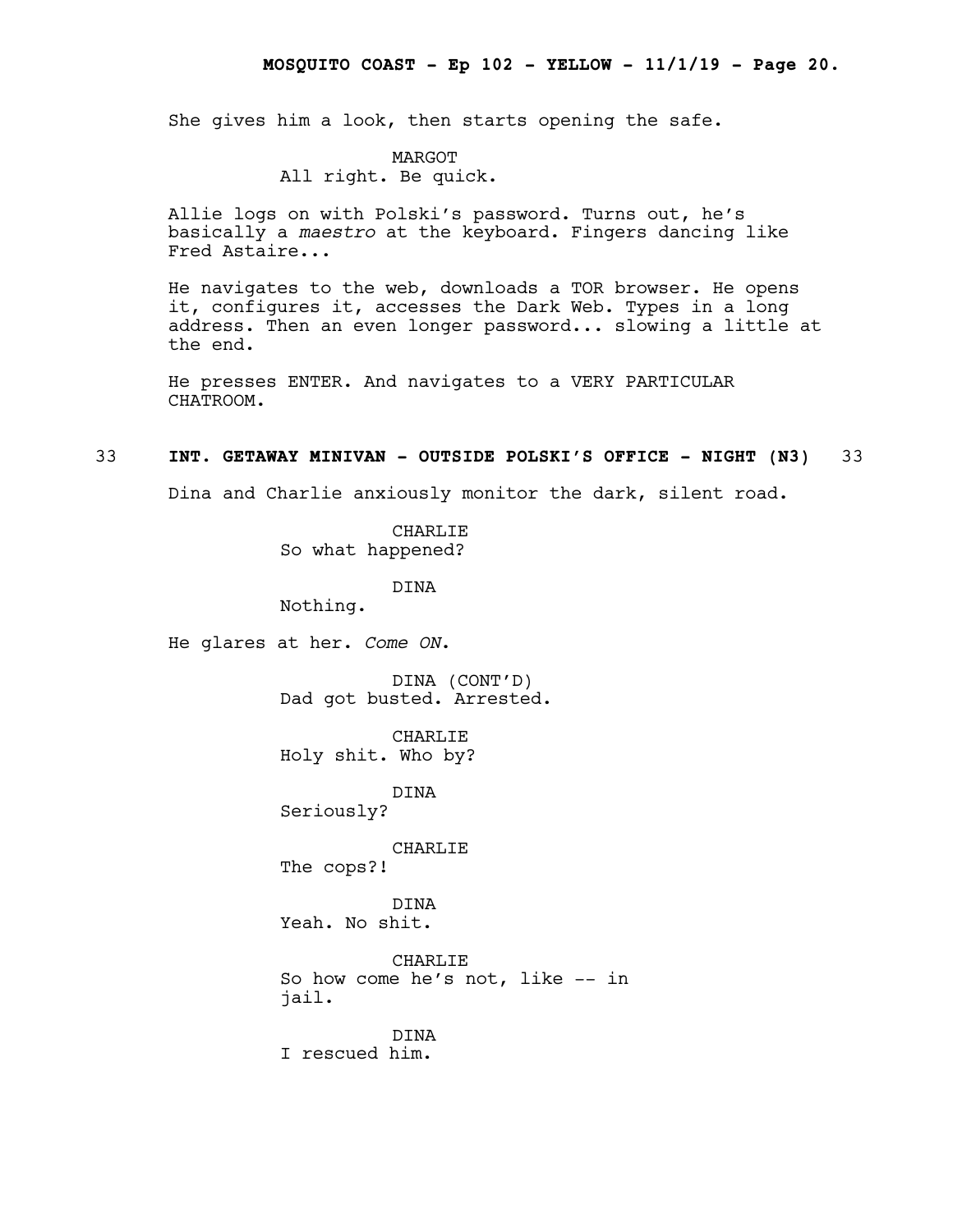CHARLIE My skinny white ass you rescued him.

DINA Ask him if you like. And don't say things like that.

CHARLIE It's just a saying.

She forgives him with a shrug. They watch the dark road.

CHARLIE (CONT'D) What did he do, d'you think?

On Dina. As she prepares a comforting lie.

DINA Nothing bad. I don't think he did anything bad.

# 34 **INT. POLSKI'S FARM - OFFICE - NIGHT (N3)** 34

Margot on her knees, transferring handfuls of money from safe to shopping bag --

-- As Allie creates a new message in the chatroom, addresses it to: CALACA44.

TYPES: ANAXIMANDER67. SEEKING SHELTER FROM THE STORM.

He turns. Sees Margot staring at the shopping bag.

ALLIE What's up?

MARGOT We need to tell them.

ALLIE

Why?

MARGOT Because they need to make their own decisions, here.

ALLIE About what?

MARGOT Whether to come with us.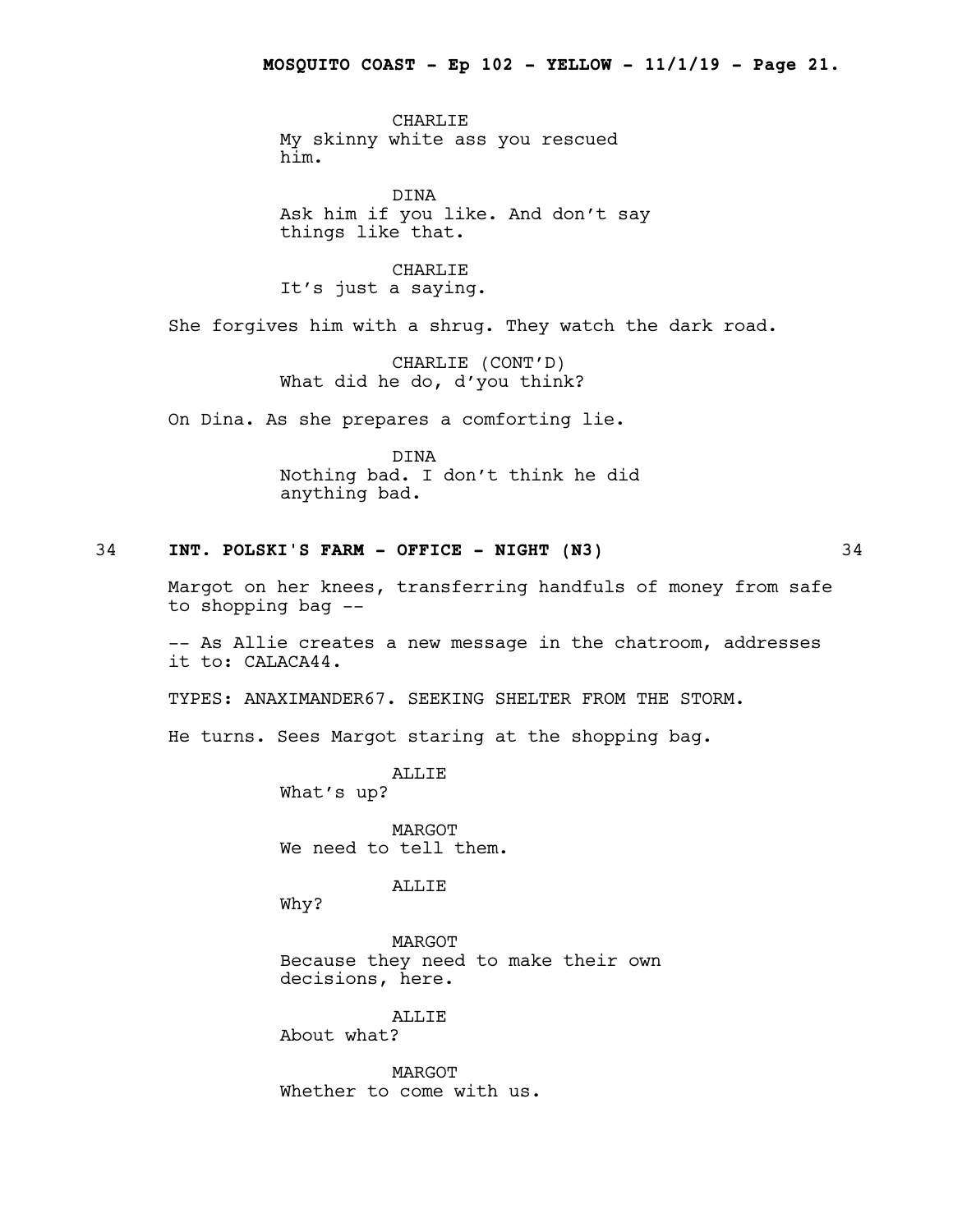Allie logs off the chatroom, closes the Tor browser.

ALLIE They're kids. They don't need to know anything.

MARGOT They could get hurt.

ALLIE They won't get hurt. They got you and me to look after them.

MARGOT That's what I'm worried about.

ALLIE You think we're not good parents?

MARGOT Right now we're robbing a safe and running to Mexico.

#### ALLIE

So what do you wanna do? Let them hand themselves in? You think they'll be happier and better off, spending the next God knows how many months being debriefed by drones in suits, asked about what toothpaste you use and where I get my shirts? Then being farmed off to some goddamn do-gooders who start filling their heads with bullshit about how to succeed in America, turn them into Pod People?

Margot's watching him. But there's a slightly odd vibe here. Allie's bluster feels...

...well, it feels like he's *reassuring her*.

Margot keeps watching as he navigates to the command line. Securely deletes the TOR browser, empties the trash, deletes all evidence of what he's done --

Then turns to return Margot's gaze.

ALLIE (CONT'D) It'll be the best thing for them. It'll be an education.

Margot shrugs, accepting this... for the moment. She picks up the bag. Tests its weight. Supports it underneath.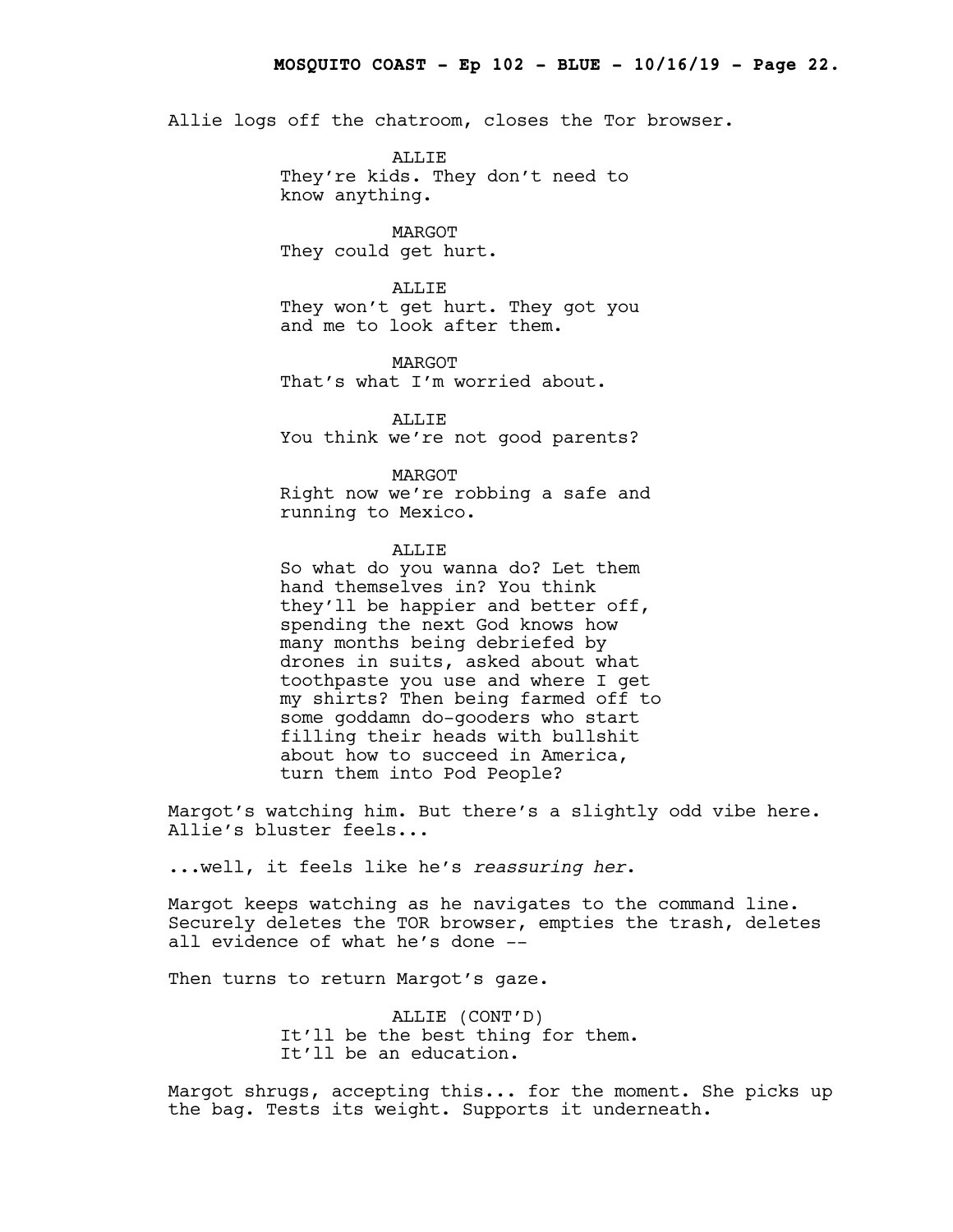From his pocket, Allie removes a folded-up piece of paper. He lays it out on the desk. Flattens it with his palms.

We see: THE PLANS FOR THE SCALED-UP ICE-BOX.

He casts round, grabs a NOVELTY PAPERWEIGHT, uses it to weigh down the plans. Considers them for a melancholy moment.

> ALLIE (CONT'D) Ice from fire. Guy's getting the bargain of a lifetime and won't even know it.

MARGOT You do this, they definitely know it was us took the money.

ALLIE Who cares? We're never coming back. So long, America. Have a nice day.

At which, he and Margot exit. Leaving the lamp to cast its beam into a now-empty safe.

CUT TO:

# 35 **INT. GETAWAY MINIVAN - ROAD/DIRT TRACK - NIGHT (N3)** 35

We're on the move, following behind the minivan as it turns off the blacktop -- follows a long dirt track -- kicking up dust as it rumbles and bounces along --

# 36 **EXT. MIGRANT WORKERS' HOME - NIGHT (N3)** 36

-- finally pulling up outside RAMSHACKLE HOUSES / BUSES in the middle of nowhere. The roof is bad, the siding is falling off. It should be condemned.

NEW ANGLE - Allie gets out. Takes in the house as though imagining how he'd fix it.

Margot follows, nudging his shoulder. *Come on, now*.

Allie knocks at the door. At length HECTOR answers -- the guy with whom we saw Allie eating lunch in the pilot.

Right now, he's blinking and confused, taking in Allie and Margot -- and behind them, the exhausted kids in the van.

> ALLIE Hey, Hector. This is my wife, Margot.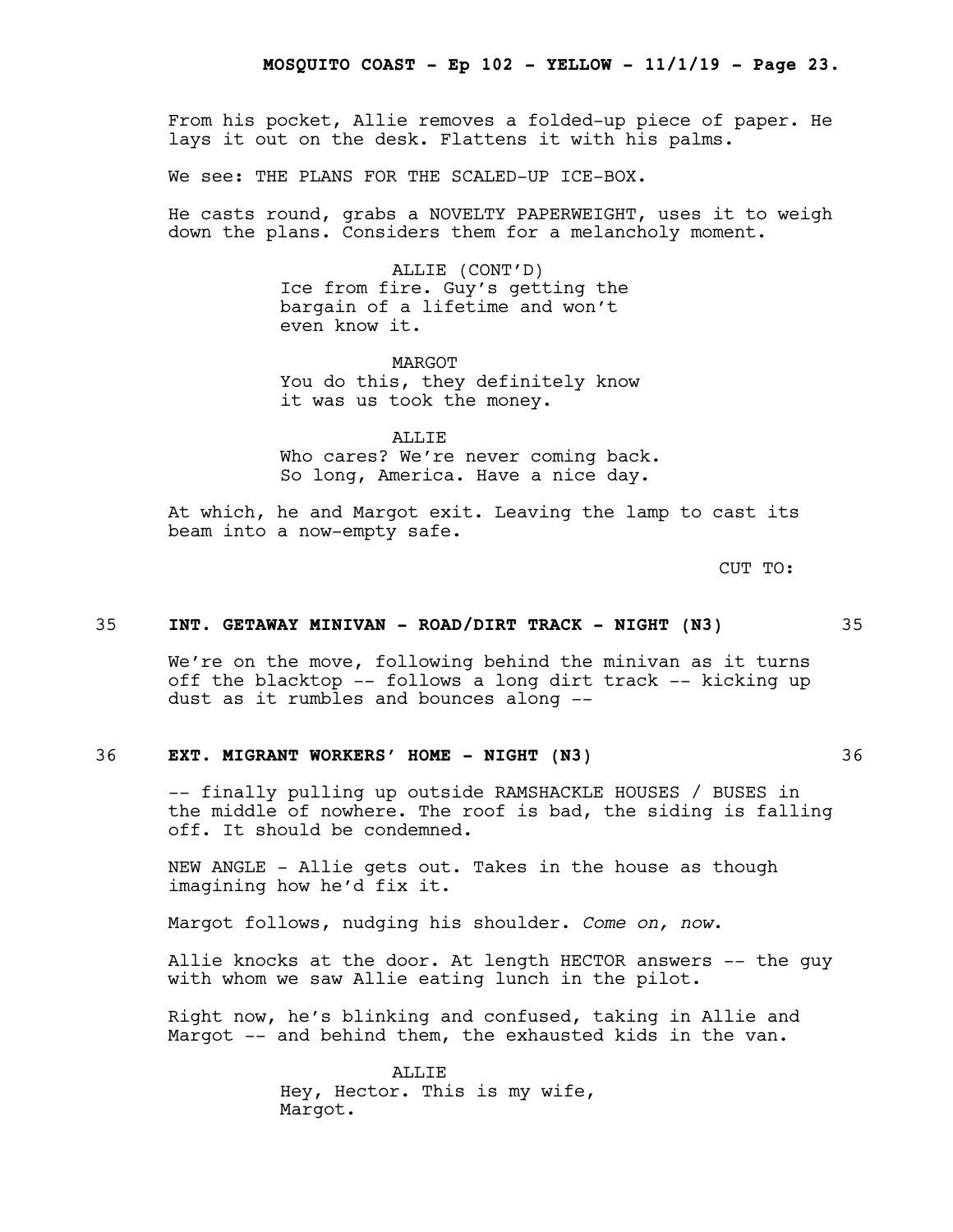A moment of confusion. Then:

HECTOR Nice to meet you.

ALLIE Listen, I'm sorry to do this to you. But could we come in, maybe? Uh, *entrar*.

HECTOR Entrar? Sure. Please.

They step inside.

# 37 **INT. MIGRANT WORKERS' HOME - NIGHT (N3)** 37

Hector, Allie and Margot pick their way through the house in silence. Around twenty-five men seem to be living here. Dirty mattresses line the floor. Heartrending clotheslines have been strung up between the small living areas. Most men have FRAMED PHOTOS of their WIVES AND CHILDREN from back home.

Margot looking at them. Troubled.

Most of the migrants are sleeping. One of them is LUIS -- who pops up from his mattress when he sees Allie and Margot behind Hector.

> LUIS (*in Spanish*) Who the hell's this?

HECTOR (*in Spanish*) The crazy guy from work. The ice cube guy. He's harmless. Go back to sleep.

Margot masking a half smile at that as --

# 38 **EXT. MIGRANT WORKERS' HOME - PORCH/KITCHEN - NIGHT (N3)** 38

-- they enter an outside porch. First light of dawn on the horizon. A makeshift kitchen out here.

On the work surface: A FIREBOX connected to the fridge with FLEXIBLE DUCTING TUBE.

HECTOR

Coffee?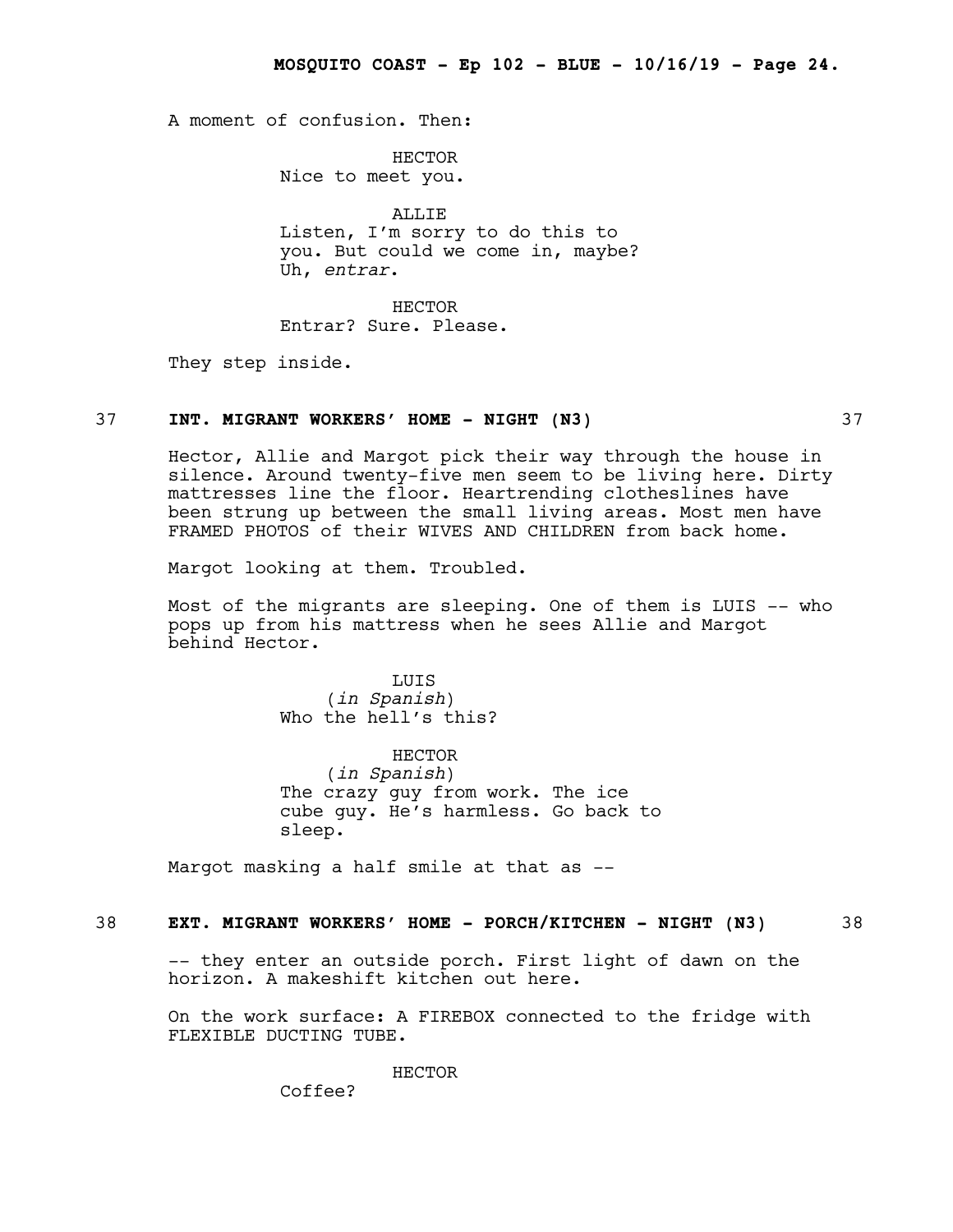ALLIE Thank you. Sure.

MARGOT

*Gracias.*

Hector pours them each a coffee.

HECTOR (in Spanish) So is there a problem? At work?

Allie looks to Margot for help.

MARGOT He's asking if this is about work.

ALLIE No. It's not about that. No. It's... we need your help. Well, I say *help*. We need your advice.

Hector pauses. Not liking the sound of this.

HECTOR

Okayyyy....

#### ALLIE

You, um... you crossed the border, right? I mean *unofficially*. You're not... documented. Or whatever.

Allie's talking too fast, embarrassed, making a hash of things. He looks plaintively to Margot, who steps in.

MARGOT

(in fluent Spanish) You'll have to excuse my husband. He's a very smart man. But he's got no gift for languages. Or for reading the room.

Hector laughs... and their conversation continues in Spanish:

MARGOT (CONT'D) And he's embarrassed because we're here to ask for help and that makes him a little uncomfortable. He likes to fix things himself.

Hector nods, totally getting that. He's *seen* it.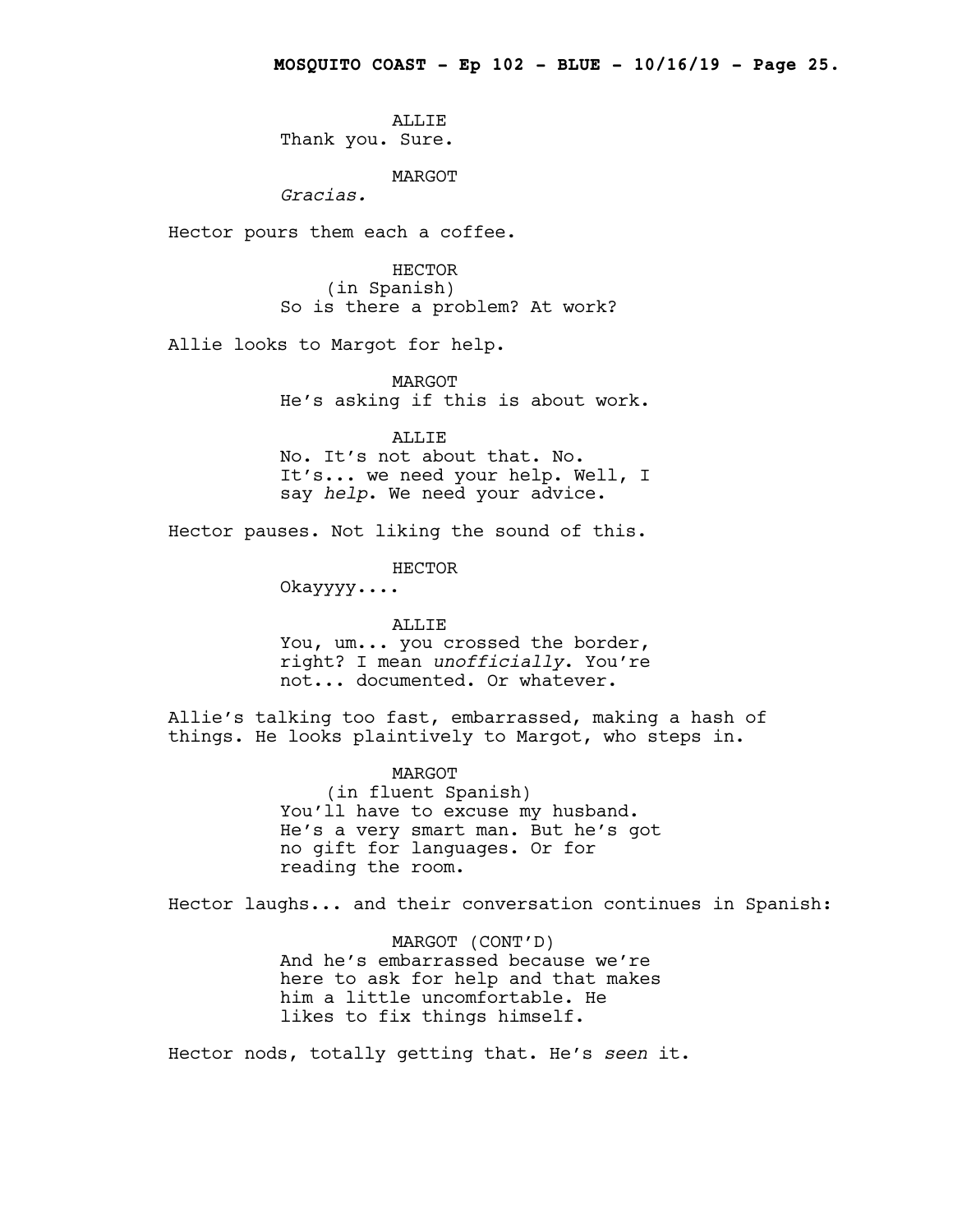MARGOT (CONT'D) So what we're asking is -- there's something we need to do. We need to make a... connection.

HECTOR What kind of connection?

MARGOT A Coyote. Someone we can trust.

HECTOR To do what?

MARGOT Smuggle us into Mexico.

At which Hector barks a laugh -- very funny!

But then his face falls. As it dawns on him that Margot isn't joking.

CUT TO:

- 39 **OMITTED** 39
- 40 **OMITTED** 40
- 40A **EXT./INT. POLSKI'S FARM - OFFICE - DAY (D4)** 40A

OFF SCREEN: Sound of a CAR PULLING UP. FOOTSTEPS approaching. Keys...

The DOOR OPENS. POLSKI enters. And stops.

*Mother. Fucker.*

POLSKI'S POV: the lamp on the floor, casting its now pale glow into an EMPTY SAFE.

CUT TO: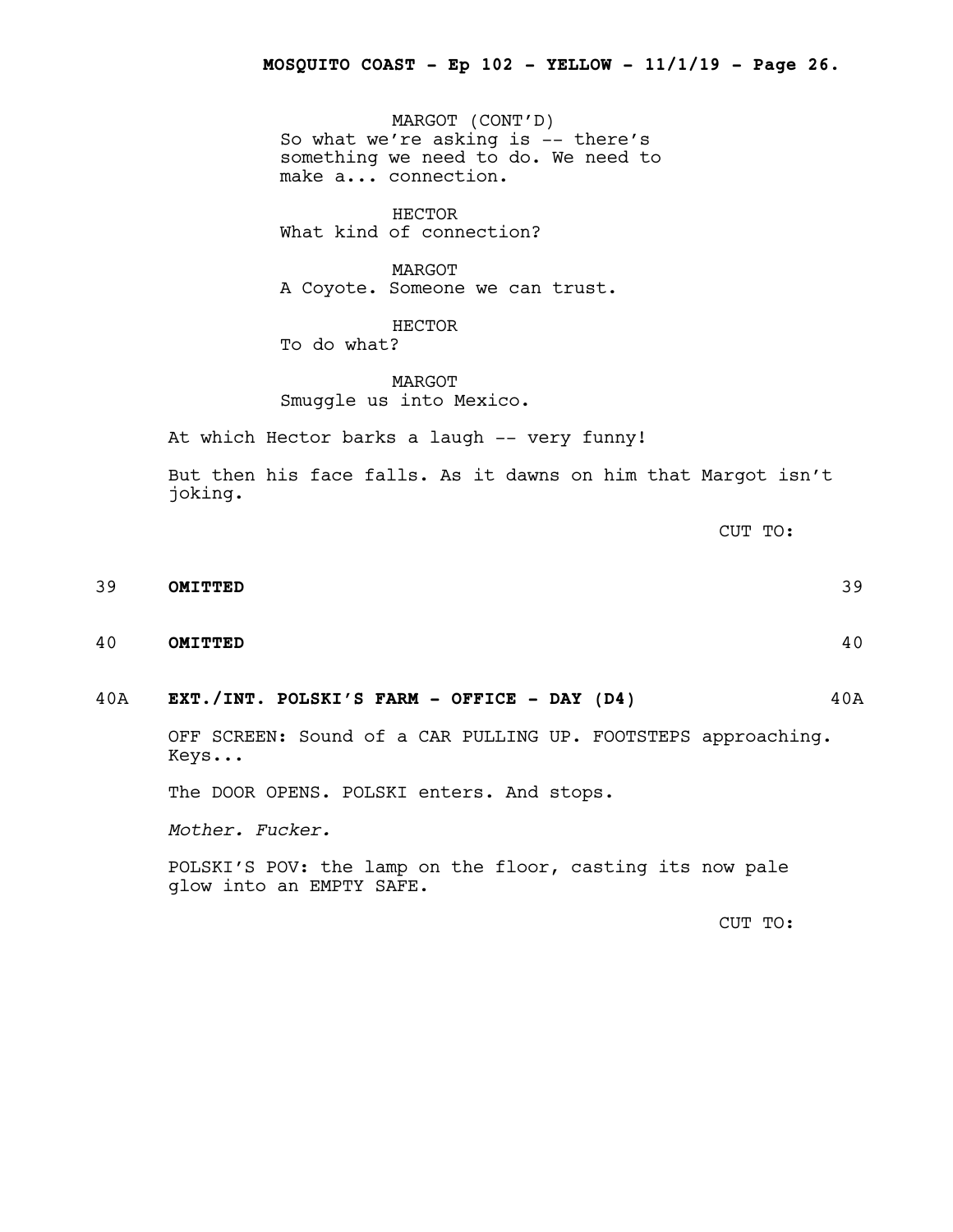**MOSQUITO COAST - Ep 102 - YELLOW - 11/1/19 - Page 27.**

# 41 **EXT. GETAWAY MINIVAN - FREEWAY - DAY (D4)** 41

An hour or two later. Signs for ARIZONA.

# 42 **INT. GETAWAY MINIVAN - FREEWAY - DAY (D4)** 42

Margot's at the wheel.

Off the kids, sleeping in the back --

# 43 **OMITTED** 43

# 44 **INT. POLSKI'S FARM - OFFICE - DAY (D4)** 44

Shapland and Jones are with Polski -- Shapland holding up the plans for the ice box.

> POLSKI It makes ice, apparently.

SHAPLAND I think I see his problem. I got a machine does that already.

Jones laughs caustically at that. Then:

JONES Sir, we're gonna need your computer.

### POLSKI

Why?

#### JONES

Because.

Polski briefly considers protesting. Then sees the look in Jones's eyes. Never mind.

#### POLSKI

Sure. Whatever. But if you're going through the browsing history, I'm not the only one's got access, okay? Every man and his dog uses this goddamn thing.

Like Jones gives a shit.

Shapland steps in. Big friendly smile.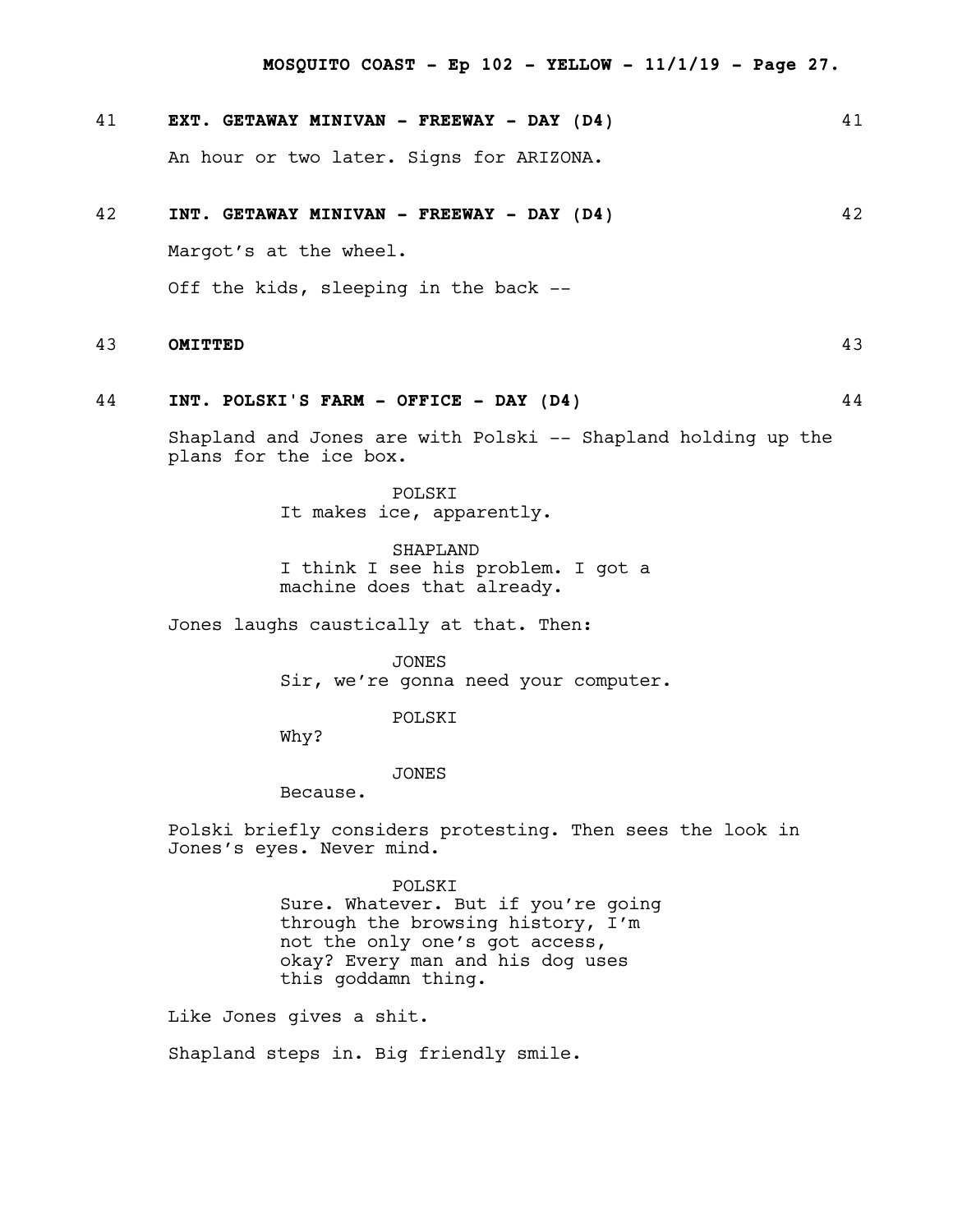JONES So listen. Mr Polski. We need to catch this guy. So is there maybe someone at work he's friendly with? Anyone he passes the time of day with? Anyone who could help us out, here?

POLSKI He's a handyman. It's not like I know the guy.

SHAPLAND But you don't mind if we ask around a little? Speak to the guys who work here?

A statement of intent. Only phrased as a question.

CUT TO:

# 44A **EXT. ARIZONA LANDSCAPE - JUAN AND CHUY'S PLACE - DAY (D4)** 44A

We establish a small house in a rural, low-income, Hispanic neighborhood.

# 45 **OMITTED** 45

#### 46 **EXT. JUAN AND CHUY'S PLACE - DAY (D4)** 46

The Minivan pulls up. Allie approaches the front door.

The front yard is planted out with a plethora of nurtured cactus plants.

Allie knocks at the door. The guy who opens it is easygoing, charming, handsome. This is JUAN.

> ALLIE You're Juan, right?

JUAN That's right.

ALLIE I'm a friend of Hector's.

A pause.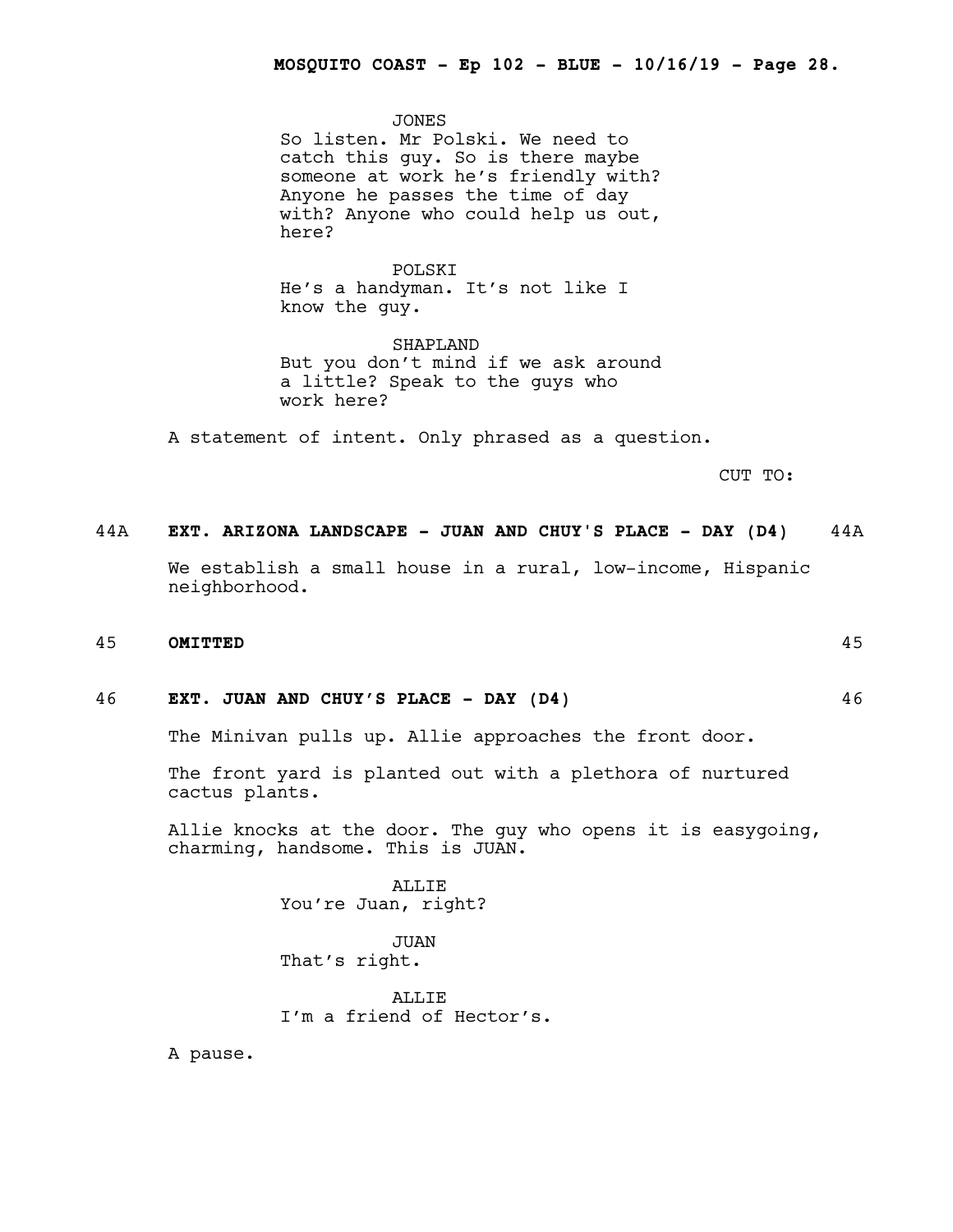JUAN Dude. I don't wanna be rude. But do you have any idea how many Hectors I know?

# 46A **EXT. POLSKI'S FARM - OFFICE - DAY (D4)** 46A

HECTOR in a work line. Until A COP taps his shoulder and summons him away. Escorts him across the yard.

TWO ICE Officials loiter. COPS too.

Hector's a picture of anxiety. As he's led into Polski's office.

# 47 **INT. POLSKI'S FARM - OFFICE - DAY (D4)** 47

INSIDE - SHAPLAND AND JONES. MORE COPS.

Jones walks to the corner. Hector follows her with his eyes -- Shapland pulls up a chair, invites Hector to sit. Hands him a A PHOTO OF THE FOX FAMILY.

> JONES Your choice, Hector. It's the ice guy. Or the guys from ICE.

ON HECTOR. Dropping his gaze.

HECTOR I sent them to a guy I know in Arizona. A Coyote.

JONES Okay. Good, Hector. That's good. So what's this guy's name?

#### 48 **EXT. JUAN AND CHUY'S PLACE - DAY (D4)** 48

Back to Juan and Allie.

JUAN Listen. I'd like to take your money, man. I really would. But you don't need me. You're Gringos headed *into* Mexico. That's... I mean, that's not gonna be hard.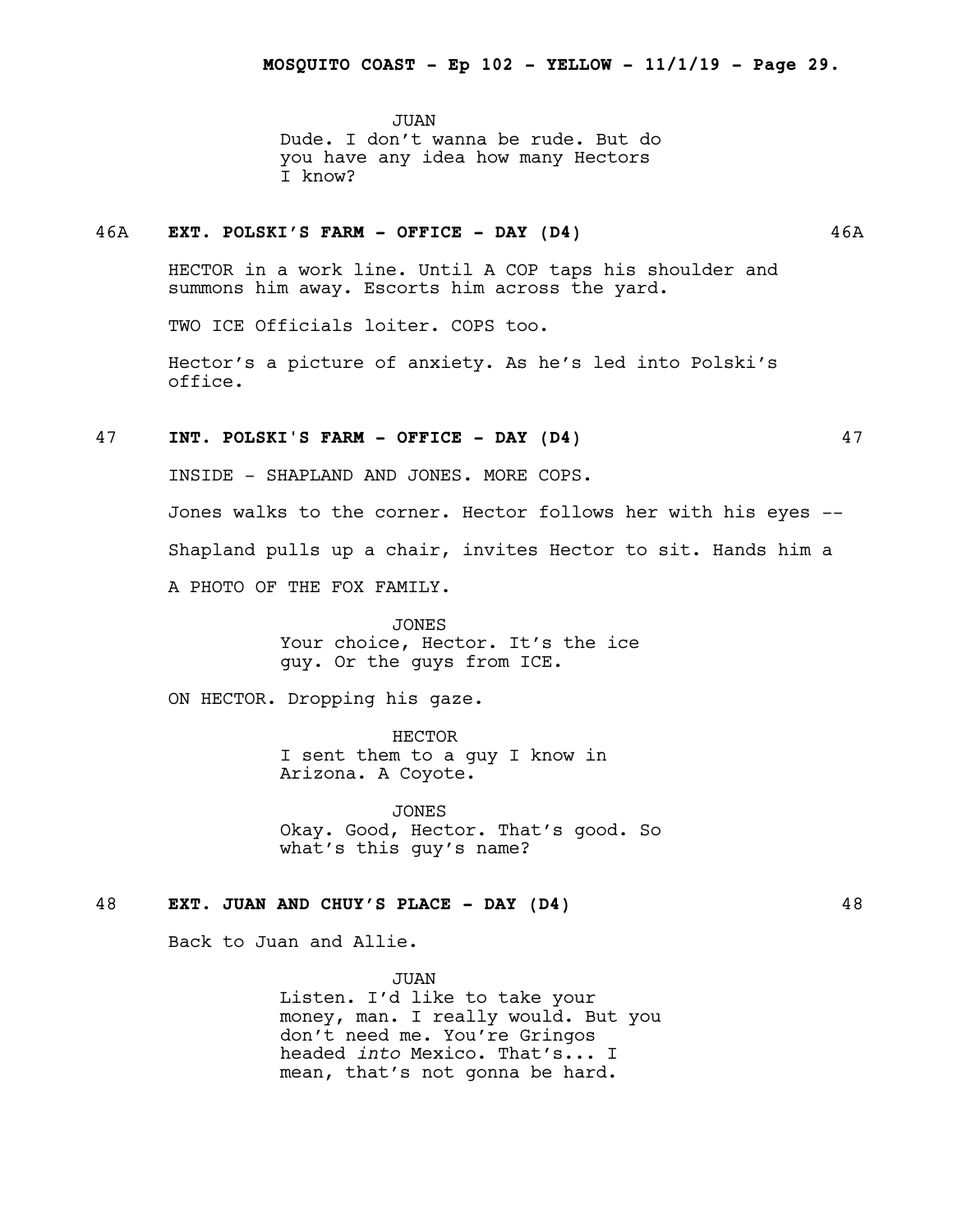**ALLIF** It's gonna be hard. (then) Can I be straight with you, here? JUAN Sure. But it won't make a difference. A BIG GUY emerges from round the corner of the house. He's working an impressive quiff and rockabilly tattoos. This is CHUY. Allie looks at him, nods hi. Then BACK TO Juan. ALLIE There's a pretty good chance they'll be watching for us at the official crossings. Running facial recognition software, the whole damn thing. JUAN So wear a hat. ALLIE This is a problem even a hat's not gonna solve. JUAN Then hey. Sorry and all. But I'm really not your guy. ALLIE Except Hector tells me you're my guy. JUAN I *was* your guy. I *used* to be your guy. But I've put down roots, you know. (then) Look, I can give you some names if you want. Hook you up. ALLIE I don't trust anyone else. JUAN Dude, you don't *know* me. ALLIE If Hector tells me you're my guy, you're my guy. (MORE)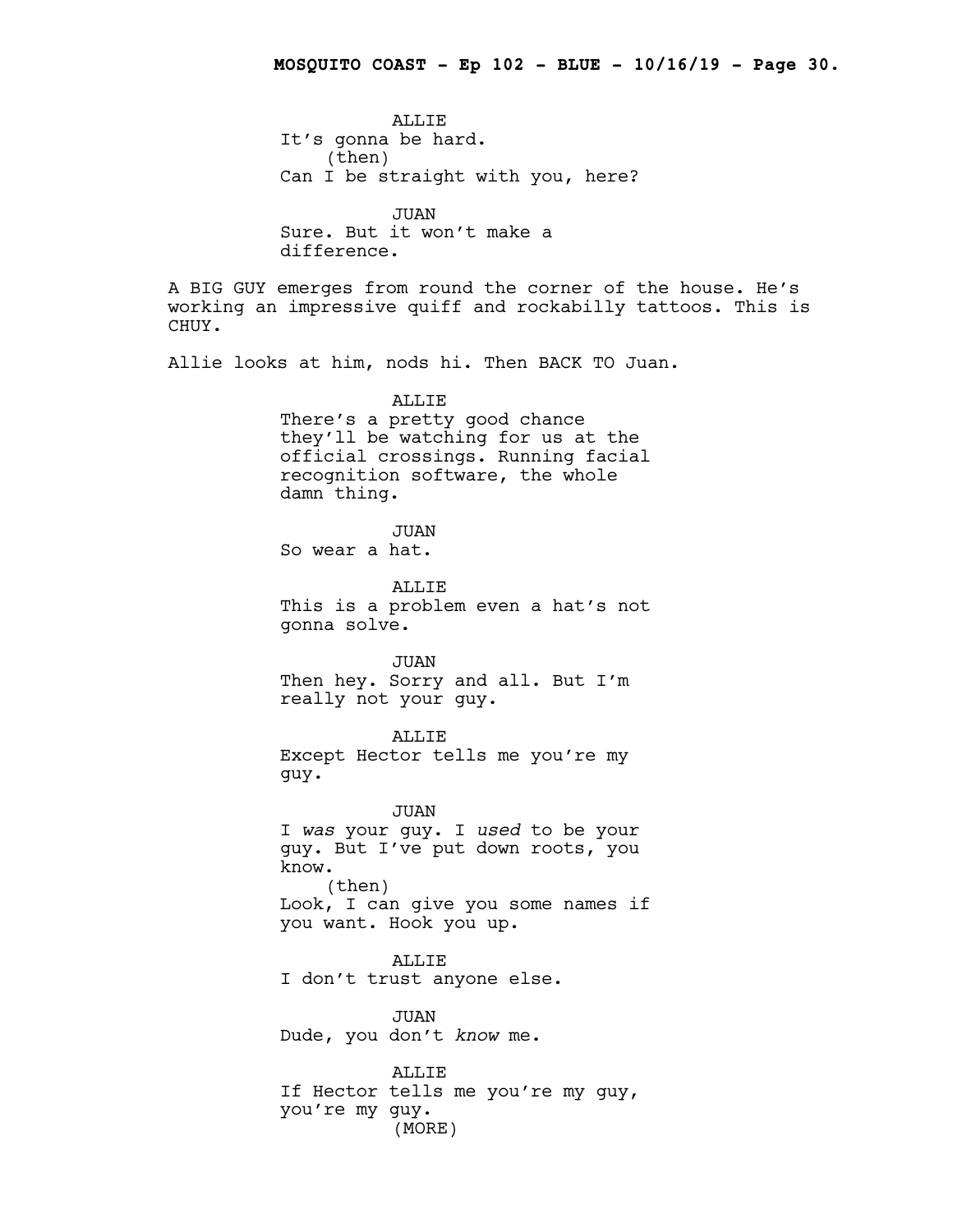(re: his family) You're their guy. He says you can be trusted with *them*. ALLIE (CONT'D)

JUAN Well, okay. That's true. It's good of him to say so. God bless the guy. But no. I got to think of myself here. Me and Chuy.

ALLIE

Okay.

Allie thinks. Not ready to give up. Then he looks meaningfully down... at the MONITOR AROUND JUAN'S ANKLE.

> ALLIE (CONT'D) So what's with the tags?

JUAN What do you think's with the tags?

ALLIE You wanna know what I think?

JUAN

Honestly? Not at ALL.

ALLIE I'm not making any claim to be an immigration lawyer or anything --

JUAN No! You SHIT me!

#### ALLIE

I know, right? But I'm gonna take a stab at it and say I guess you guys have applied for asylum in the US. You're on release while the claim's being assessed. Which means you had to give a "credible fear" interview, put your case to a Homeland Security court.

JUAN

So?

ALLIE

So you can't go back to Mexico - because the guys you're seeking asylum from are probably down there.

Juan slides Chuy a knowing look... and Chuy gets in Allie's face. The air thick with silent threat.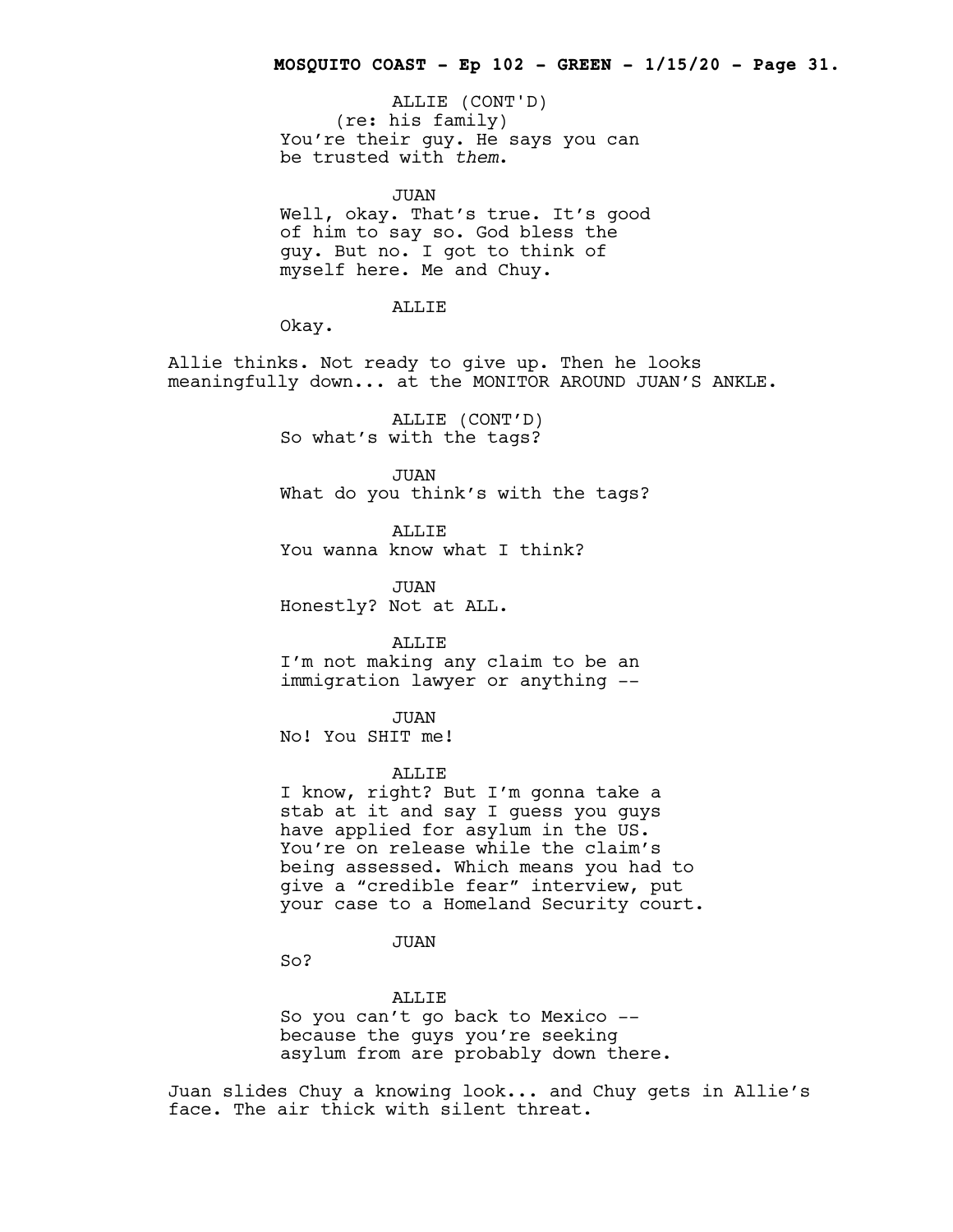JUAN And if you were right about that, my life wouldn't be worth shit if I crossed the border, would it?

ALLIE But it's not like I'm asking you to *live* there! You're coming right back! (re: ankle monitors) I mean, do you guys *like* being on a leash all the time? That's gotta be a pain in the ass, right? It'd be nice to go to a restaurant every now and then! Go see a band? Catch a show?

Juan waits. Knows more is coming.

# ALLIE (CONT'D) So... You make a little money. I take the shock collars offa you. You guys get to go out, slug a few beers on the weekend... Hell, whenever you like!

Off Juan...

| 49 | OMITTED | 49 |
|----|---------|----|
|    |         |    |
| 50 | OMITTED | 50 |

51 **OMITTED** 51

#### 52 **INT. JUAN AND CHUY'S PLACE - LIVING ROOM - DAY (D4)** 52

POV THROUGH WINDOW: a rusted-out Plymouth on blocks... which Charlie is carefully and assiduously wrapping in ALUMINUM FOIL. The whole thing glistens in the sun like a surreal art installation.

Margot stands cross-armed at the window, looking out onto the back yard from a modest living room. A man-cave with worn-out couches, a big old stereo system. A big TV.

Meanwhile, Dina kneels at an impressive collection of VINYL RECORDS, starts flicking through.

Because what kid wouldn't?

# 53 **OMITTED** 53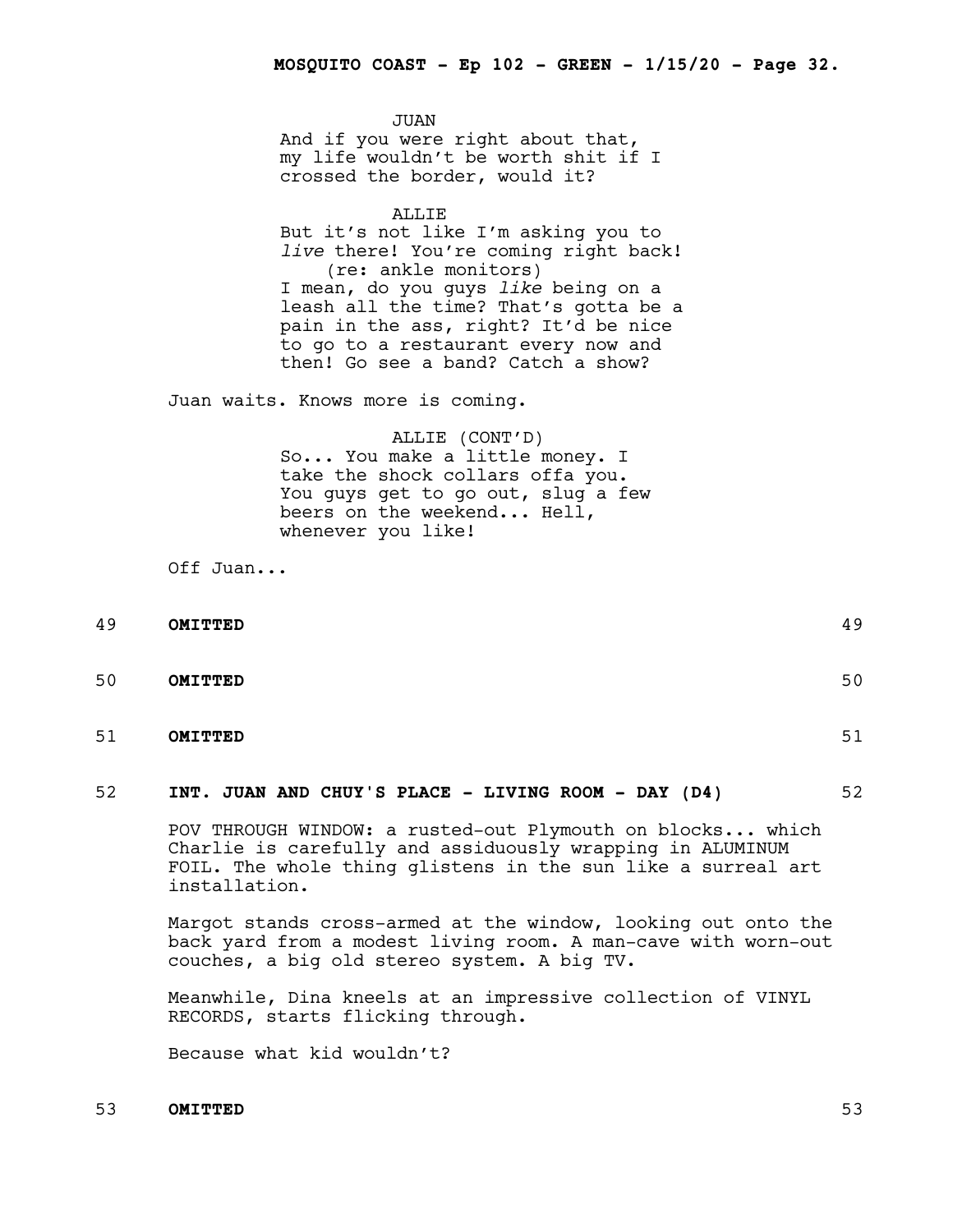# 54 **INT. JUAN AND CHUY'S PLACE - LIVING ROOM - DAY (D4)** 54

Margot turns from the window to Dina.

HER EYES settle on something -- and her face LIGHTS UP.

MARGOT

Oh my God!

REVEAL: Dina's holding a vinyl copy of THE QUEEN IS DEAD by the Smiths.

Margot hurries over, takes the record from Dina's hands, considers it with something like joy.

CHUY Original pressing.

Margot turns her head -- and there's Chuy in the doorway, eating a popsicle.

CHUY (CONT'D) You like them?

#### MARGOT

Yeah!

CHUY That's pretty cool.

DINA (flicking through the records) You listen to them?

CHUY

All the time.

DINA Even though they're like, from England?

CHUY<br>It's not about where you're from. It's about where you're at, right?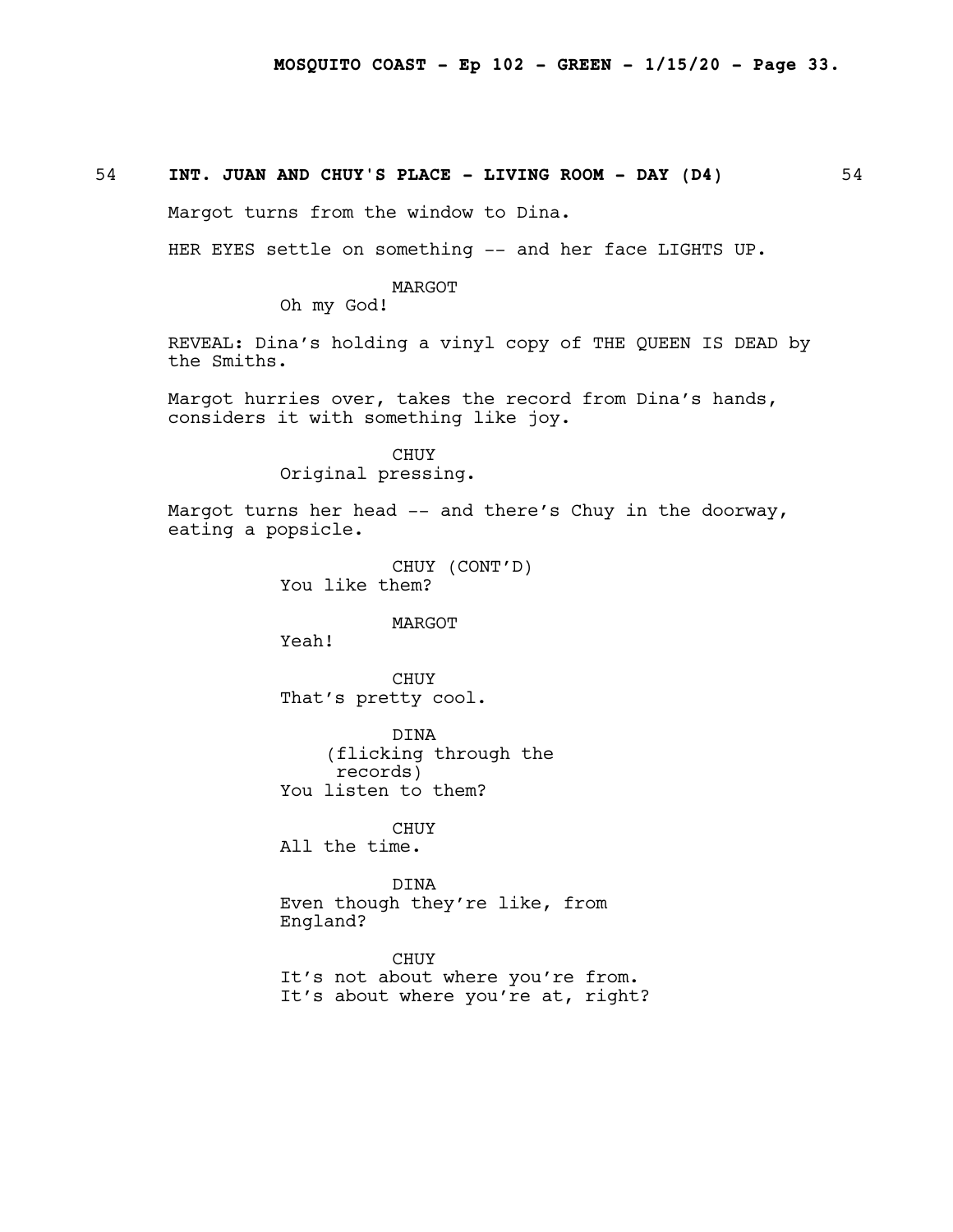DINA So can we play something?

MARGOT

Dina --

CHUY No, it's cool. Sure. Go ahead. Put something on.

DINA So what's your favorite? What should I listen to?

MARGOT "There is a Light That Never Goes Out."

CHUY That's a badass song. But I dunno, I like the solo stuff best.

DINA Okay. You choose.

Chuy pauses. Morrissey is serious business.

CHUY You want something like, happy sad? Or sad sad?

DINA

Happy sad.

Another beat. Then Chuy kneels to flick through the records.

#### 55 **EXT. JUAN AND CHUY'S PLACE - YARD - DAY (D4)** 55

Charlie has nearly finished wrapping the car in aluminum foil. He pauses as Allie and Juan step out of the kitchen.

Allie checks out the car, nods his approval.

ALLIE

Good work.

Charlie beams as --

# 56 **INT. PLYMOUTH - JUAN AND CHUY'S PLACE - YARD - DAY (D4)** 56

-- Allie and Juan get in, push the driver and passenger seats back as far back as they'll go. Then they sit.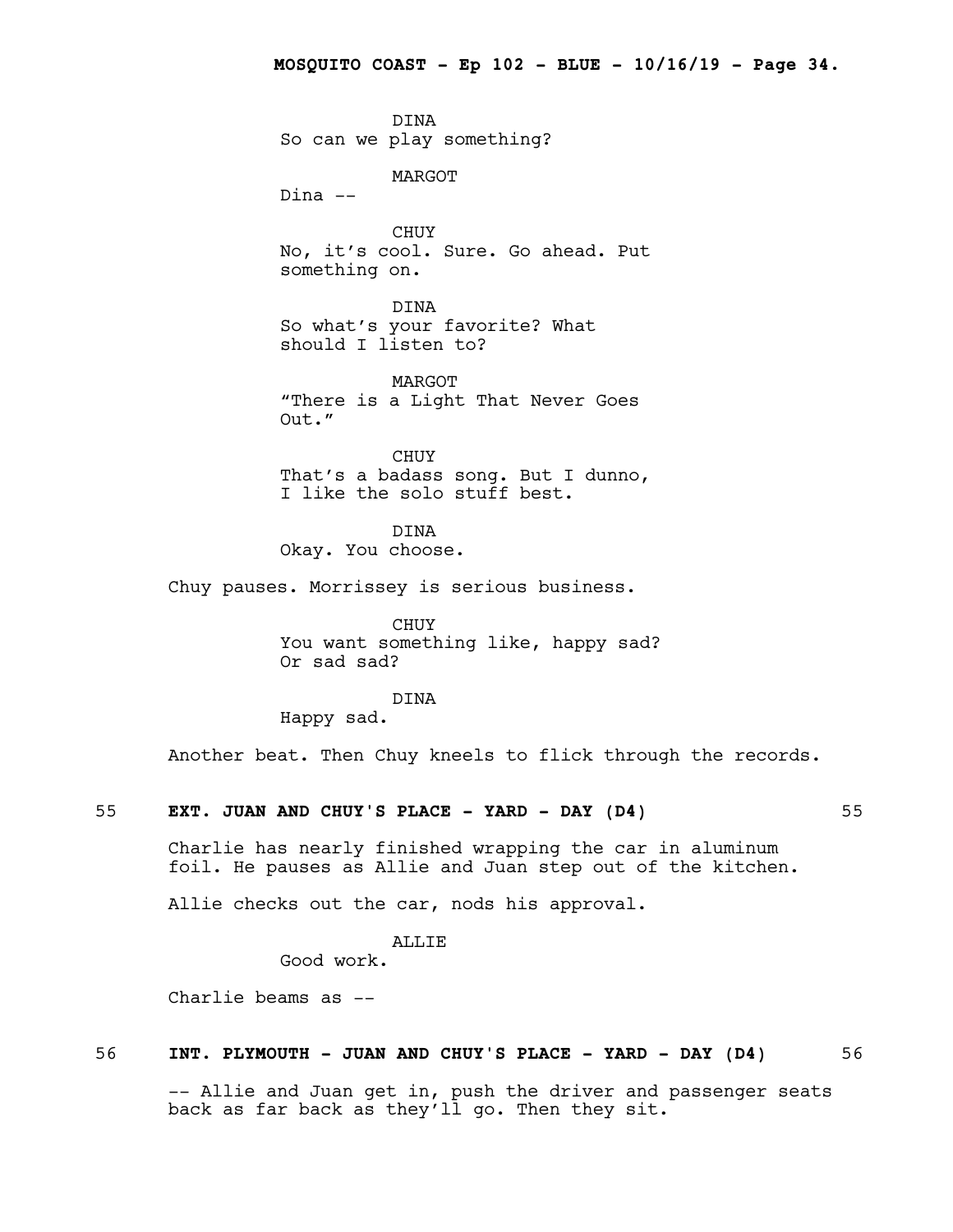JUAN So why the gift wrap?

Allie arranges his tools on the dash: spectacle repair screwdrivers -- the laptop with the radio receiver plugged in to it -- a burner phone -- Juan's cellphone.

ALLIE

It looks a little crazy, I know. But basically we've turned the car into a Faraday cage. (raps on roof with his knuckles) What'll happen... when we tamper with the ankle tag, it'll send out a warning signal. But thanks to the foil, the signal can't get out of the car. Instead it'll go to this box... (the radio receiver) Once the tag knows the warning's

been received, it'll stop transmitting. Then we can do the next bit.

JUAN Okay. Cool.

ALLIE It is. It's cool. I promise. Watch.

# 57 **INT. JUAN AND CHUY'S PLACE - LIVING ROOM - DAY (D4)** 57

Chuy selects an album, carefully removes it from its sleeve --

Places it reverently on a turntable.

# 58 **INT. PLYMOUTH - JUAN AND CHUY'S PLACE - YARD - DAY (D4)** 58

As Charlie completes the job of wrapping the car, Allie powers up the laptop and the radio receiver.

He lifts Juan's cell-phone. Watches the SIGNAL STRENGTH weaken. From four bars to three bars. To one bar --

-- and GONE. No bars. No signal.

ALLIE Okay. Good to go. But we need to work fast. If the tag's offline for too long, someone's going to notice. Foot in my lap, please.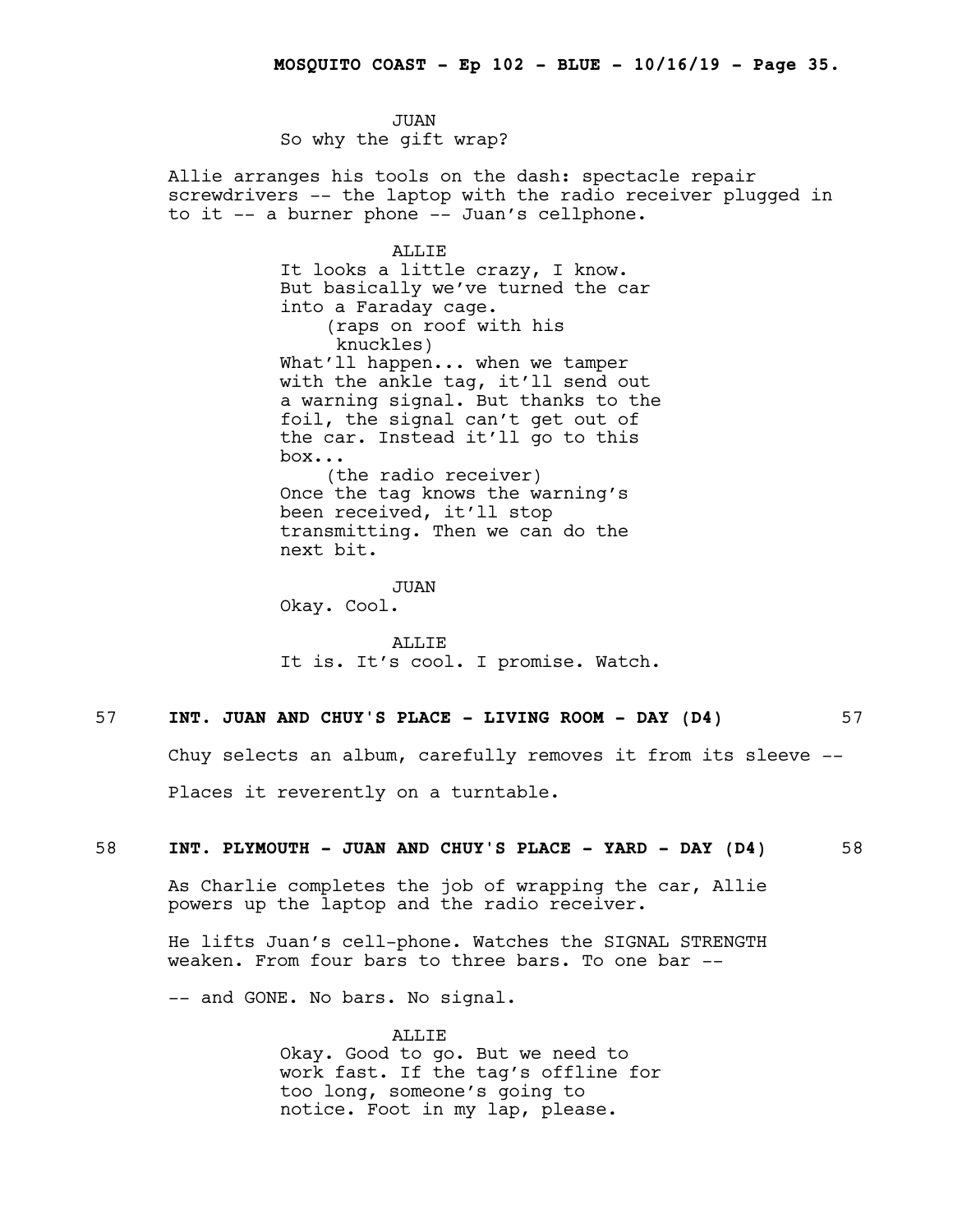Juan awkwardly places his tagged foot into Allie's lap.

ALLIE (CONT'D)

Flashlight?

Juan passes Allie a mini Maglite. Allie pops it in his mouth.

# 59 **INT. JUAN AND CHUY'S PLACE - DAY (D4)** 59

TIGHT ON: A VINYL RECORD -- spinning on a platter. A NEEDLE being lowered to the groove.

LOW ANGLE ON - MARGOT, DINA AND CHUY looking down at the spinning record --

-- as the joyous, jangling chords of Morrissey's "First of the Gang to Die" begins to play.

LOUD.

Margot is delighted. She *loves* this song! She offers Dina her hand. *Come dance with me!*

> DINA Mom. Please.

MARGOT Oh, come on!

#### DINA

*Mom*.

An awkward beat. Margot is a little crushed.

Seeing which, Chuy gallantly steps in -- shyly offering Margot his hand.

Together, Margot and Chuy perform a reserved, self-conscious little rockabilly dance...

There's not even *hint* of cool in this. Because you can be cool or happy. But you can't be both at once.

# 60 **EXT. JUAN AND CHUY'S PLACE - YARD - DAY (D4)** 60

Hearing the MUSIC, Charlie loses interest in the foil-covered car and wanders to the window. Presses his face to the glass.

#### 61 **UNDER MUSIC - A MONTAGE** 61

-- CHARLIE looking on.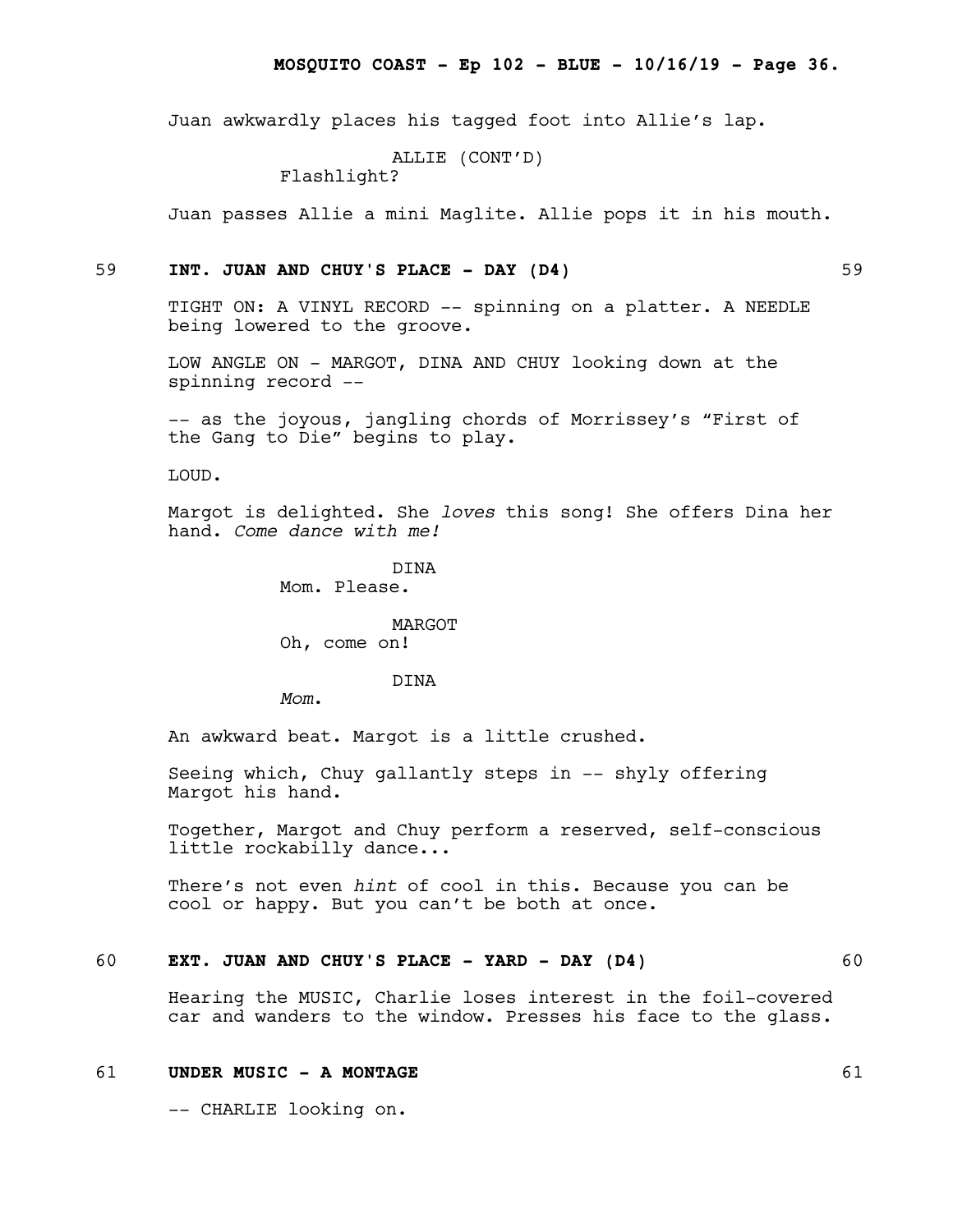-- CHUY AND MARGOT dancing -- awkwardly, charmingly.

-- DINA watching them -- a little bemused, a little excruciated. Maybe a little jealous.

-- ALLIE using a small screwdriver to pop open Juan's ankle monitor.

-- THE MONITOR sending out a DETECTION WARNING SIGNAL.

- A SMALL LIGHT WINKING ON as THE RADIO RECEIVER PICKS UP THE STGNAL.

-- THE MONITOR stops transmitting.

-- The light on the radio receiver winking OFF.

-- ALLIE removing a SIM CARD from the ankle monitor, quickly inserting it into the BURNER PHONE.

-- THE SONGS ENDS --

-- MARGOT AND CHUY looking at each other. Breathless and happy.

-- Allie glances over --

### 62 **INT. PLYMOUTH - JUAN AND CHUY'S PLACE - YARD - DAY (D4)** 62

Allie pats Juan's knee. *Done*. He cheerily shows Juan the BURNER PHONE -- the one that now has the ankle tag's SIM CARD inside IT.

> ALLIE So as far as the authorities are concerned, THIS is now your ankle monitor. Wherever it goes, that's where they think you are. Cool, right?

Juan takes the burner, considers it.

JUAN It is. It's actually pretty cool.

Off Juan  $--$ 

63 **OMITTED** 63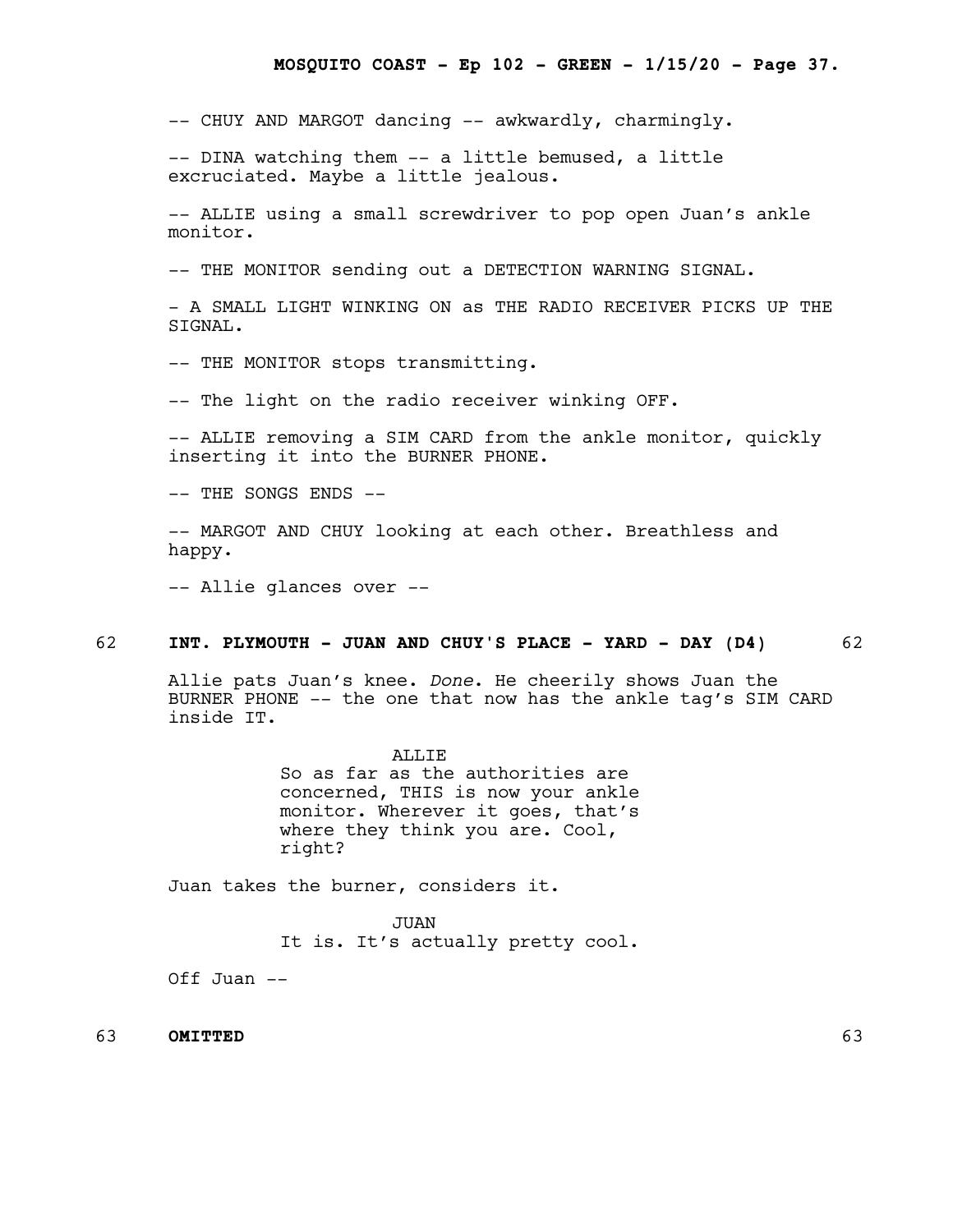#### 64 **INT. JUAN AND CHUY'S PLACE - LIVING ROOM - DAY (D4)** 64

A MORRISSEY ALBUM COVER lies on a coffee table. On it rest TWO IDENTICAL BURNER PHONES -- the ersatz ankle tags.

#### 65 **EXT. JUAN AND CHUY'S PLACE - YARD - DAY (D4)** 65

Charlie, Dina, Allie and Margot are filling plastic gallon jugs from an outside tap.

MOVING WITH CHARLIE -- as he grabs a gallon of water, carries it to the FRONT YARD and hands it to Chuy, who tosses it into the back of JUAN'S TRUCK: an old pickup marked with a Garden Center's logo.

TIGHT ON THE GALLON JUG: we see that Chuy has tossed it with enough force to dent one of the corners.

BACK TO CHARLIE as Juan wanders over, twirling car keys. He catches Charlie's eye as the kid assesses the truck.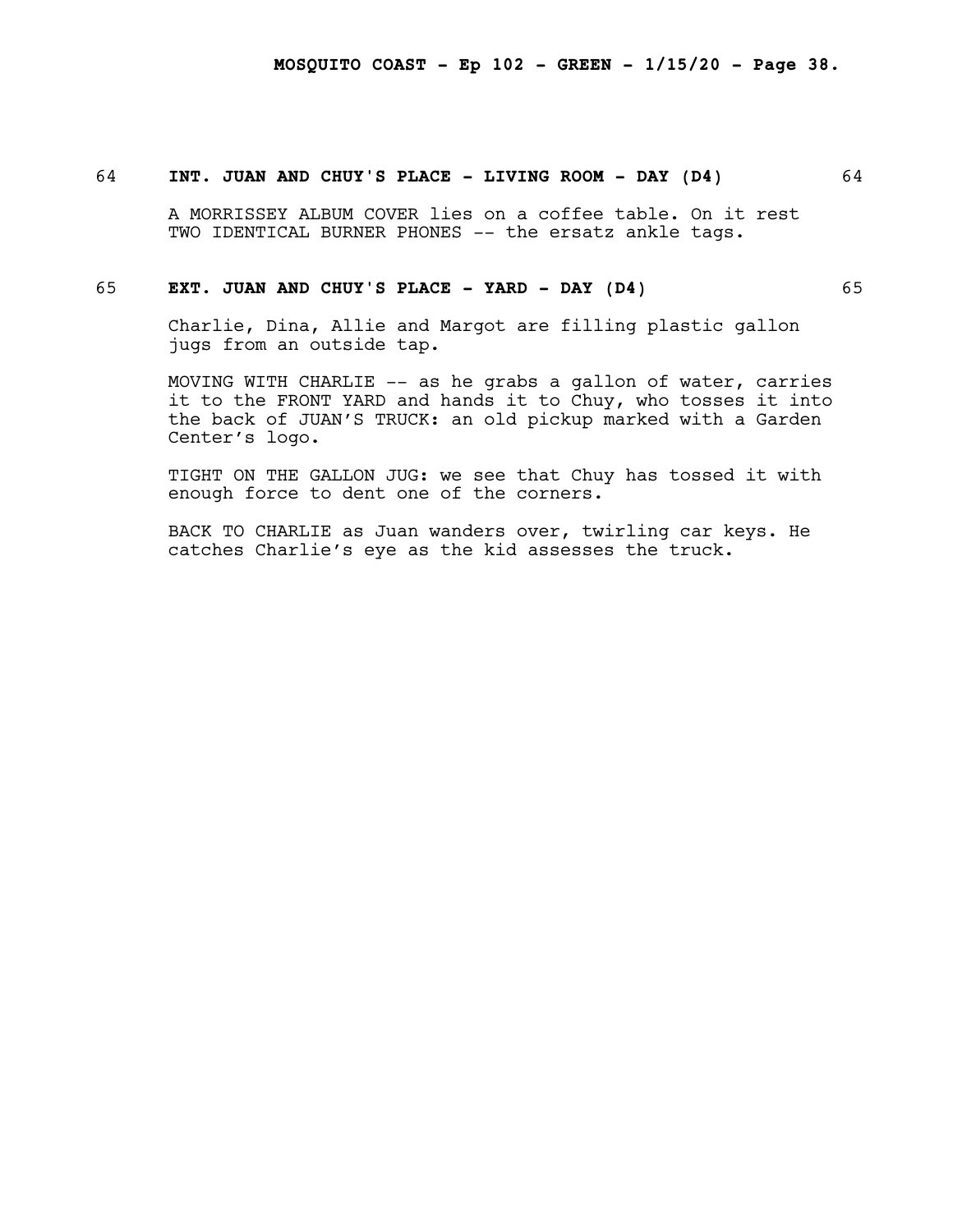# 65A **EXT. JUAN AND CHUY'S PLACE - DAY (D4)** 65A

The truck pulls away. Juan and Chuy up front. The others in back.

CUT TO:

# 66 **INT. JUAN'S TRUCK - ARIZONA FREEWAY - DAY (D4)** 66

Juan drives. Chuy rides shotgun. The Foxes are crammed in back, jostling a little.

Fear and anxiety in Margot's eyes. Allie gives her a reassuring look. A little squeeze of the hand.

IN THE TRUCK BED -- PLASTIC GALLON CONTAINERS BAKE IN THE HEAT.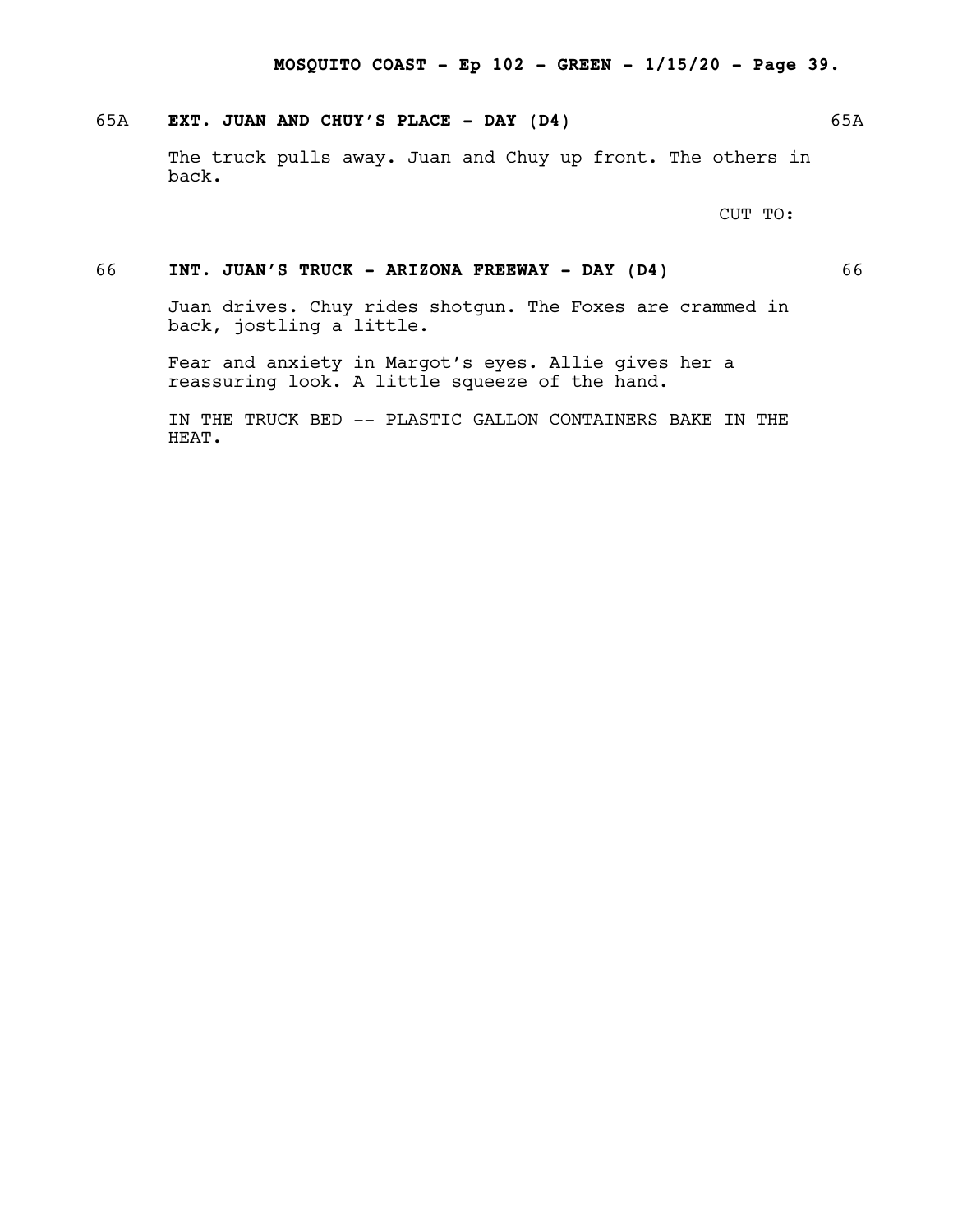CAMERA FAVORS: two jugs have SMALL INDENTATIONS IN THE CORNERS, deformations caused by careless handling.

AS THE TRUCK BED HEATS IN THE SUN, the air inside those dented jugs...

...is silently expanding.

#### 67 **EXT. ARIZONA LANDSCAPE - JUAN AND CHUY'S PLACE - DAY (D4)** 67

A HELICOPTER LANDS. Shapland and Jones emerge, find the house surrounded by PATROL CARS AND LOCAL COPS.

The LOCAL SHERIFF wanders over, shaking his head.

#### SHERIFF

Nobody home.

He shows them the two burner phones.

SHERIFF (CONT'D) Seems to be, these things are registering as ankle monitors. Guys could be anywhere.

#### 68 **EXT. ARIZONA FREEWAY - DAY (D4)** 68

MOVING WITH JUAN'S TRUCK -- exiting the freeway -- turning onto a COUNTY HIGHWAY.

# 69 **INT. JUAN'S TRUCK - COUNTY HIGHWAY - DAY (D4)** 69

Juan watching the road as he talks. He's a careful driver.

JUAN So what we're gonna do, we're gonna use *El Camino Del Diablo*. The Devil's Highway.

**CHUY** Dude. *Camino del Muerto*.

JUAN That works too. *Diablo's* cooler.

DINA Wait*. Muerto*? As in -- ?

JUAN No kidding. It's been used for like a thousand years --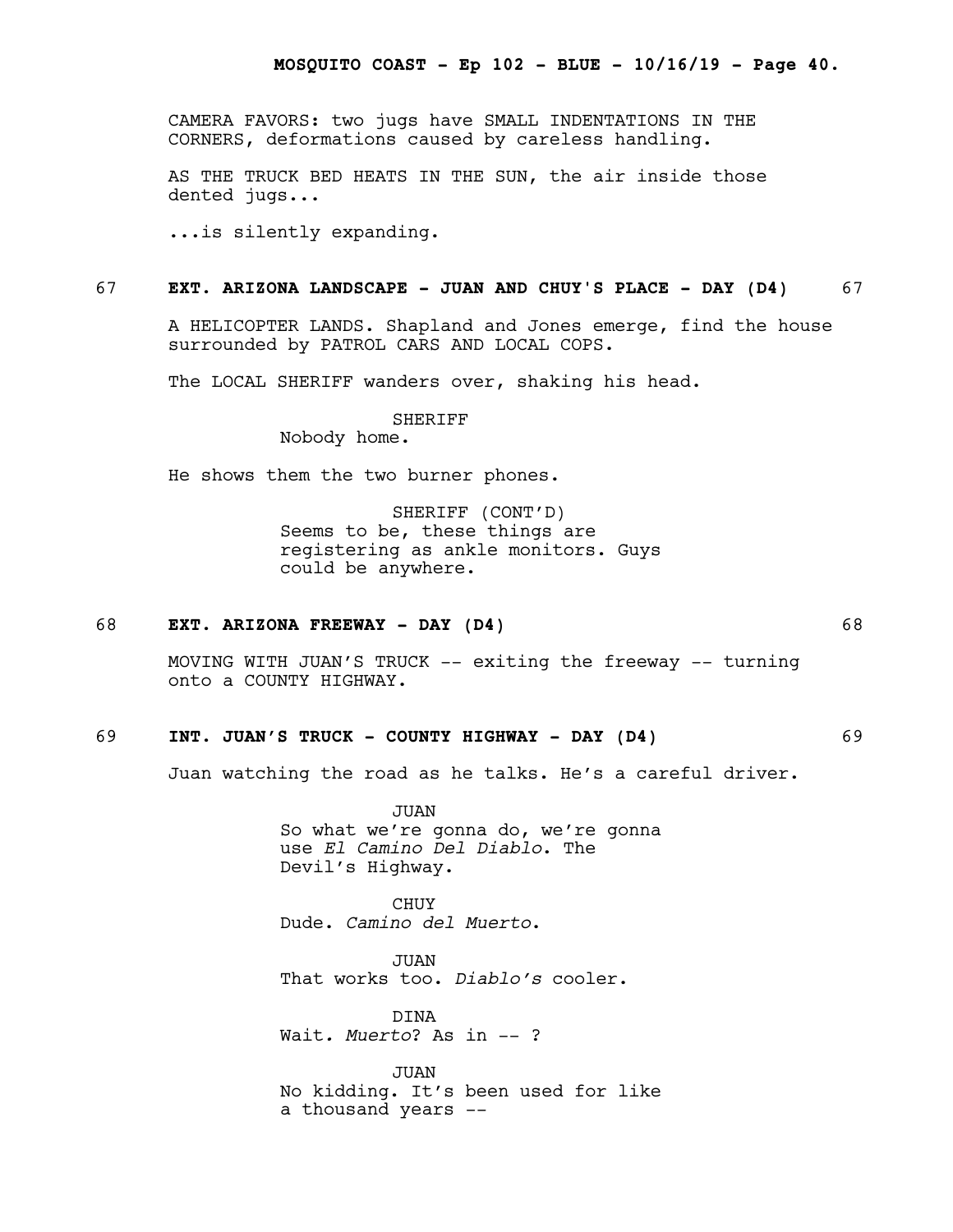CHUY

More.

JUAN

-- Maybe more. Used to be like a network of footpaths used by indigenous peoples, whatever, guys lived in the desert. It's been used by Conquistadores, explorers, missionaries, settlers, miners, guys who make maps. Either way, it earned the name. It's a *camino* seen a lot of *muerto*.

CHARLIE

How many times have you crossed it?

JUAN Me and Chuy? Enough times to never wanna do it again. Least not until your old man showed up, talked me into it.

Margot shoots Allie a gently reproaching look.

**ALLIE** We'll be fine. These guys know what they're doing.

JUAN If I knew what I was doing, I'd be at home on the X-Box.

IN BACK OF THE TRUCK: the heating, expanding air in a dented gallon jugs causes it to suddenly POP loudly back into shape.

MARGOT glances back, obscurely troubled by this.

# 70 **EXT. ARIZONA LANDSCAPE - JUAN AND CHUY'S PLACE - DAY (D4)** 70

Shapland, Jones and the Sheriff examine the foil-covered car.

SHERIFF We got no Godly idea what this is about. Piece of art, maybe?

JONES It's a Faraday cage.

SHERIFF A what now?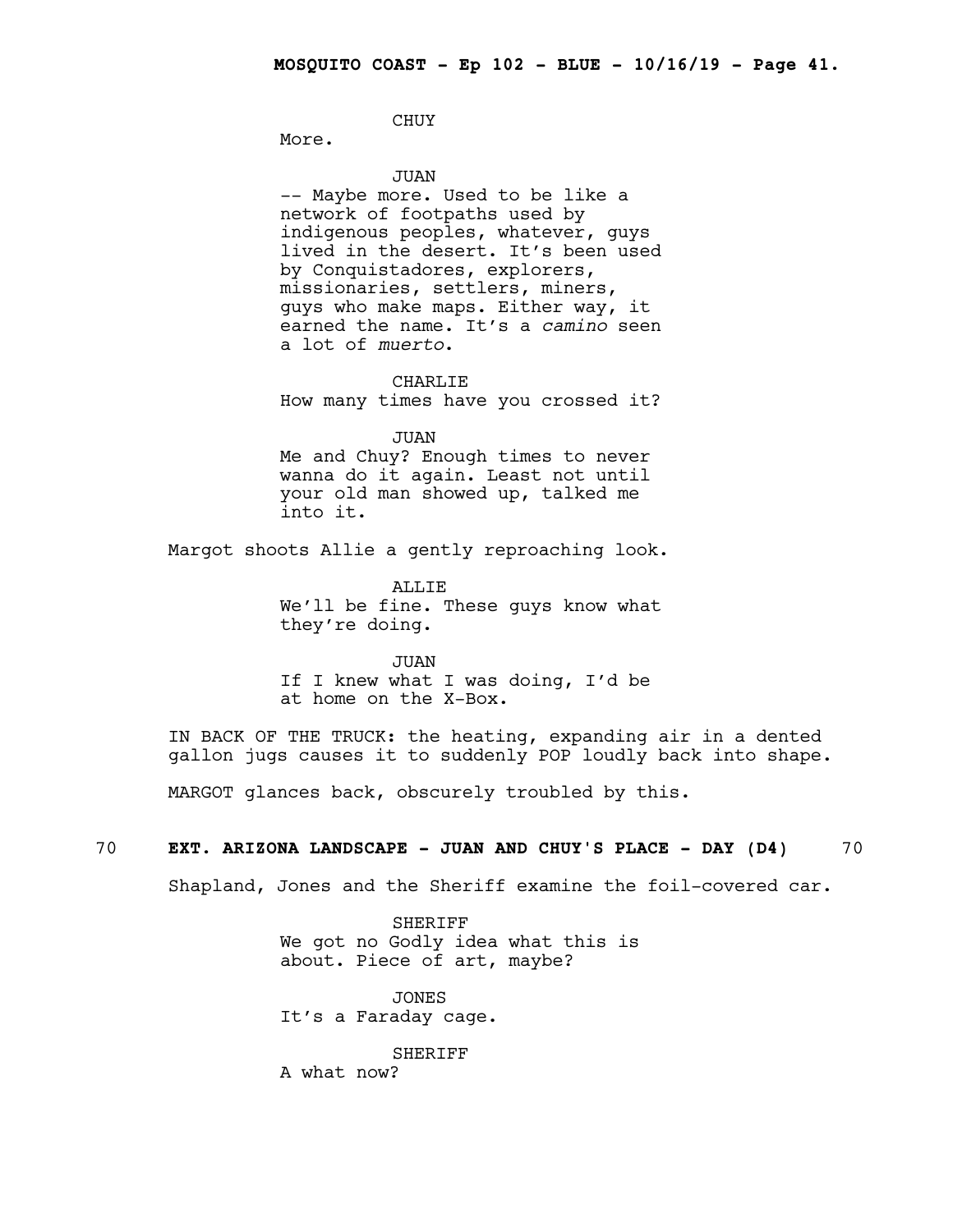JONES Doesn't matter. Any progress?

#### SHERIFF

Truth of it is, Border Patrol's stretched to breaking. And if your fugitive's as smart as you say - with his Reynolds and his foldaway cages all -- he'll be keeping clear of the actively patrolled areas.

# JONES

You got areas that *aren't* actively patrolled?

#### SHERIFF

Well, there's a basic shit-ton of border. Policy is, what we call Prevention Through Deterrence.

JONES And what's the deterrent if there's no Border Patrol?

SHERIFF You die trying to cross.

JONES And does that deter them?

#### SHERIFF

Well, I guess it deters the ones that die -- and maybe some of their cousins, come stumbling on the bones.

JONES

Just to be clear. Are we joking here?

SHERIFF No, ma'am, we are not.

JONES Sweet Jesus. I'm in Hell.

SHERIFF Listen. With respect, you want Hell? There's a million square miles of it out there. We assign resources best we can.

Jones glowers. Shapland reads her mood, steps in.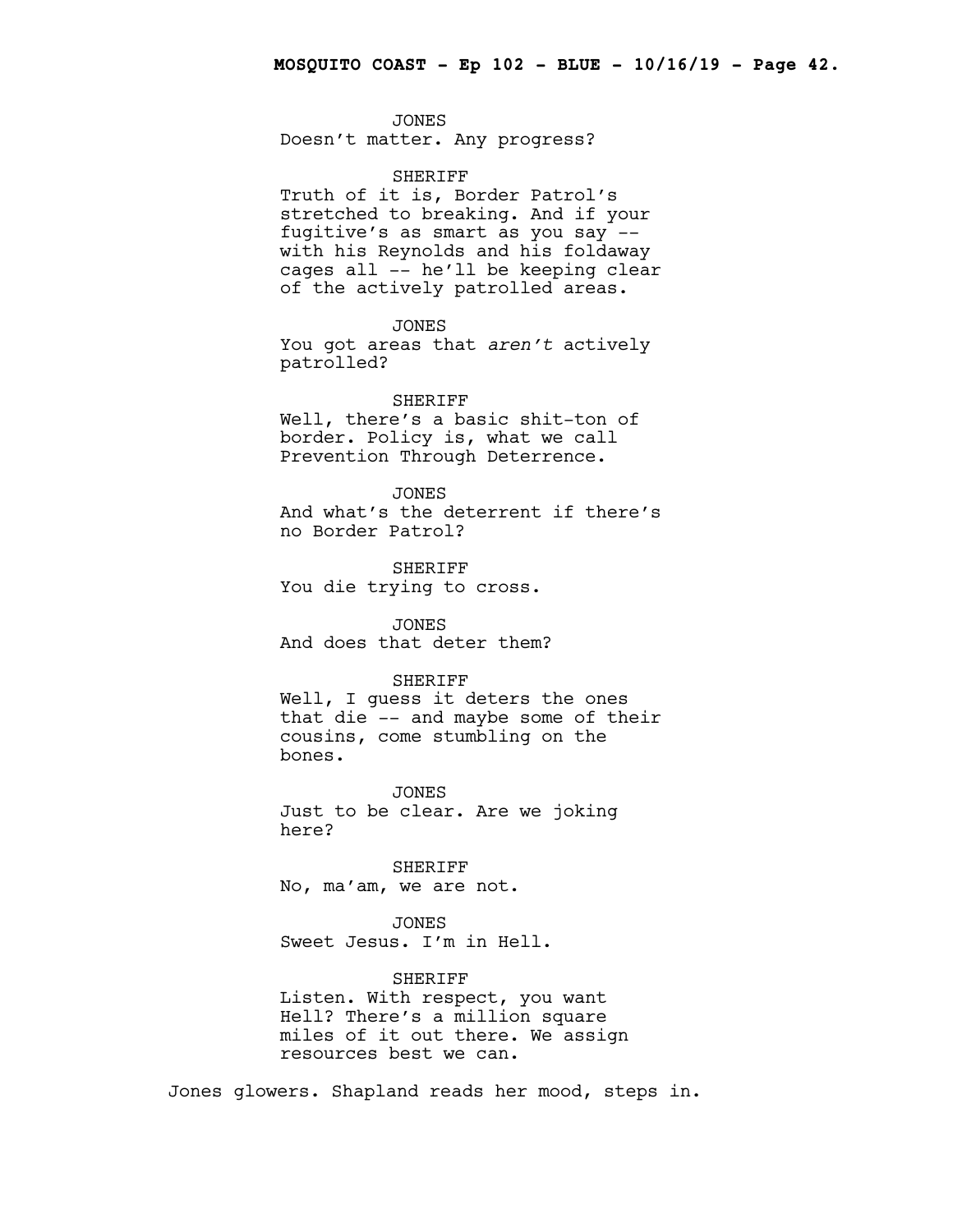SHAPLAND But you guys have got local militia, right? Volunteers patrolling the border?

SHERIFF

Sure we do.

SHAPLAND So what're the chances of putting these guys on alert for a bunch of fugitives heading south into Mexico?

Off the Sheriff --

# 71 **EXT. DESERT - DAY (D4)** 71

ULTRA WIDE ON - A DISTANT TRUCK barreling along, raising a rooster tail of dust behind it.

CLOSER: It's Juan's pick-up. Negotiating the wild, rugged desert terrain.

#### 72 **INT. JUAN'S TRUCK - DESERT - DAY (D4)** 72

Juan driving. Chuy eating Cheez-Its.

Charlie leaning forward to scan the far horizon: all that open space. That great, ringing bowl of blue sky.

> CHARLIE So where's the road?

JUAN We don't need one. (re: truck) She may not look like much, kid. But she's got it where it counts.

A beat, as Charlie tries to parse this mysterious phrase.

CHARLIE

I'm sorry?

JUAN The Falcon, right?

CHARLIE

Right.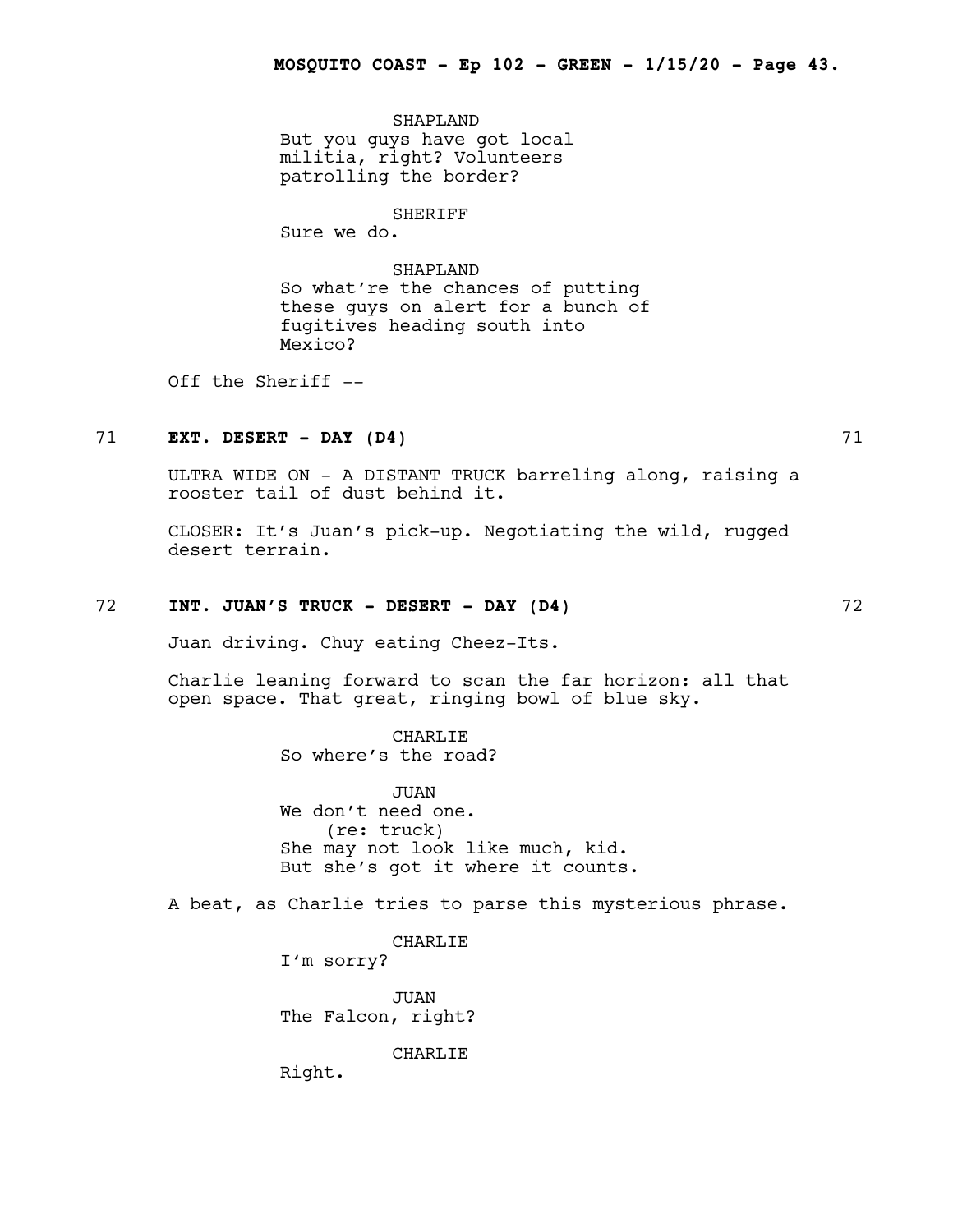JUAN Like, the Millennium Falcon?

CHARLIE

Sure.

JUAN It's from a movie.

CHARLIE Right! Yeah. We don't really watch TV or anything. We mostly read books and stuff.

A pause. Juan looking at this weird kid.

JUAN That's cool. Books are cool. (then) So anyway. You just sit back, enjoy the in-flight entertainment.

Charlie keeps looking at Juan. He really doesn't understand anything that's being said to him.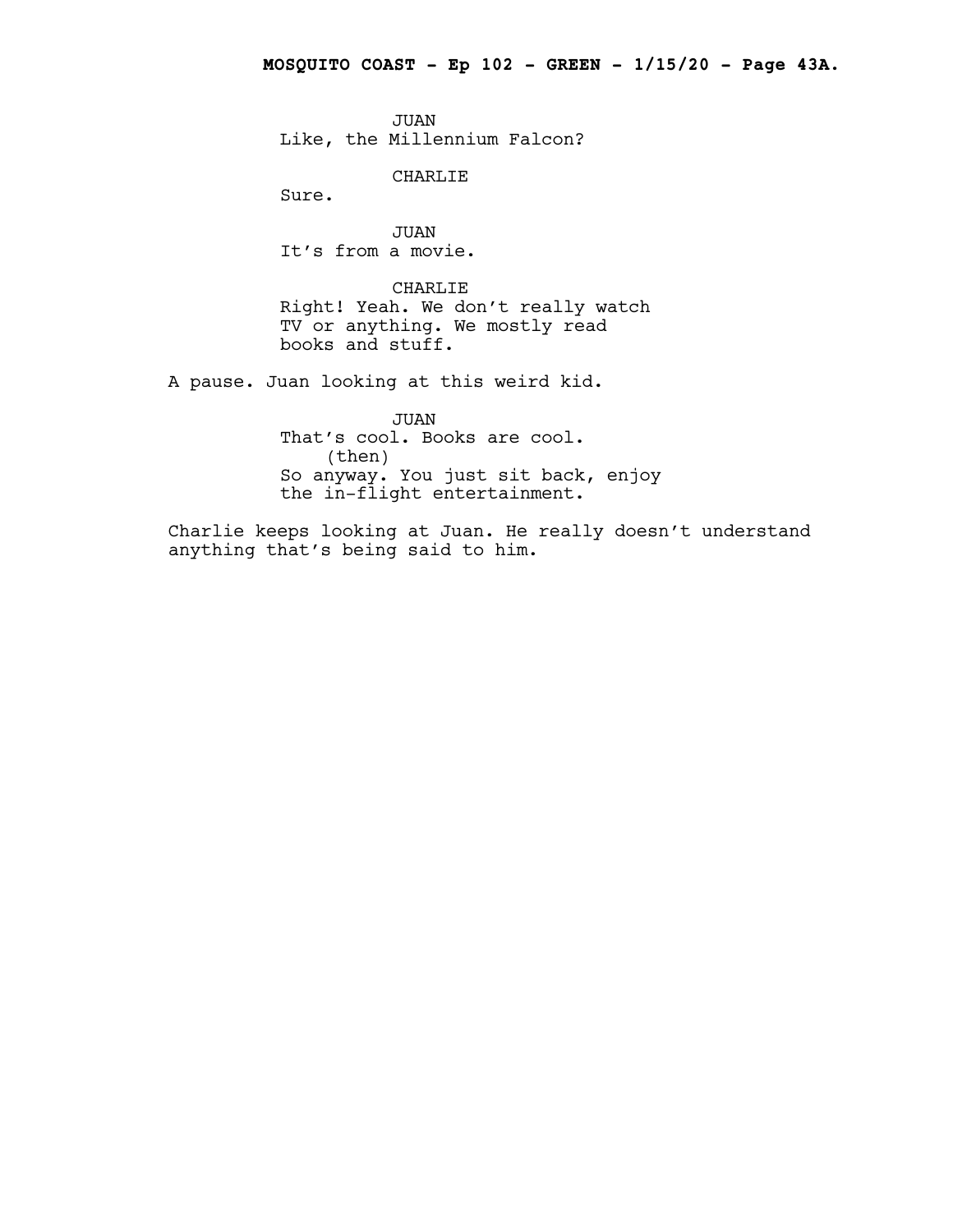They drive. Juan scanning the road.

Until HE SEES SOMETHING: ANOTHER COCKSCOMB OF DUST. Kicked up by a distant, oncoming vehicle.

JUAN (CONT'D)

Shit.

He brakes hard on the down slope.

MARGOT Border patrol?

JUAN Not out here.

MARGOT

Farmer?

JUAN Could be. Hope not. Those guys are the worst.

#### ALLIE

Let's back up.

WHEELS SPIN. But the slope is too steep.

CHUY

Too late.

JUAN'S EYES narrow -- focusing.

HIS POV: A GLINTING SILVER SPECK drifting into view, SUNLIGHT GLINTING from chrome it as it creeps along the desert track towards them.

> JUAN *Ponte las pilas*

> > CHUY

*Sí.*

JUAN Everybody be cool.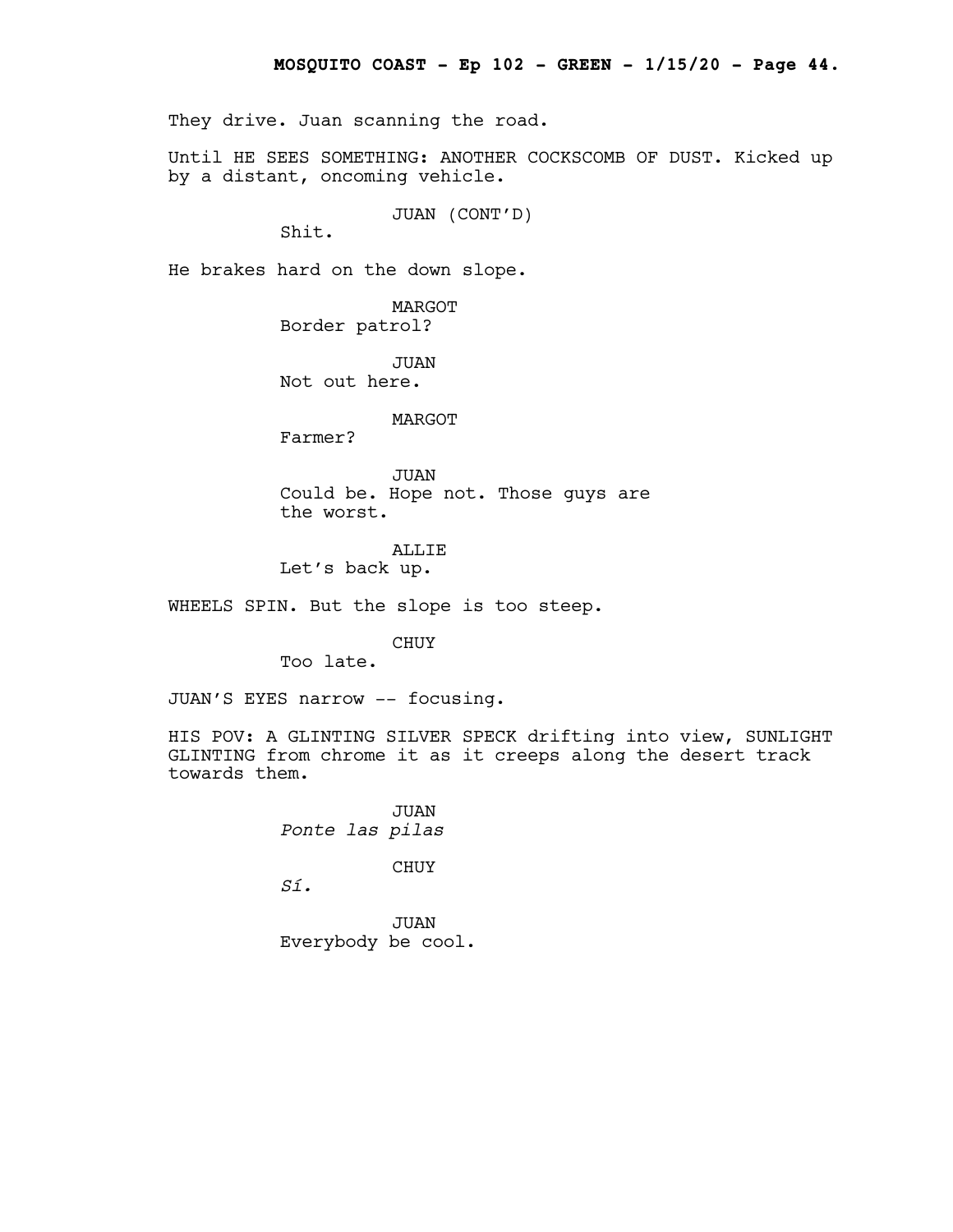CHARLIE

Why?

Margot shushes him, pats his knee reassuringly.

CHARLIE (CONT'D) Why do we need to be cool though?

JUAN'S POV: It's a PICK-UP TRUCK. A CHEVY SILVERADO.

It heads their way for a while. Fifty yards out, it stops. Turned such that it blocks the desert road.

> JUAN We definitely have an issue, here.

Allie gestures to his family: *calm down*. Leans forward.

ALLIE What kind of issue?

JUAN

Militia.

MARGOT Vigilantes?!

On Allie. Chewing that over.

HIS POV: The Chevy. Menacing in that swirling dust cloud.

ALLIE I'll talk to them.

MARGOT Let *me* talk to them.

ALLIE A woman to speak for a man? That's gonna ruffle their feathers.

Margot scowls. She knows he's right. But doesn't like it.

ALLIE (CONT'D) Hey. Seriously. I got this. I'm a white guy. I'm white.

JUAN So what are you going to do? Out white them?

ALLIE That's the plan.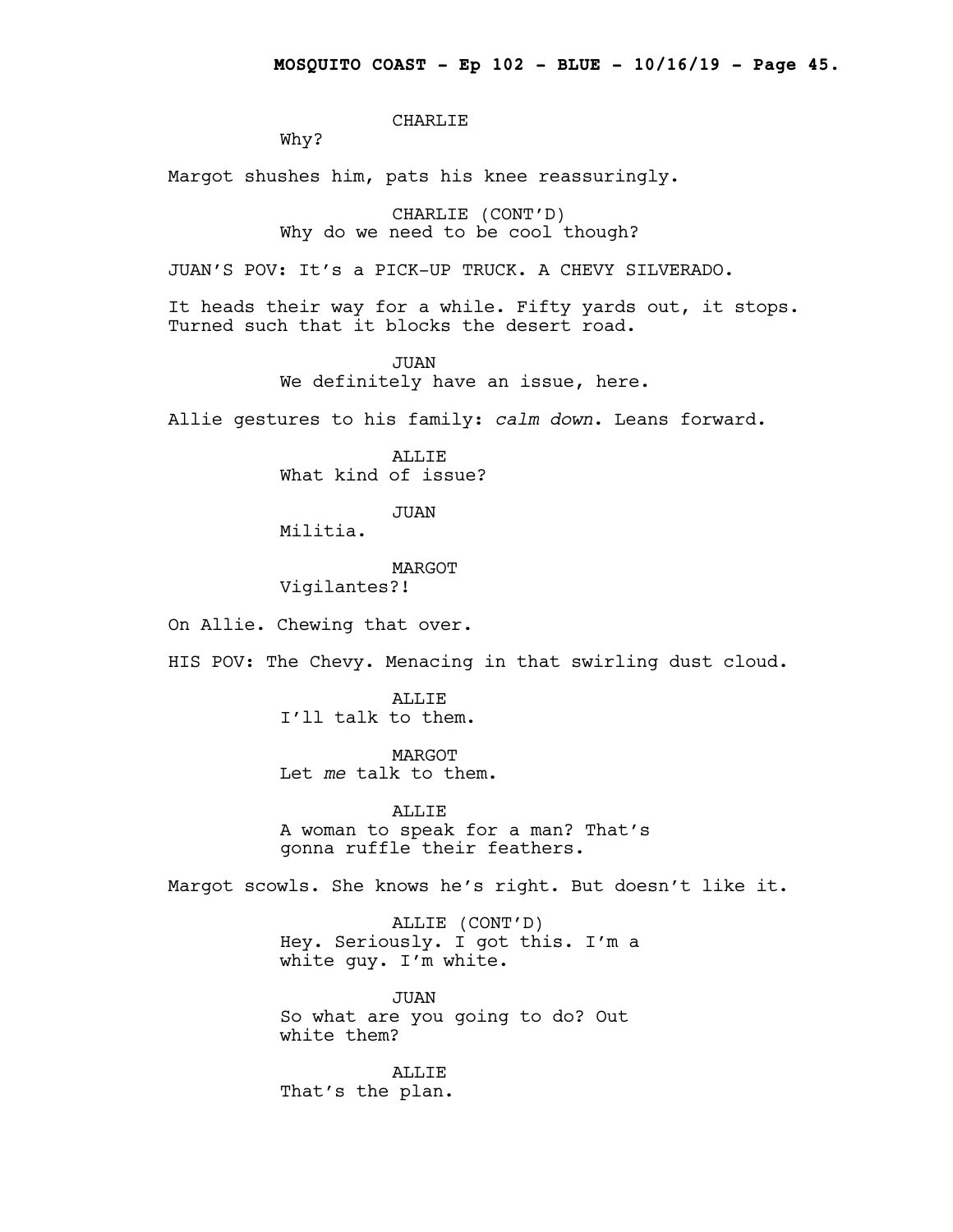Juan looks at Chuy. Who holds his gaze and nods. Once.

A beat of silence. Everyone looking at the ominous Chevy, still wreathed in its slowly diffusing dust cloud.

Allie reaches for the door.

# ALLIE (CONT'D) Everyone sit tight.

He gets out. WAVES AT THE CHEVY. Starts walking.

WE STAY IN THE CAR. Everyone watching Allie stride away.

Margot takes Charlie's hand. Squeezes. *It's okay*.

After a moment, Dina reaches out and takes Margot's hand too.

They watch.

IN BACK OF THE TRUCK: THE PLASTIC WATER JUGS bake in the unrelenting sun.

CAMERA OMINOUSLY FAVORING: a jug with an INDENTED CORNER.

#### 73 **EXT. DESERT ROAD - CHEVY SILVERADO - DAY (D4)** 73

Allie walks. Not too fast. Not too nervous. Not so we can see, anyway.

MOVING WITH ALLIE -- NOW OVER HIS SHOULDER, NOW CLOSE ON HIS FACE. Tension building. Until:

REVERSE ANGLE - CHEVY SILVERADO

As THREE MEN CLIMB OUT. Stand in the roiling cloud of dust.

Combat fatigues, patriotic t-shirts, ball caps, sunglasses. One with a chest-length, greying beard. Call them LOGAN and SHERMAN.

Each of them has an AR15 ASSAULT RIFLE slung over his shoulder, hands resting easily on top.

BACK TO ALLIE. The smile flickering at the edges. He's scared, all right.

# 74 **INT. JUAN'S TRUCK - DESERT - DAY (D4)** 74

Seeing the militia, Juan and Chuy very slowly and very quietly reach for the PISTOLS secretly jammed into their waist-bands, lay them in their laps.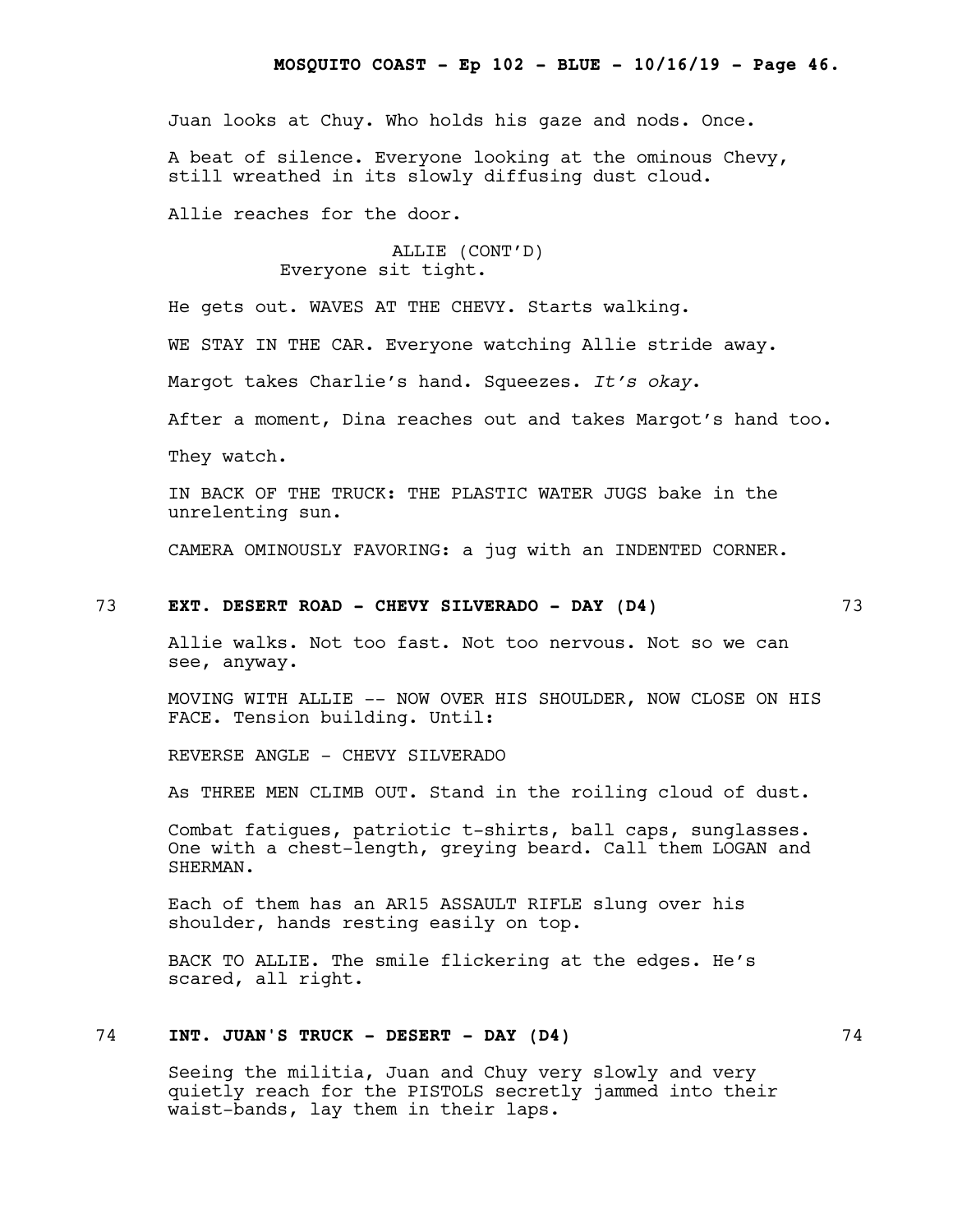MARGOT Guys. Honestly. He'll deal with it.

No answer. Just a look of chilly determination on the Coyotes' faces.

Dina leans forward in her seat.

DINA He will. He'll deal with it.

IN BACK: plastic jugs cook in the desert sun.

#### 75 **EXT. DESERT ROAD - CHEVY SILVERADO - DAY (D4)** 75

Allie stops. And the LEADER of the militia steps forth. An austere, lean man in his fifties. Bright blue eyes under his cap. This is PORTIS.

ALLIE

Afternoon!

PORTIS Afternoon.

ALLIE How you guys doing?

PORTIS We're doing okay, sir.

That officious "sir" rankles Allie. Who does this asshole think he is? But with a little effort, he lets it slide.

Portis breaks away from the others and approaches.

# 76 **INT. JUAN'S TRUCK - DESERT - DAY (D4)** 76

Juan and Chuy stare dead ahead. Juan speaks without moving his mouth.

> JUAN So what did you guys do, anyway?

MARGOT Nothing to interest these assholes.

JUAN

No. (re: Chuy) It's me and this asshole who're gonna interest these assholes. (MORE)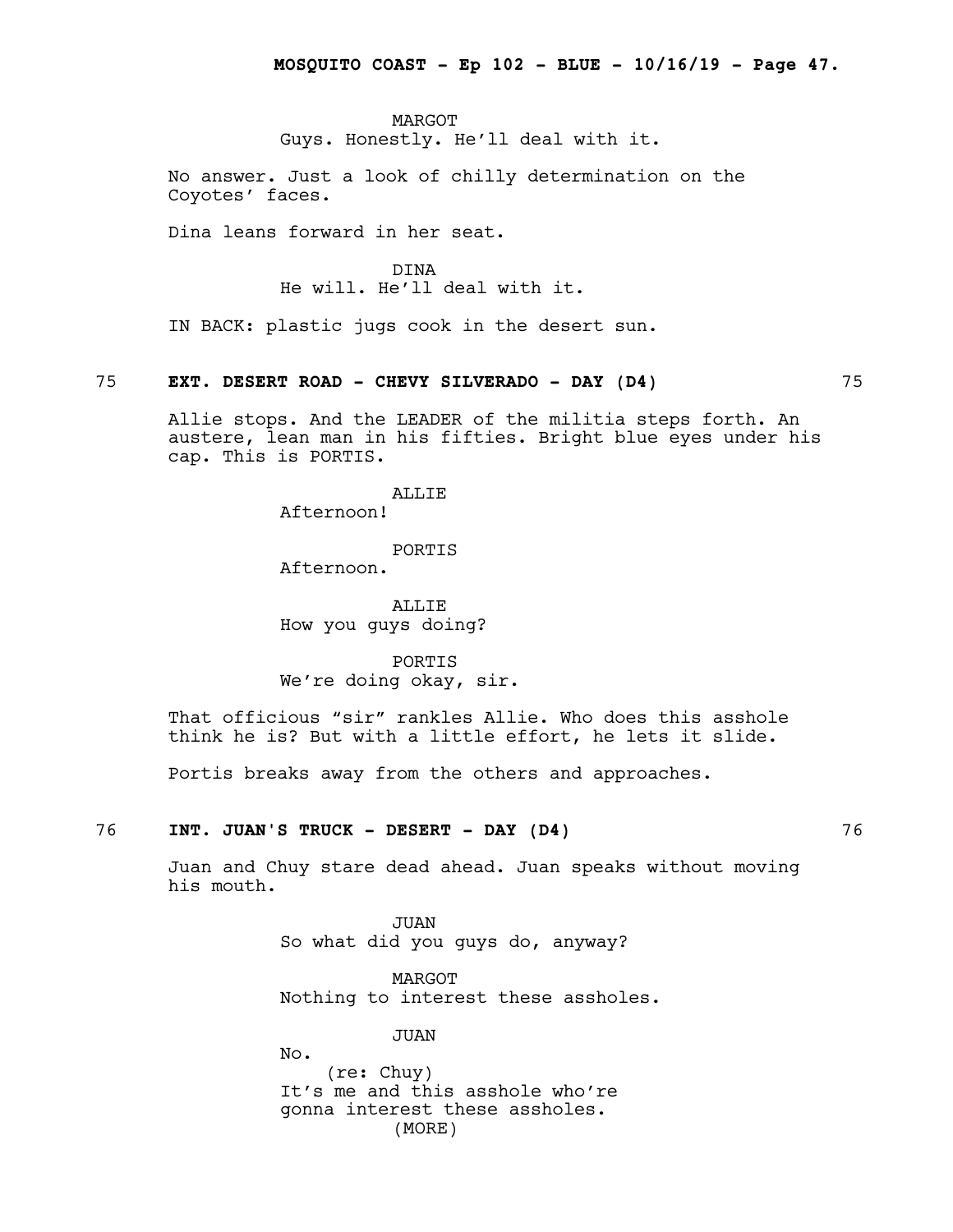So I need to know how much trouble we're in, here. JUAN (CONT'D)

MARGOT Just... let him talk.

Sweat on Chuy's brow. His big tattooed hand on the pistol.

CHUY Well, the guy can talk. *Él está siendo como una cabra.*

JUAN You got that right.

Margot and the kids. Sweating. Holding hands.

# 77 **EXT. DESERT ROAD - CHEVY SILVERADO - DAY (D4)** 77

Allie and Portis. The other two stand back by the truck, hands resting on those terrifying AR15s.

> PORTIS So. What're you folks doing way out here?

ALLIE You guys cops?

PORTIS Just being friendly.

ALLIE Well okay then! Well, we're *birders*. We're a birding family.

PORTIS

A-huh.

ALLIE Looking for condors. Big birds. Ten foot wingspan.

Suddenly: ALLIE SPREADS HIS ARMS LIKE WINGS.

ALLIE (CONT'D) To ride the thermals.

# 78 **INT. JUAN'S TRUCK - DESERT - DAY (D4)** 78

Juan and Chuy, rigid with tension.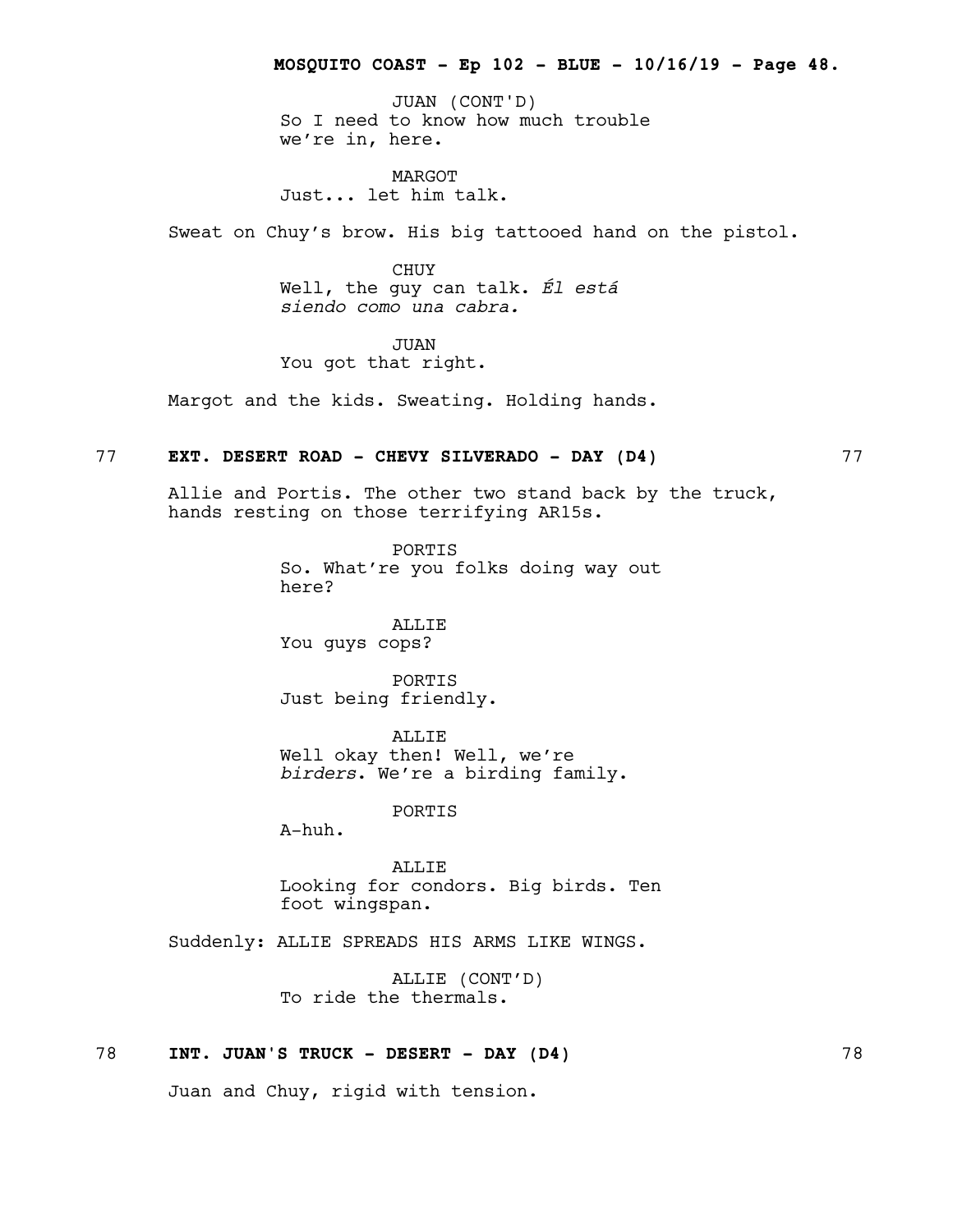JUAN What. The. Fuck?

MARGOT He knows what he's doing.

But she slips a sidelong glance at Dina: *does he know what he's doing?*

# 79 **EXT. DESERT ROAD - CHEVY SILVERADO - DAY (D4)** 79

Portis watches Allie with dry incredulity.

ALLIF.

They released a pair from Phoenix Zoo a while back. A breeding pair. They've been spotted hereabouts.

Portis casts a glance over his shoulder, at his inscrutable companions. *Can you believe this shit?*

The two men exchange a small, wry smile.

ALLIE (CONT'D) I mean, we're not looking for that pair in *particular*. There's actually maybe a hundred breeding pairs between here and Utah. I was speaking to this one guy on the chatrooms? A vet. A veterinarian I mean, not... (re: their clothes, their guns) ...not one of you guys. So it turns out this veterinarian had saved the life of this one condor chick, still in the shell...

Tiring of this, Portis angles himself to see into the truck, squinting past the glare of sun on glass...

# 80 **INT. JUAN'S TRUCK - DESERT - DAY (D4)** 80

Juan and Chuy sit rigid as Portis's gaze sweeps the truck.

JUAN *Ser cool ser amable.*

CHUY Dude. I'm cool.

But THEIR HANDS TIGHTEN ON PISTOL GRIPS.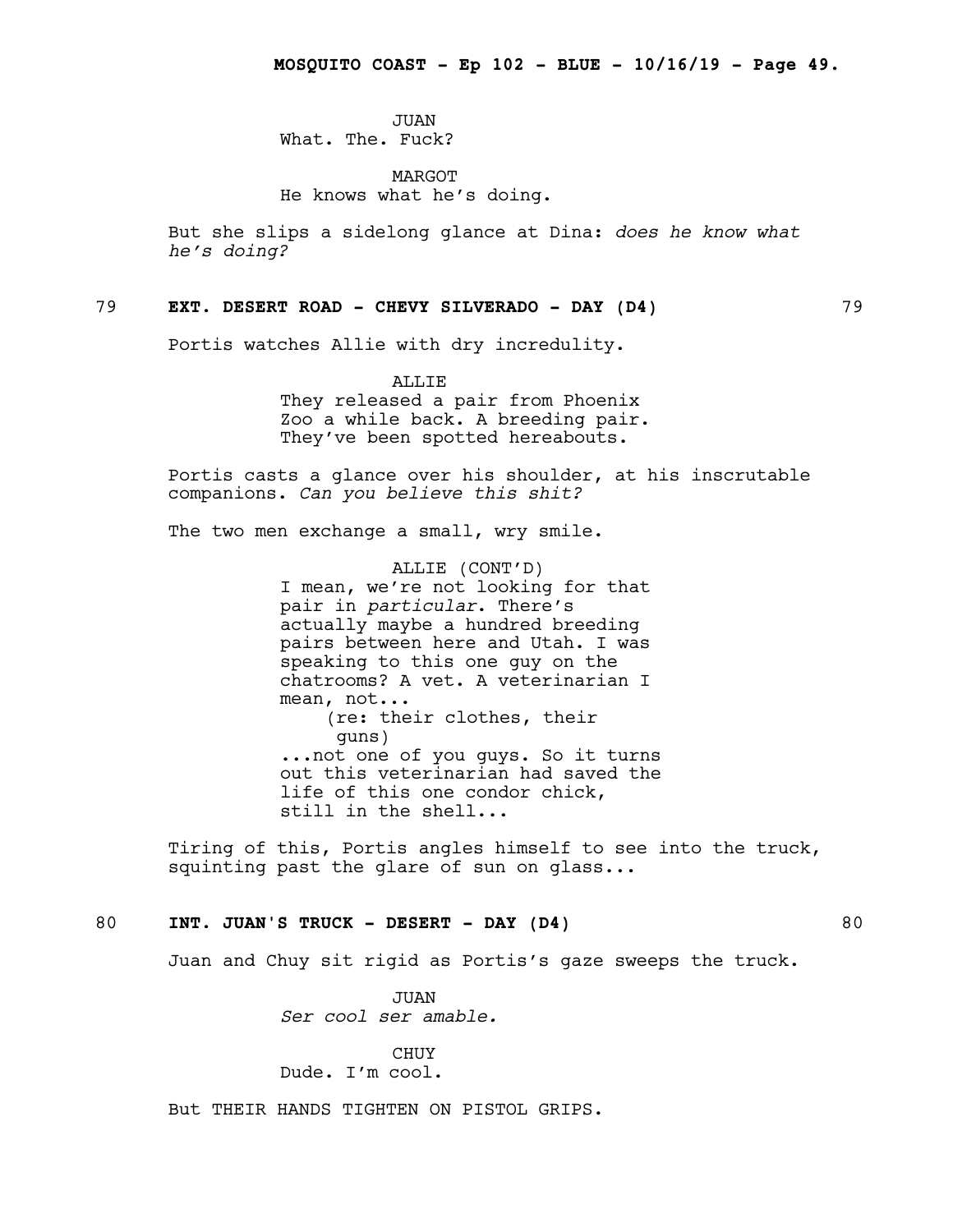MARGOT Guys. There are *children* in the car.

Chuy looks at Margot's reflection in the rear-view mirror. He nods minutely. *We're good.*

# 81 **EXT. DESERT ROAD - CHEVY SILVERADO - DAY (D4)** 81

Portis taking a step toward the truck.

PORTIS You mind me asking who you got with you?

ALLIE Oh! Sure! Yeah. That's my family.

Portis scanning the car. The beam of his gaze passing across Margot, the kids --

-- Juan and Chuy.

**PORTIS** The two in front?

# ALLIE

I'm sorry?

PORTIS The Latino-looking gentlemen?

ALLIE *Oh*-kay. Gotcha. Yep! All family.

Portis waits for him to expand on that.

ALLIE (CONT'D) Okay. This is my ex-wife. And my kids. And this is my husband. Plus his cousin. He's actually more of a music guy than a bird guy, but whatever, right? Family's family.

Portis pins Allie on his pale gaze, searching his shit-eating grin for sign of mockery. Allie keeps right on projecting saintly innocence.

> ALLIE (CONT'D) So how's your day going?

A moment on Portis. He removes a hand from the rifle and gestures south.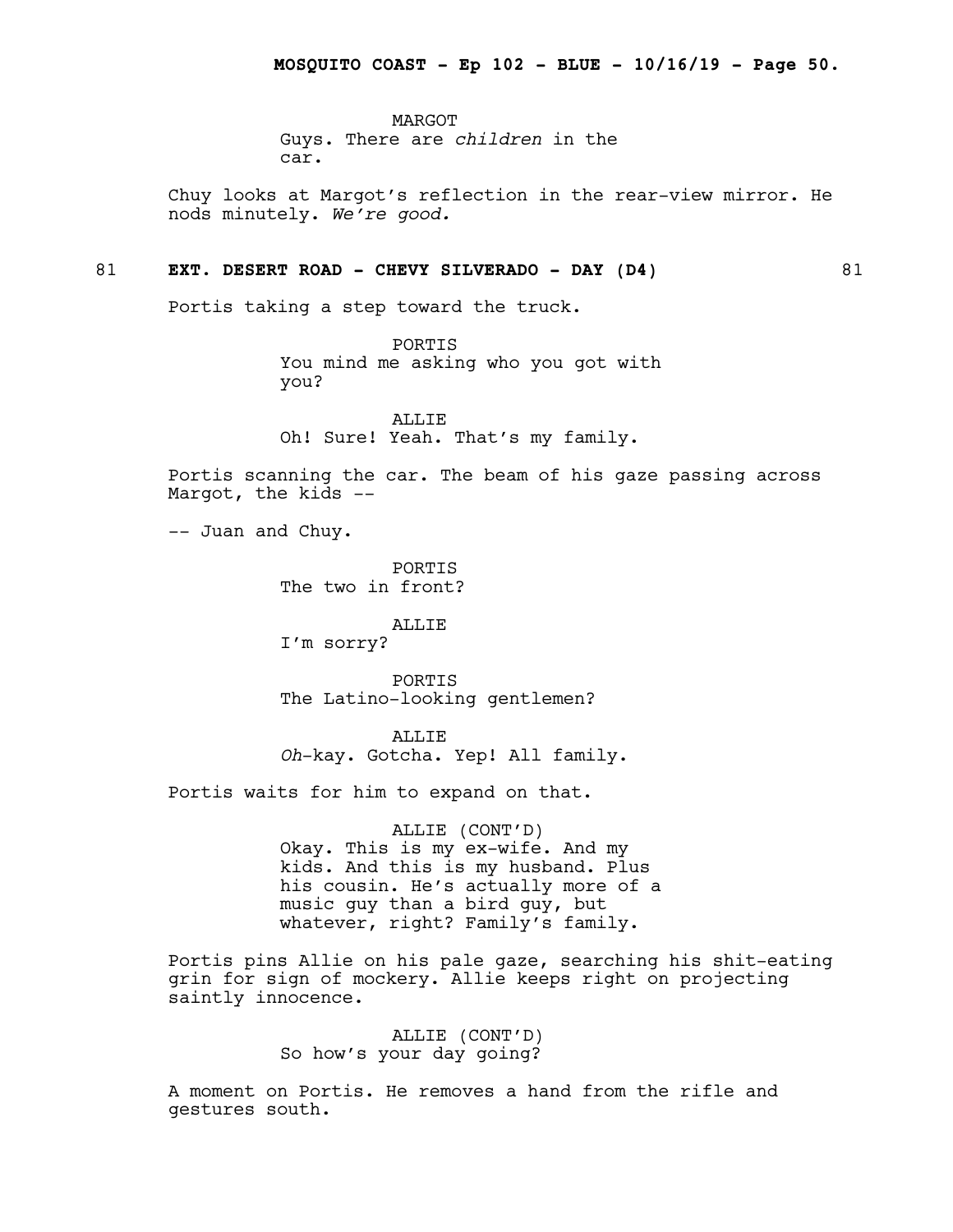**PORTIS** See those hills over there?

ALLIE What? Yonder?

On Portis. *Is this asshole fucking with me?*

#### 82 **INT. JUAN'S TRUCK - DESERT - DAY (D4)** 82

TIGHT ON MARGOT. Brow knitting in despair.

MARGOT Oh baby. Come on. Quit while you're ahead. Don't make them crazy.

Dina squeezes Margot's hand. Hard.

#### 83 **EXT. DESERT ROAD - CHEVY SILVERADO - DAY (D4)** 83

Portis steps up to Allie. Dislike radiating from him.

PORTIS We're pretty sure we got some Cartel spotters hidden out there. Chances are, soon as we move on, they'll be moving their people through here.

#### ALLIE

Cartel, huh?

PORTIS That's right.

ALLIE Well okay then. Point taken. Stay away from the hills!

PORTIS These people are dangerous. You see anything suspicious, be sure and hightail it directly back to town. Birds or no birds.

ALLIE Absolutely. Point taken.

PORTIS You have a good day now.

Allie nods to thank him. Then heads back to the truck --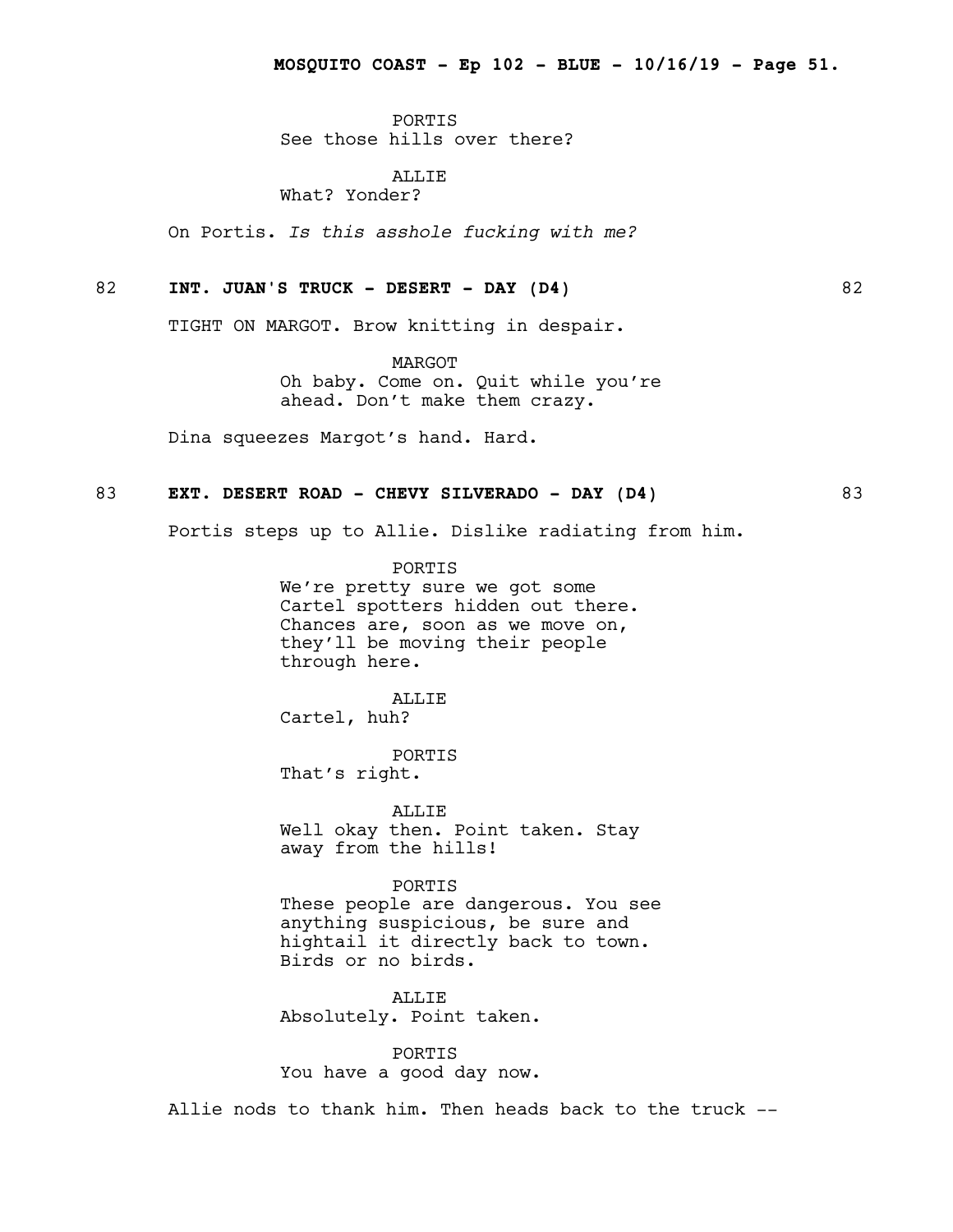-- making a comical face to relieve the tension.

#### 84 **INT. JUAN'S TRUCK - DESERT - DAY (D4)** 84

THE COYOTES AND ALLIE'S FAMILY watch him with gritted teeth, sweat dripping from their eyes.

*Hurry. Up.*

He's half way back to the truck when --

# 85 **EXT. DESERT ROAD - CHEVY SILVERADO - DAY (D4)** 85

PORTIS responds to a call on his WALKIE TALKIE.

WALKIE (V.O.) *Chris, we been asked to look out for some fugitives trying to cross the border north to south. Anglo family, four of 'em, in the company of two Coyotes, over.*

Portis watching Allie with narrow eyes. He *knew* there was a reason he hated this prick.

> PORTIS We got a description, over?

#### 86 **INT. JUAN'S TRUCK - DESERT - DAY (D4)** 86

TIGHT ON MARGOT: her expression turning slowly to horror as

SHE SEES: Portis holstering his walkie -- nodding to the others -- reaching for his AR15 -- marching on Allie.

# 87 **EXT. DESERT - DAY (D4)** 87

Allie sees the fear on Margot's face. He stops. Turns.

TO SEE: THE MILITIA MARCHING ON HIM -- RIFLES RAISED.

PORTIS Hands in the air! HANDS IN THE AIR NOW!

# 88 **INT. JUAN'S TRUCK - DESERT - DAY (D4)** 88

MARGOT'S POV: Allie dropping to his knees, hands laced behind his head.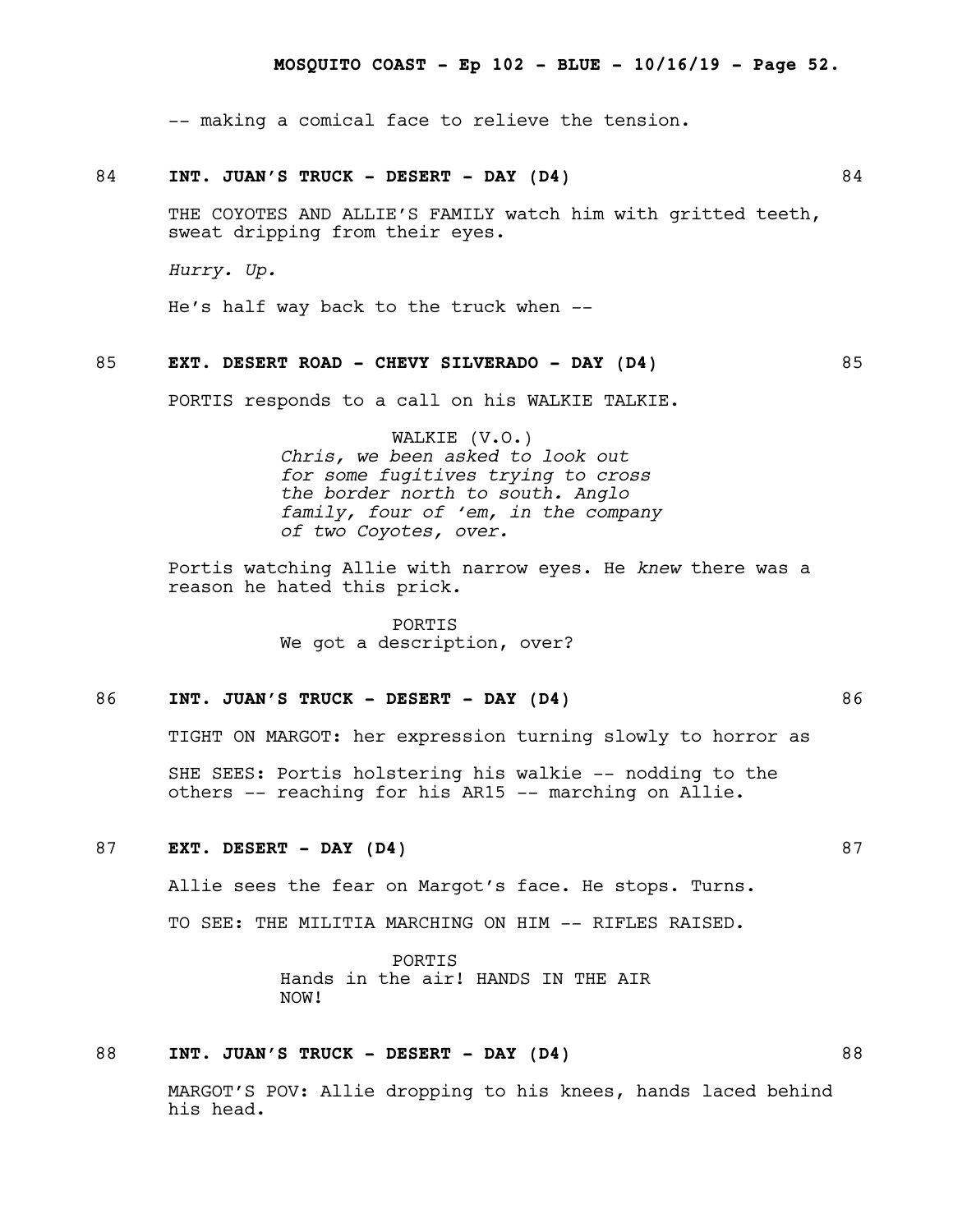A terrible pause.

MARGOT Kids. Out of the car. Slowly.

DINA reaching for the door.

# 89 **EXT. DESERT - DAY (D4)** 89

PORTIS seeing movement -- aiming his AR15 at the truck.

PORTIS STAY IN THE VEHICLE! DO NOT MOVE! STAY IN THE CAR!

# 90 **INT. JUAN'S TRUCK - DESERT - DAY (D4)** 90

DINA freezing.

DINA

Mom!

CHARLIE pale with fear.

CHARLIE Mom! What do we do! What do we DO?

# 91 **EXT. DESERT - DAY (D4)** 91

ALLIE on his knees, hands laced behind his head.

ALLIE Hey! They're kids! Put the guns down, asshole!

PORTIS kicking Allie to the ground.

PORTIS STAY ON THE GROUND! STAY DOWN!

LOGAN and SHERMAN advance on the truck -- weapons raised.

LOGAN Don't move! Do not move!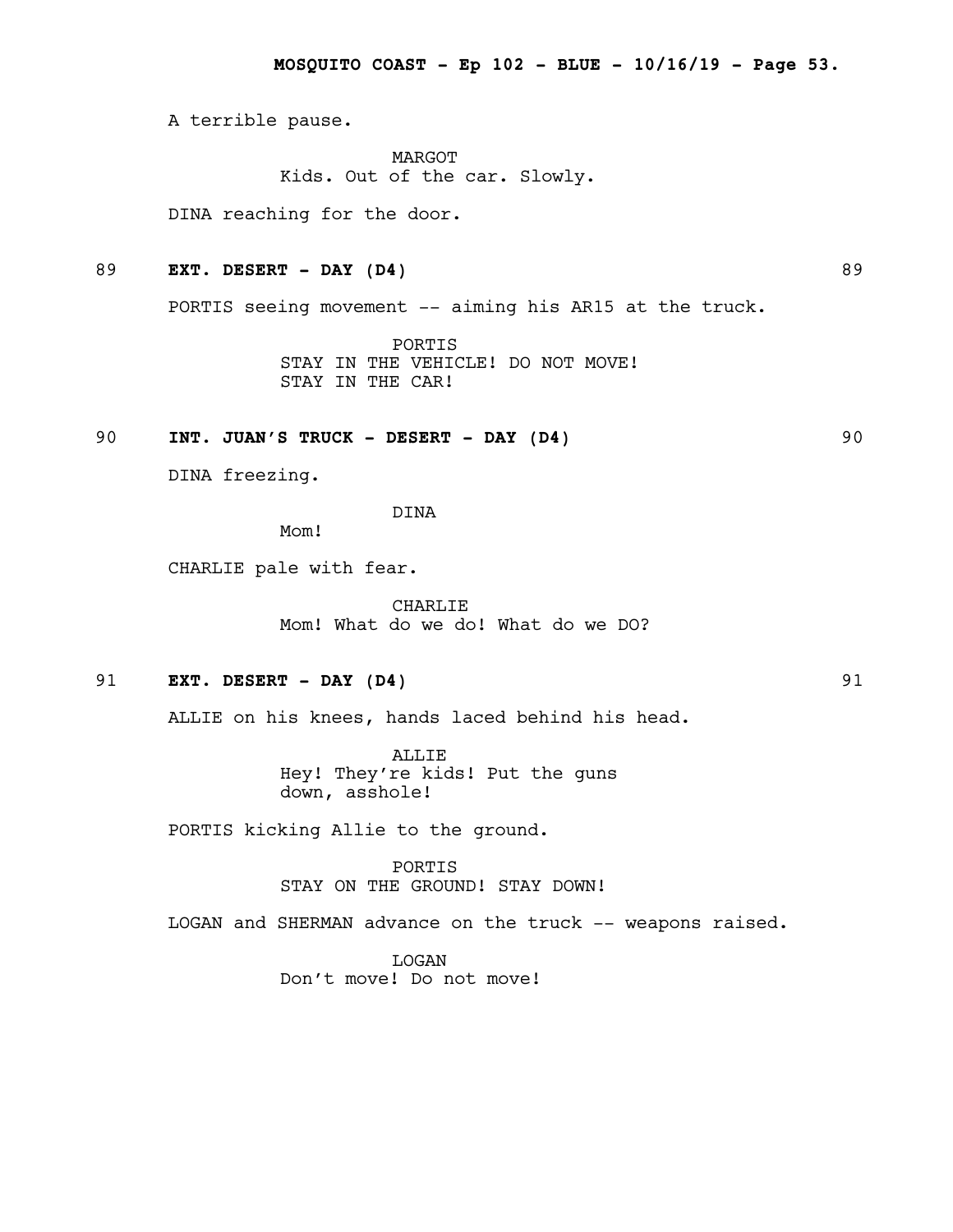# 92 **INT. JUAN'S TRUCK - DESERT - DAY (D4)** 92

JUAN They're kids, man! What are you doing! They're kids! Let the kids out of the car!

# 93 **EXT. JUAN'S TRUCK - DESERT - DAY (D4)** 93

LOGAN -- SHERMAN -- edging round the truck.

LOGAN Okay! You in back. Ma'am! Out of the car! Out! Slowly! Everyone keep their hands where I can see them!

# 94 **INT. JUAN'S TRUCK - DESERT - DAY (D4)** 94

DINA reaching slowly for the door -- opening it --

DINA, MARGOT and CHARLIE sliding out of the truck, hands aloft.

#### 95 **EXT. JUAN'S TRUCK - DESERT - DAY (D4)** 95

LOGAN Now move back! Keep your hands in the air! Move back!

MARGOT and KIDS backing away -- the KIDS tearful and frightened.

> DINA Please don't hurt anyone! Please!

LOGAN I said MOVE! BACK!

# 96 **INT. JUAN'S TRUCK - DESERT - DAY (D4)** 96

JUAN and CHUY -- trapped -- hands in the air -- GUNS on their laps --

# 97 **EXT. JUAN'S TRUCK - DESERT - DAY (D4)** 97

SHERMAN -- advancing on the truck -- closer --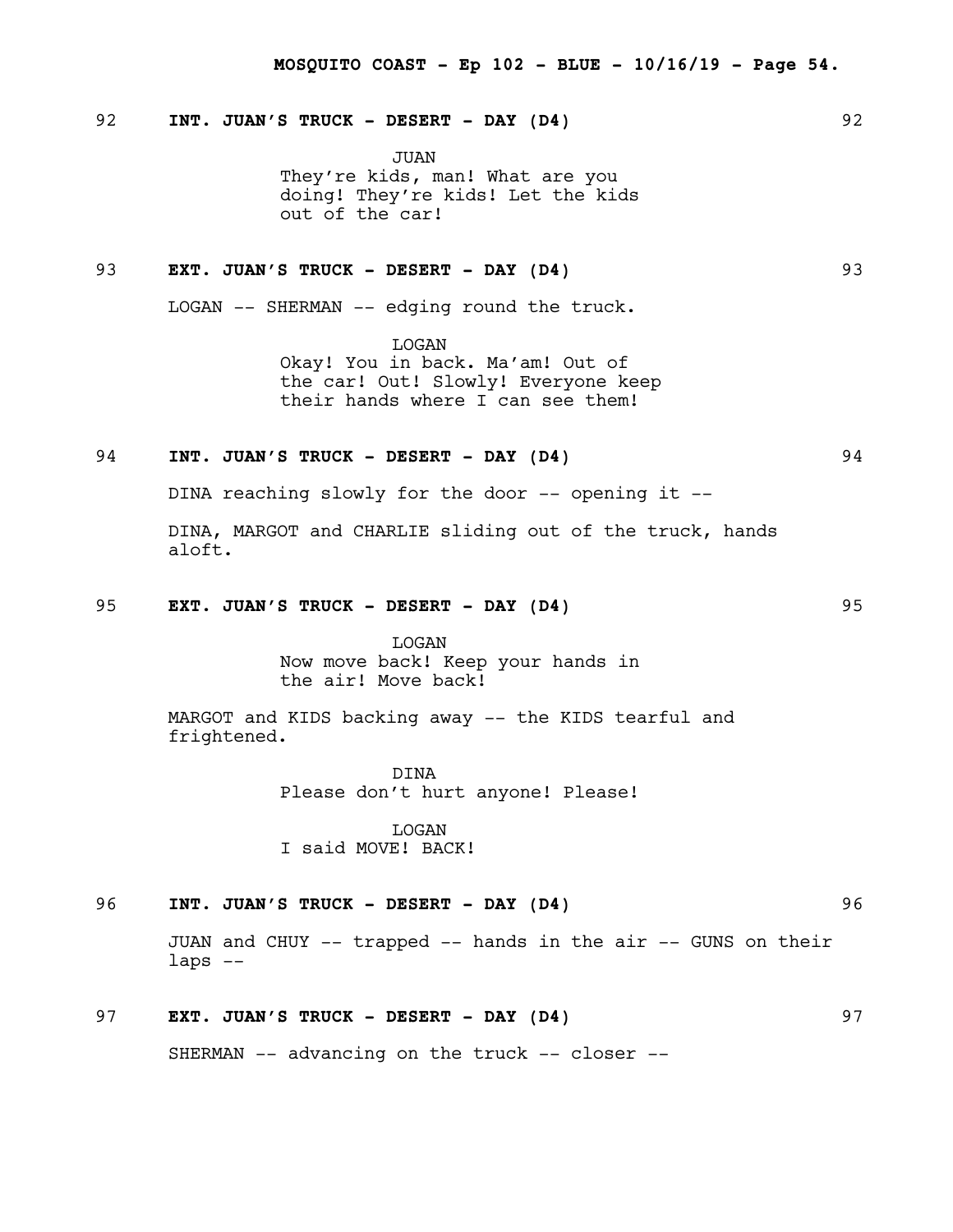# 98 **INT. JUAN'S TRUCK - DESERT - DAY (D4)** 98

JUAN -- CHUY -- preparing for it --

# 99 **EXT. JUAN'S TRUCK - DESERT - DAY (D4)** 99

SHERMAN -- looking into the truck -- seeing --

SHERMAN

GUN!

LOGAN spinning -- turning his AR15 on the truck --

SHERMAN (CONT'D) Toss the guns out of the car! Throw them out of the car!

# 100 **INT. JUAN'S TRUCK - DESERT - DAY (D4)** 100

JUAN Drop your guns and we'll do it, assholes!

LOGAN THROW OUT THE GUNS! YOU HAVE FIVE SECONDS! THROW OUT THE GUNS!

JUAN PUT DOWN THE GUNS!

# 101 **EXT. JUAN'S TRUCK - DESERT - DAY (D4)** 101

SHERMAN Five seconds! Four seconds!

CAMERA FINDS: THE BACK OF THE TRUCK

-- as a dented WATER JUG baking in the heat suddenly *BURSTS BACK INTO SHAPE* -- with a sound like a *GUNSHOT*.

UNLEASHING CHAOS:

LOGAN aims at Juan --

JUAN shoots him in the head --

SHERMAN and PORTIS unleash a STORM OF GUNFIRE at Juan - tearing him and the truck to pieces -- JUAN juddering at the wheel like a marionette.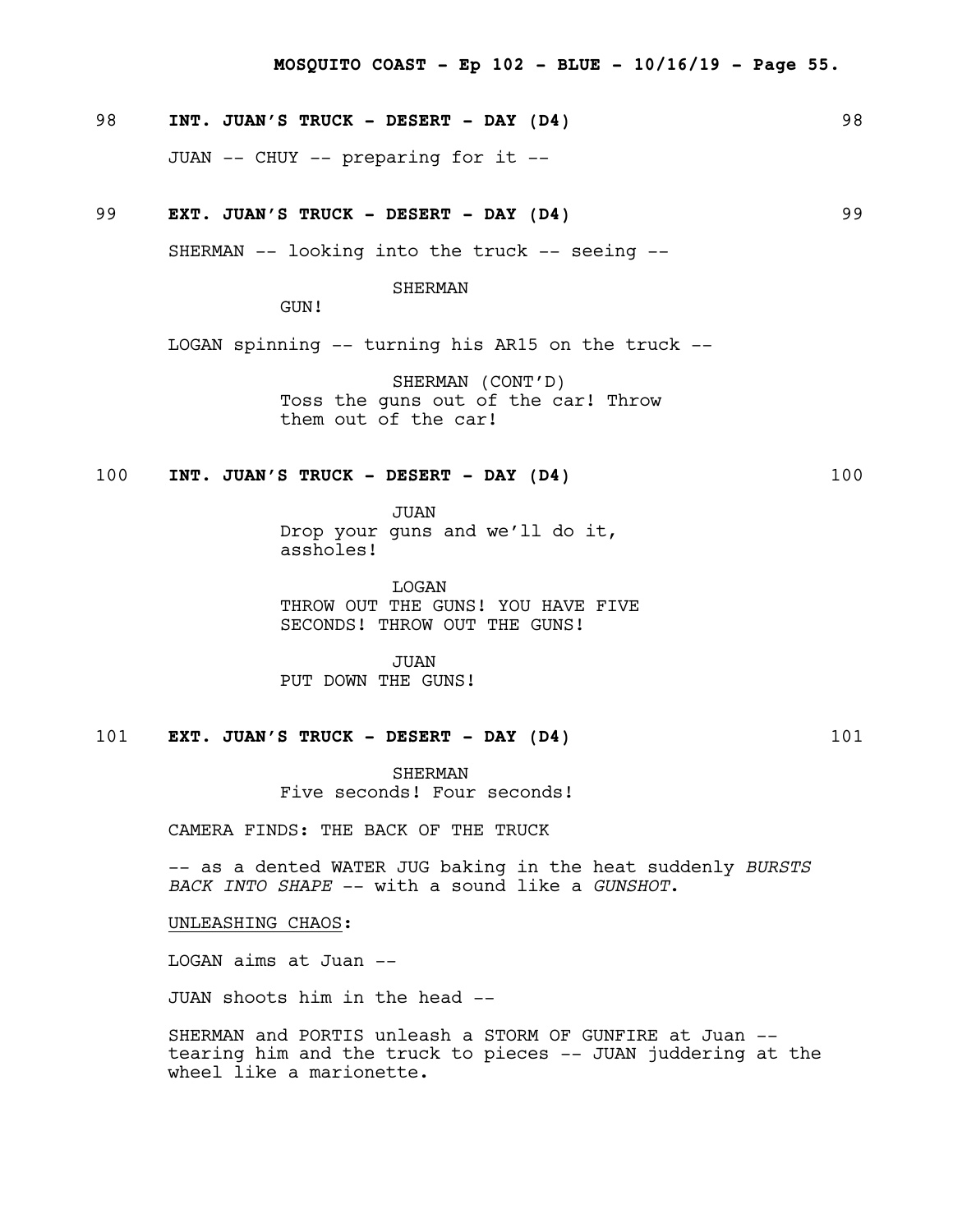CHUY ducking down -- sprayed with glass and blood and shrapnel -- SHOOTING SHERMAN -- diving from the truck --

PORTIS aiming at Chuy -- finding the AR15 EMPTY -- tossing it -- reaching for a pistol --

CHUY marching on him -- BELLOWING in loss and rage --

PORTIS raising the pistol --

CHUY shooting -- hitting PORTIS in the shoulder -- slamming him to the ground --

PORTIS dropping the gun -- scrambling behind the Chevy.

CHUY emptying the clip -- then scooping up Logan's unfired AR15 -- firing blind and crazed -- on the Chevy -- on PORTIS -- emptying the magazine.

And after the chaos there is --

ABSOLUTE SILENCE.

# 102 **EXT. DESERT - DAY (D4)** 102

ALLIE climbs slowly to his feet. Looking all around. Hollow with shock.

The only movement is A MONARCH BUTTERFLY that flitters serenely past his face.

Allie sees:

DINA, MARGOT and CHARLIE exchanging terrified looks.

JUAN. Dead in the torn-up truck.

CHUY. Looking at Juan. Mute with grief and loss.

BACK TO ALLIE -- PUSHING TIGHT as his eyes narrow.

#### ALLIE

We gotta go.

REVEAL: he's looking at THREE MORE ROOSTER TAILS. More vigilantes on the way.

> ALLIE (CONT'D) Right now.

> > HARD CUT TO: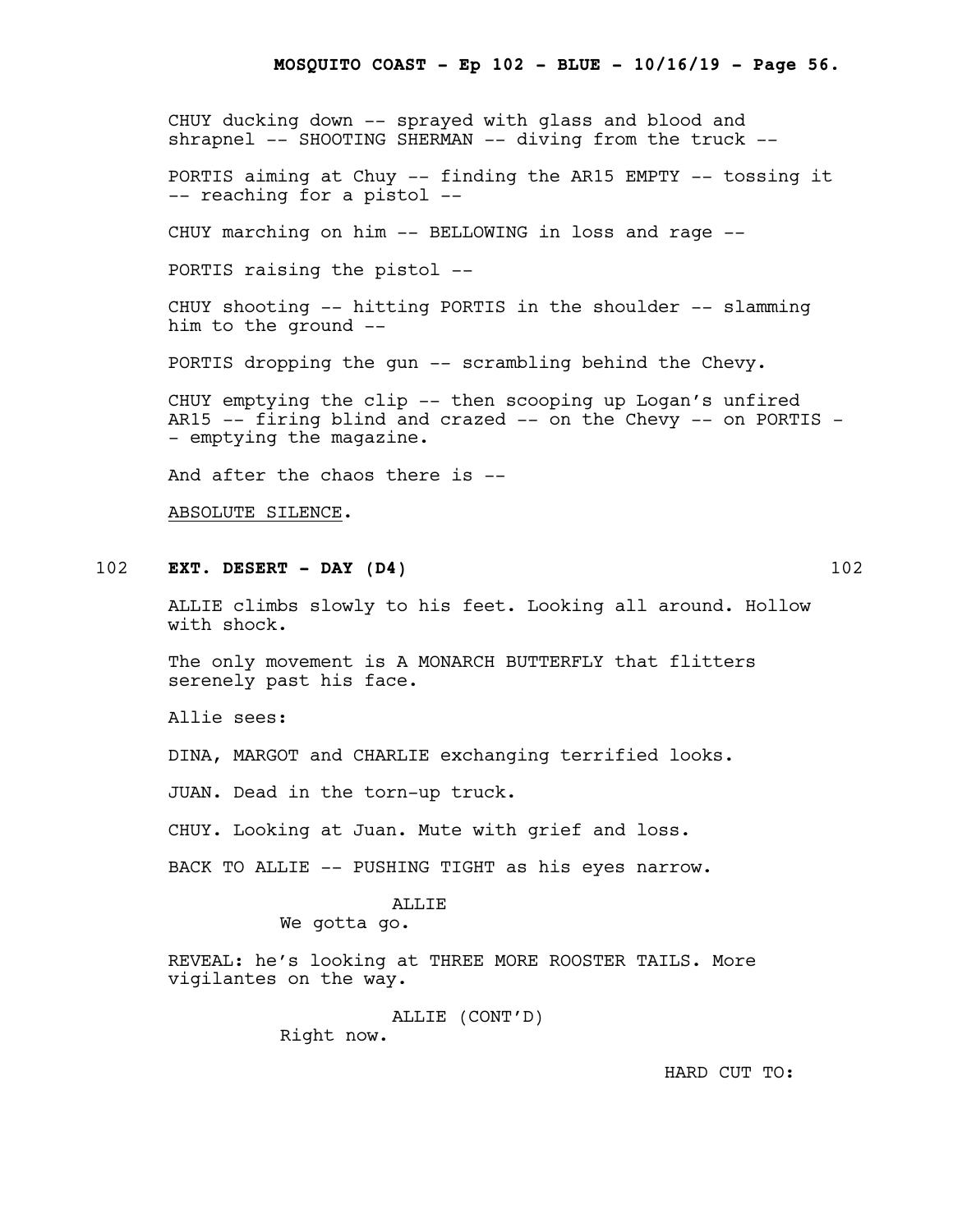#### 103 **THE BUTTERFLY** 103

Leaving the scene of carnage behind it. Crossing the arid desert until --

BUTTERFLY'S POV: far below is a DRIED-UP WATERHOLE.

Surrounding which are a number of DEAD, DESICCATED HORSES. Skin and bone. Dried lips pulled back from teeth in silent whinnies of terror.

As the butterfly gently touches down on a MUMMIFIED HORSE CARCASS, we --

**SLOW FADE TO:**

#### 104 **CLOSE: A PLASTIC WATER JUG** 104

Riddled with bullets. Leaking water.

#### 105 **WIDER: THE BED OF JUAN'S TRUCK** 105

A collection of water jugs. Ripped apart. Destroyed by gunfire.

#### 106 **EXT. JUAN'S TRUCK - DAY (D4)** 106

LOOKING DIRECTLY ON THE WINDSHIELD. Rendered milkily opaque, as if by a cataract. Shattered by a hail of bullets.

BEHIND IT: JUAN DEAD AT THE WHEEL.

#### 107 **INT. JUAN'S TRUCK - DAY (D4)** 107

TIGHT: A FLY LANDS ON JUAN'S BLOODIED EYE SOCKET. LICKS AT DRYING GORE. SOUND OF APPROACHING ENGINES.

REVERSE ANGLE - JUAN'S POV.

Or what would be his point of view. If he were alive.

THREE PICK-UPS FAST APPROACHING.

#### 108 **EXT. JUAN'S TRUCK - DAY (D4)** 108

WIDE: ARMED BORDER VIGILANTES APPROACH AND surround the TWO BULLET-RIDDLED TRUCKS: Juan's and Portis's.